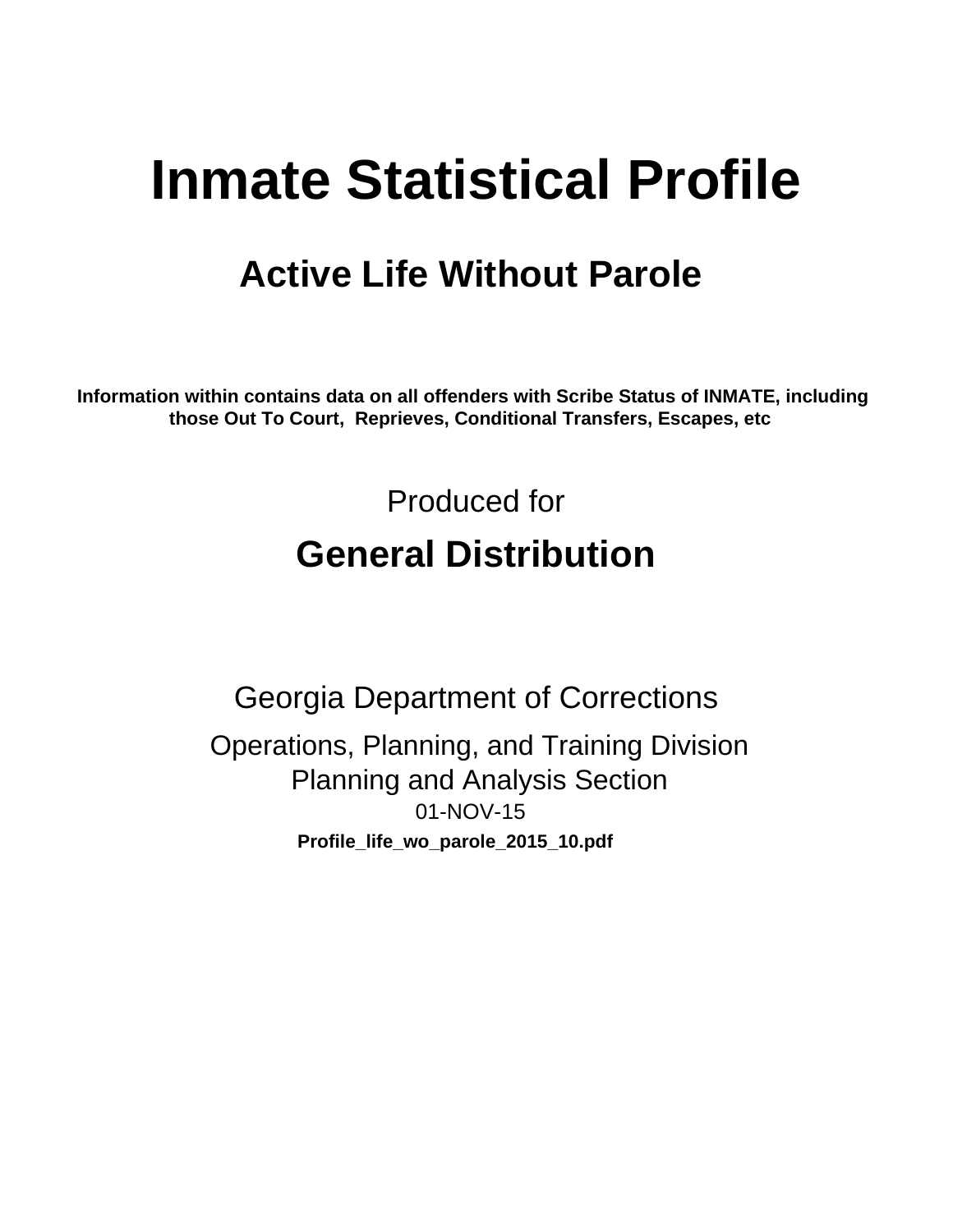#### Inmate Statistical Profile 01-NOV-15 Contents

**Active Life Without Parole** 

Produced for General Distribution

## **Table of Contents**

| <b>Demographic information</b>                                       |
|----------------------------------------------------------------------|
| 4 Current age, broken out in ten year age groups                     |
| 5 Race group                                                         |
| 6 Marital status, self-reported at entry to prison                   |
| 7 Number of children, self-reported at entry to prison               |
| 8 Religious affiliation, self-reported at entry to prison            |
| 9 Home county - self-reported at entry to prison                     |
| 13 Employment status before prison, self-reported at entry to prison |
| 14 Age at admission                                                  |
| 16 Height, measured at entry to prison                               |
| 17 Weight, measured at entry to prison                               |
| 18 Military service                                                  |
| <b>Correctional information</b>                                      |
| 19 Type of admission to prison                                       |
| 20 Current / last supervision level                                  |
| 21 Current / last institution type                                   |
| 22 Institution type - transitional centers                           |
| 23 Institution type - county prisons                                 |
| 24 Institution type - state prisons                                  |
| 25 Institution type - private prisons                                |
| 26 Institution type - inmate boot camp                               |
| 27 Number of disciplinary reports                                    |
| 28 Number of transfers                                               |
| 29 Number of escapes                                                 |
| 30 Time served in current (or last) institution                      |
| Educational, psychological and physical information                  |
| 31 Highest grade level attained                                      |
| 32 Culture fair IQ scores                                            |
| 33 Wide Range Achievement Test (WRAT) reading score                  |
| 34 Wide Range Achievement Test (WRAT) math score                     |
| 35 Wide Range Achievement Test (WRAT) spelling score                 |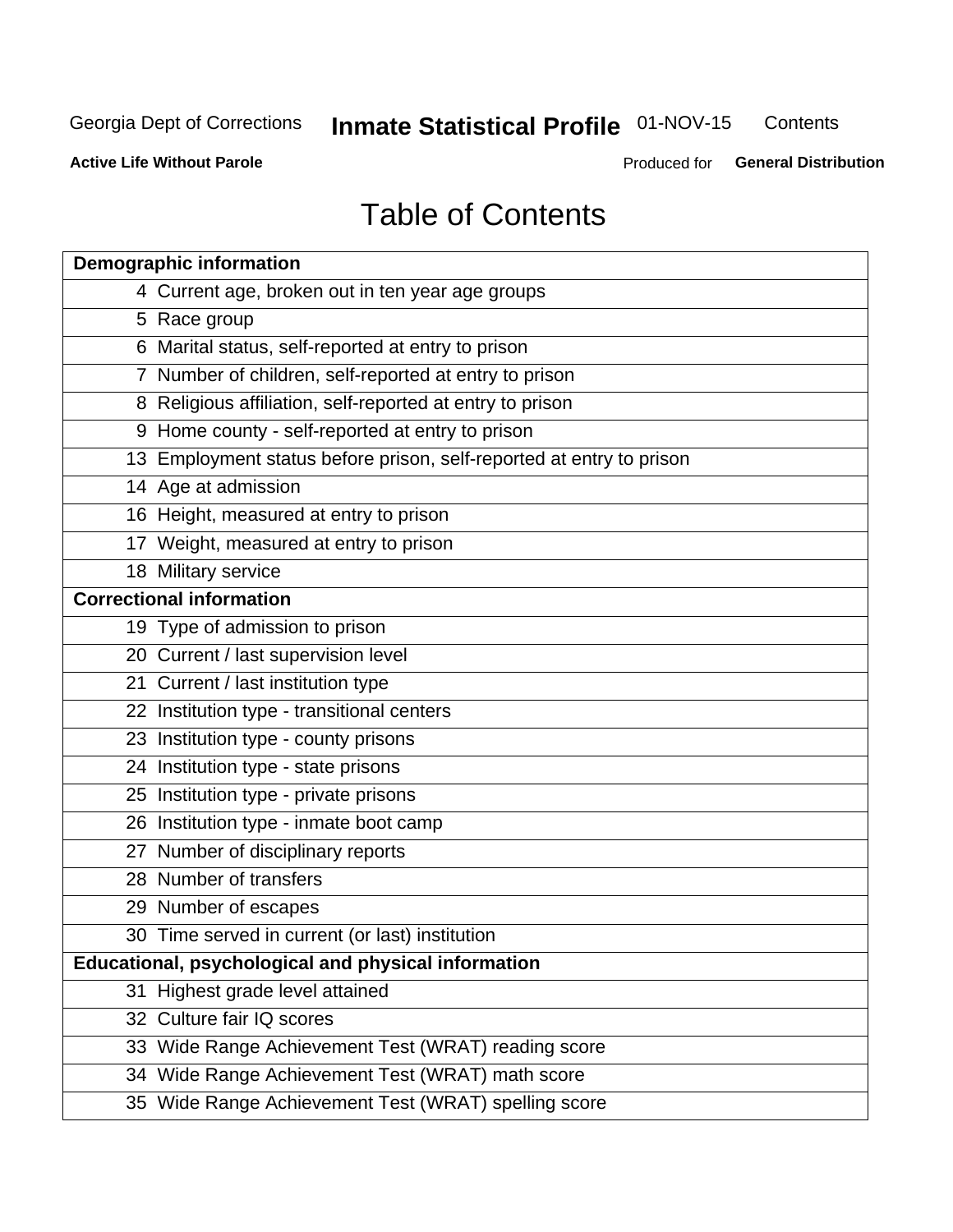#### Inmate Statistical Profile 01-NOV-15 Contents

**Active Life Without Parole** 

Produced for General Distribution

## **Table of Contents**

| <b>Educational, psychological and physical information</b>       |
|------------------------------------------------------------------|
| 36 Current / last mental health treatment level                  |
| 37 PULHESDWIT medical scale - 'P' overall condition ('P'hysical) |
| 38 PULHESDWIT medical scale - 'U' upper body                     |
| 39 PULHESDWIT medical scale - 'L' lower body                     |
| 40 PULHESDWIT medical scale - 'H' hearing                        |
| 41 PULHESDWIT medical scale - 'E' vision                         |
| 42 PULHESDWIT medical scale -'S' psychiatric                     |
| 43 PULHESDWIT medical scale - 'D' dental                         |
| 44 PULHESDWIT medical scale - 'W' work ability                   |
| 45 PULHESDWIT medical scale - 'I' impairment                     |
| 46 PULHESDWIT medical scale - 'T' transportability               |
| <b>Crimes and criminal history information</b>                   |
| 47 Number of prior Georgia incarcerations                        |
| 48 Prison sentence in years                                      |
| 49 Primary offense, broken out into felonies vs misdemeanors     |
| 50 Primary offense, broken out into six broad crime categories   |
| 51 Primary offense, detailed offense code                        |
| 52 County of conviction of primary offense                       |
| 56 Circuit of conviction of primary offense                      |
| 58 Years served (jail + prison) in this incarceration            |
| <b>Medical information</b>                                       |
| 59 Results of most recent HIV test                               |
| 60 Results of most recent tuberculosis test                      |
| 61 Results of most recent syphilis test                          |
| 62 Results of most recent Hepatitis-C test                       |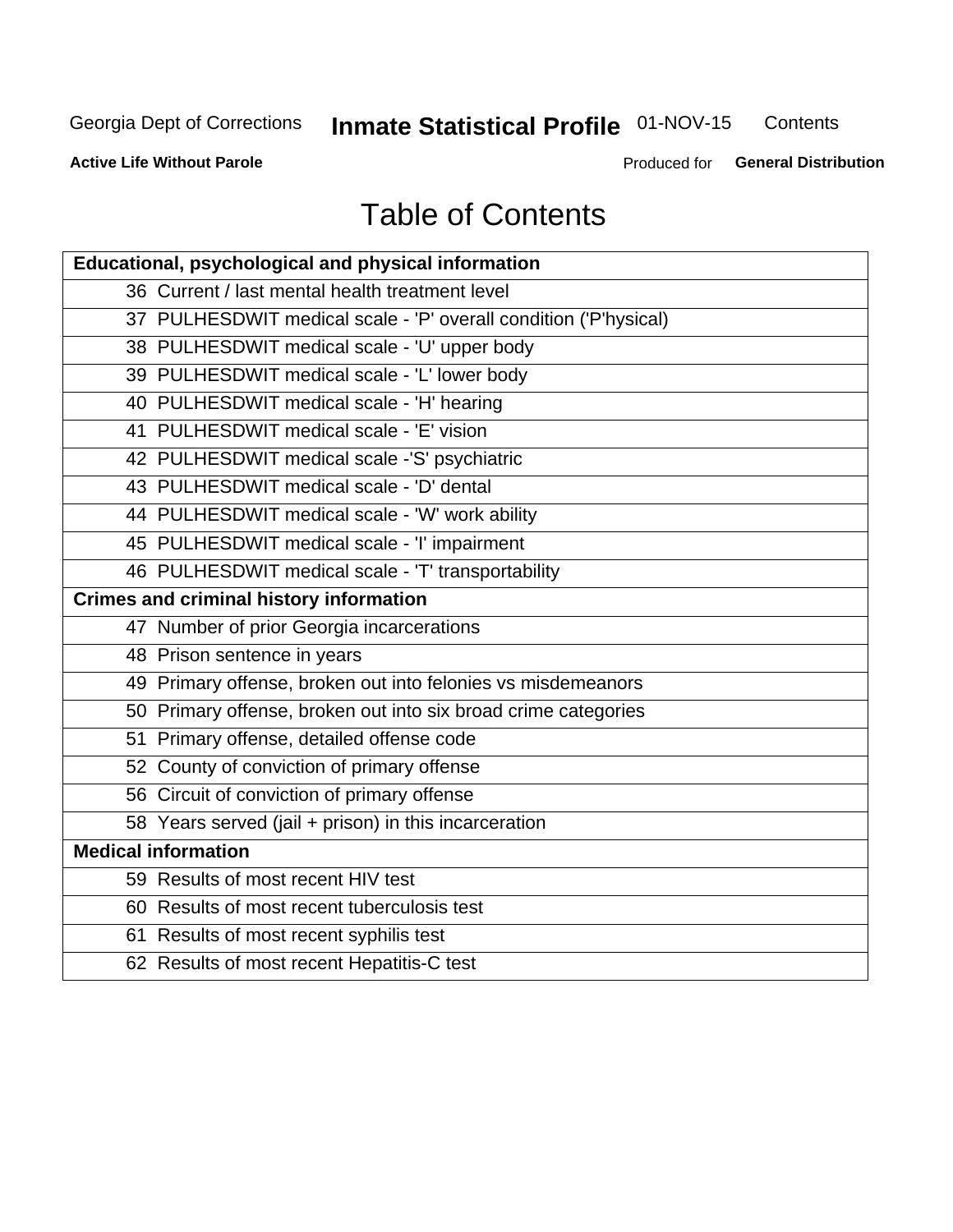#### **Active Life Without Parole**

#### Produced for General Distribution

### Current age, broken out in ten-year age groups

COL % - percent each COUNT is of its particular column

|                          | <b>Male</b>     |          |         |              | <b>Female</b> |       |                 | <b>Total</b> |
|--------------------------|-----------------|----------|---------|--------------|---------------|-------|-----------------|--------------|
| <b>Current Age</b>       | <b>Count</b>    | Col %    | Row %   | <b>Count</b> | Col %         | Row % | <b>Total</b>    | Col %        |
| <b>Teens (1-19)</b>      | 4               | $0.36\%$ | 100.00% |              |               |       | 4               | 0.35%        |
| <b>Twenties (20-29)</b>  | 176             | 15.76%   | 97.24%  | 5            | 13.89%        | 2.76% | 181             | 15.70%       |
| Thirties (30-39)         | 313             | 28.02%   | 96.90%  | 10           | 27.78%        | 3.10% | 323             | 28.01%       |
| <b>Forties (40-49)</b>   | 312             | 27.93%   | 96.00%  | 13           | 36.11%        | 4.00% | 325             | 28.19%       |
| <b>Fifties (50-59)</b>   | 216             | 19.34%   | 96.86%  |              | 19.44%        | 3.14% | 223             | 19.34%       |
| <b>Sixties (60-69)</b>   | 76              | $6.80\%$ | 98.70%  |              | 2.78%         | 1.30% | 77              | 6.68%        |
| Seventy + (70 and above) | 20 <sub>1</sub> | 1.79%    | 100.00% |              |               |       | 20 <sub>1</sub> | 1.73%        |
| <b>Total Reported</b>    | 1,117           | 100%     | 96.88%  | 36           | 100%          | 3.12% | 1,153           | 100%         |

| orted<br>. <b>.</b> |             |                 |       |
|---------------------|-------------|-----------------|-------|
| <b>Total</b>        | $-447$<br>. | ^^<br><b>JU</b> | , 153 |

| Mean<br>(average)       | 42.26 | 40.72 | 42.21 |
|-------------------------|-------|-------|-------|
| Median (middle)         |       | 40.5  |       |
| Mode<br>(most frequent) | 34    | 30    | 34    |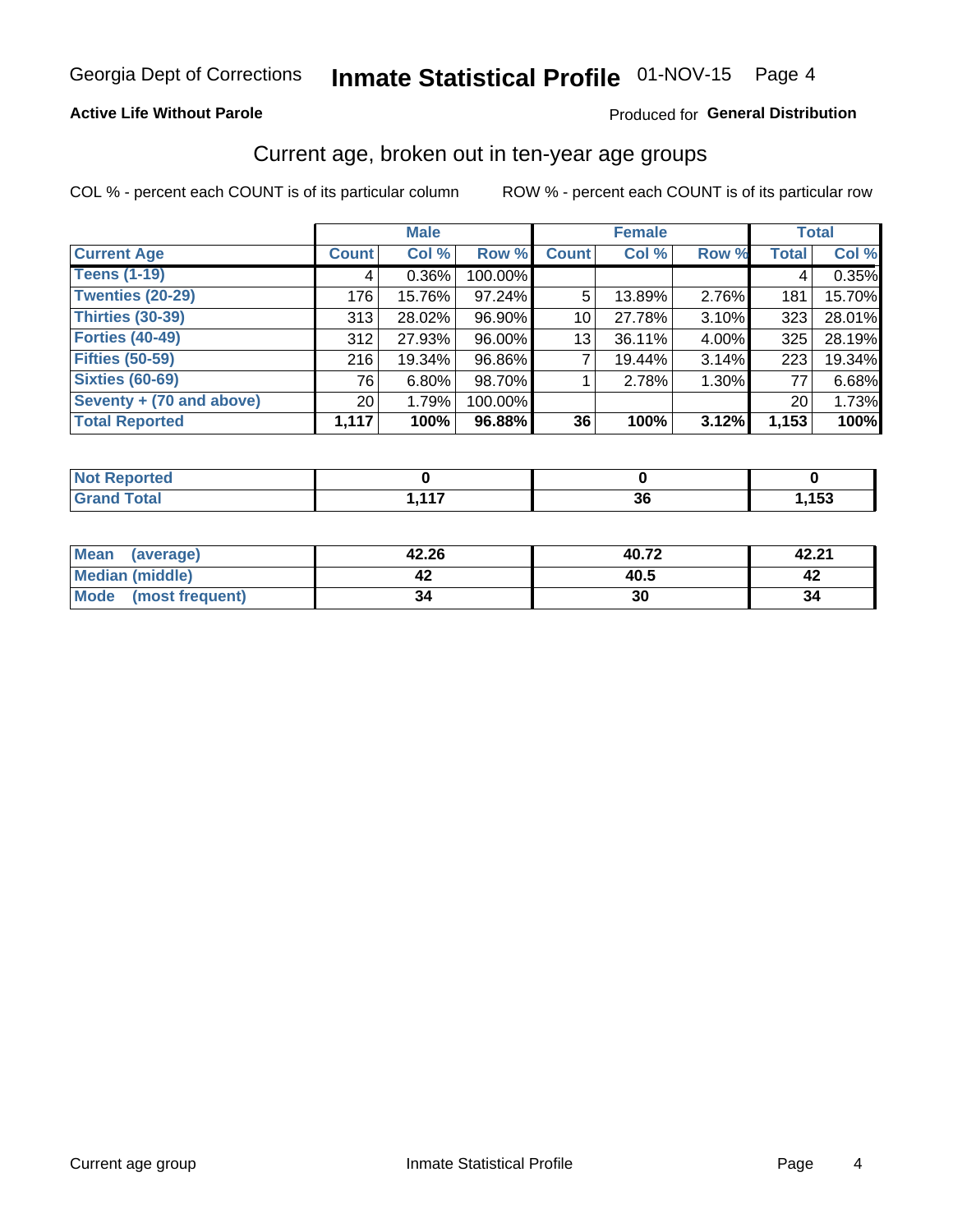## Inmate Statistical Profile 01-NOV-15 Page 5

#### **Active Life Without Parole**

Produced for General Distribution

### Race group

COL % - percent each COUNT is of its particular column

|                              | <b>Male</b>  |         |                    | <b>Female</b> |        |       | <b>Total</b> |        |
|------------------------------|--------------|---------|--------------------|---------------|--------|-------|--------------|--------|
| <b>Race Group</b>            | <b>Count</b> | Col %   | <b>Row % Count</b> |               | Col %  | Row % | <b>Total</b> | Col %  |
| <b>White</b>                 | 244          | 21.84%  | 94.94%             | 13            | 36.11% | 5.06% | 257          | 22.29% |
| <b>Black</b><br>$\mathbf{2}$ | 844          | 75.56%  | 97.57%             | 21            | 58.33% | 2.43% | 865          | 75.02% |
| <b>Other</b><br>5.           |              | $.09\%$ | 100.00%            |               |        |       |              | .09%   |
| <b>Asian</b><br>6            | 4            | $.36\%$ | 100.00%            |               |        |       | 4            | .35%   |
| <b>Hispanic</b><br>10        | 24           | 2.15%   | 92.31%             | 2             | 5.56%  | 7.69% | 26           | 2.25%  |
| <b>Total Reported</b>        | 1,117        | 100%    | 96.88%             | 36            | 100%   | 3.12% | 1,153        | 100%   |

| المناسبة بالتعمل المتعاد<br>тео<br>NO |       |    |      |
|---------------------------------------|-------|----|------|
| $F0+0$                                | 4 4 7 | ^^ | ,153 |
| _____                                 |       | კნ |      |

| –•••• |  | M |  |  |  |
|-------|--|---|--|--|--|
|-------|--|---|--|--|--|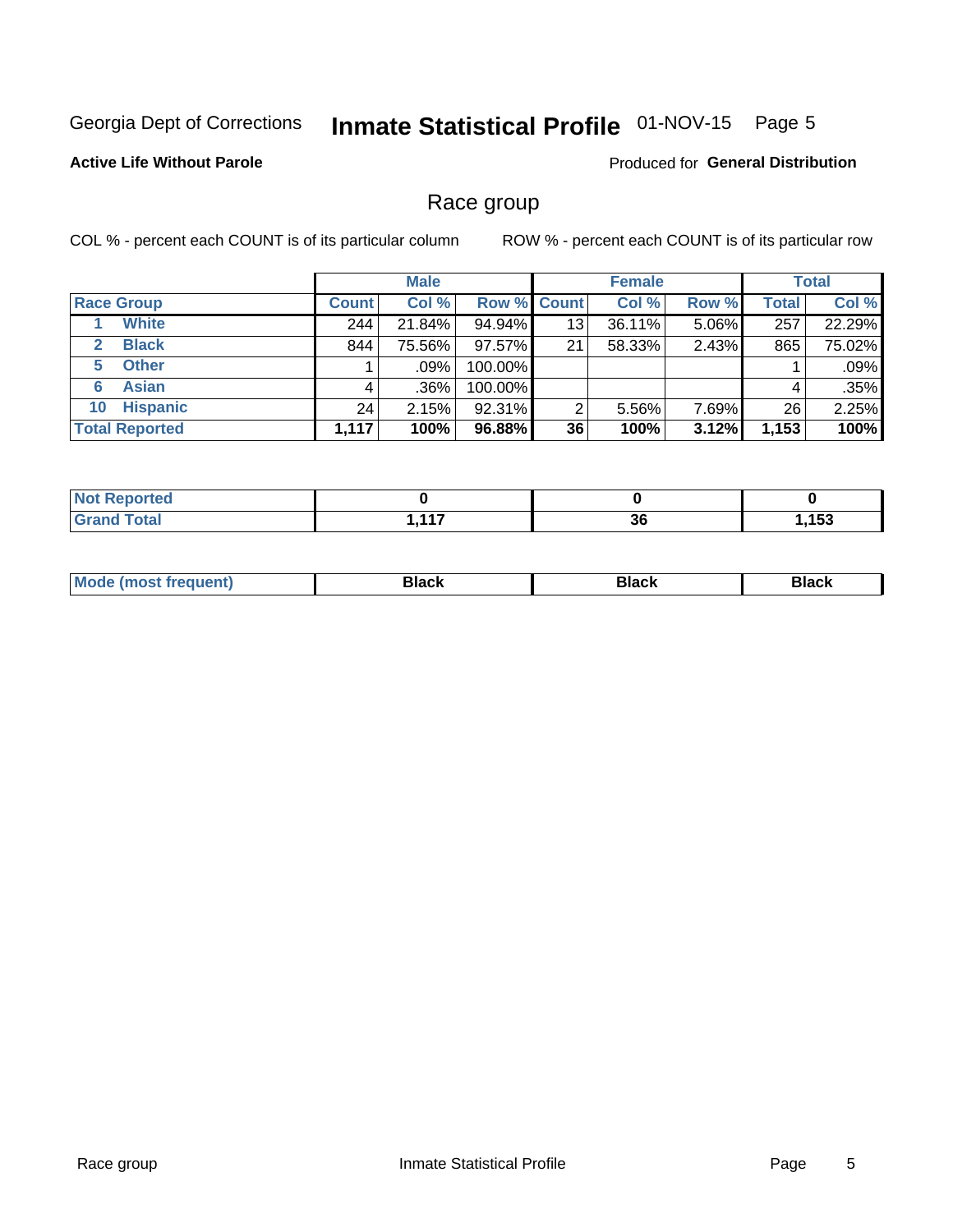## Inmate Statistical Profile 01-NOV-15 Page 6

#### **Active Life Without Parole**

#### Produced for General Distribution

### Marital status, self-reported at entry to prison

COL % - percent each COUNT is of its particular column

| <b>Male</b>           |                 |        | <b>Female</b> | <b>Total</b> |        |        |       |        |
|-----------------------|-----------------|--------|---------------|--------------|--------|--------|-------|--------|
| <b>Marital Status</b> | <b>Count</b>    | Col %  | Row %         | <b>Count</b> | Col %  | Row %  | Total | Col %  |
| <b>Unknown</b><br>0   | 11              | .98%   | 100.00%       |              |        |        | 11    | .95%   |
| <b>Divorced</b><br>D  | 88              | 7.88%  | 97.78%        | 2            | 5.56%  | 2.22%  | 90    | 7.81%  |
| <b>Married</b><br>М   | 154             | 13.79% | 95.65%        | ⇁            | 19.44% | 4.35%  | 161   | 13.96% |
| <b>Separated</b><br>S | 30 <sub>1</sub> | 2.69%  | 88.24%        | 4            | 11.11% | 11.76% | 34    | 2.95%  |
| <b>Unmarried</b><br>U | 808             | 72.34% | 97.94%        | 17           | 47.22% | 2.06%  | 825   | 71.55% |
| <b>Widow</b><br>W     | 26 <sub>1</sub> | 2.33%  | 81.25%        | 6            | 16.67% | 18.75% | 32    | 2.78%  |
| <b>Total Reported</b> | 1,117           | 100%   | 96.88%        | 36           | 100%   | 3.12%  | 1,153 | 100%   |

| rted<br>NO |                  |            |      |
|------------|------------------|------------|------|
|            | $\overline{447}$ | ^^<br>- JU | ,153 |

|  | M | . | Unmarried | າmarried<br>______ |
|--|---|---|-----------|--------------------|
|--|---|---|-----------|--------------------|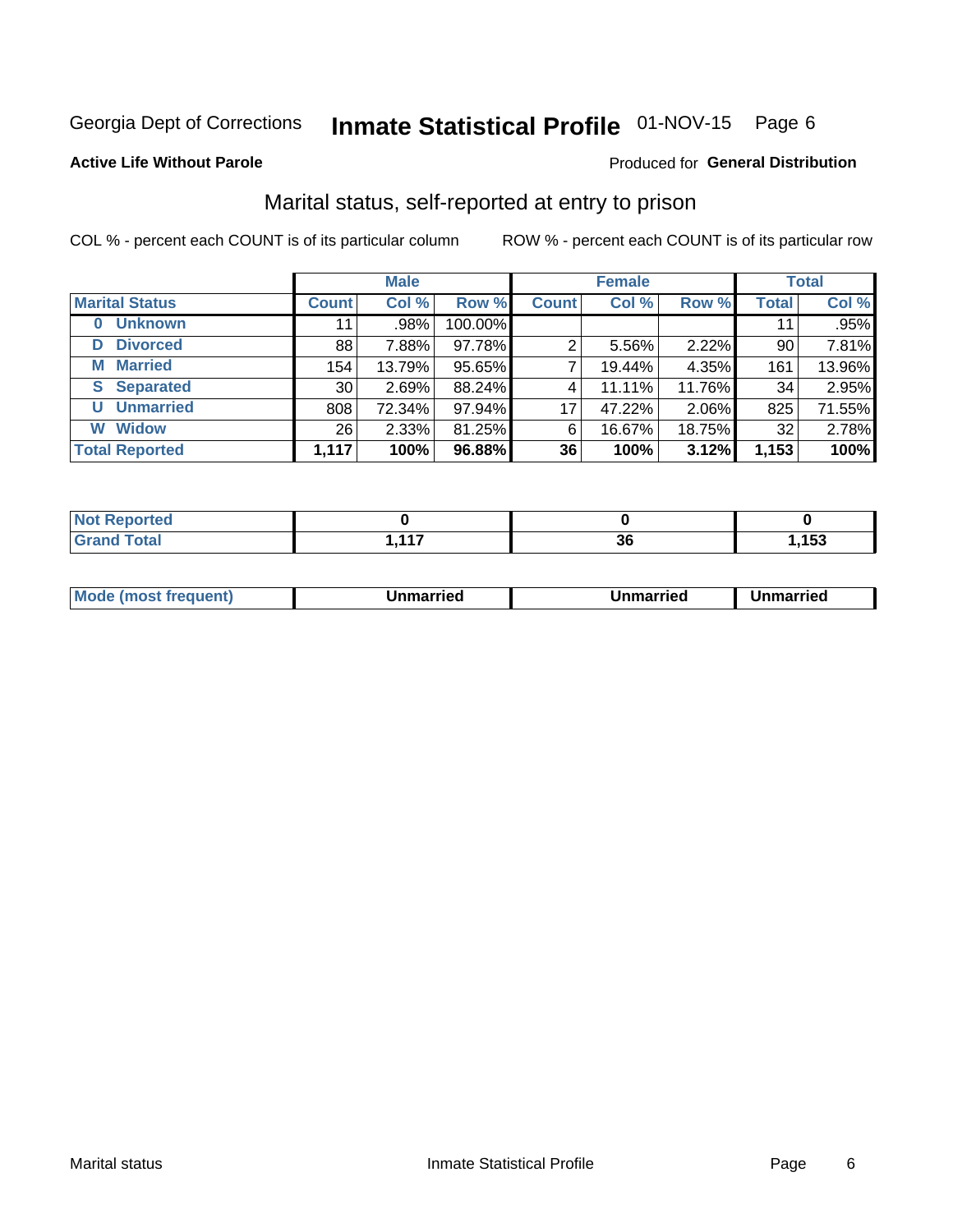## Inmate Statistical Profile 01-NOV-15 Page 7

#### **Active Life Without Parole**

#### **Produced for General Distribution**

## Number of children, self reported at entry to prison

COL % - percent each COUNT is of its particular column

|                           |              | <b>Male</b> |         |              | <b>Female</b> |       |              | <b>Total</b> |
|---------------------------|--------------|-------------|---------|--------------|---------------|-------|--------------|--------------|
| <b>Number of Children</b> | <b>Count</b> | Col %       | Row %   | <b>Count</b> | Col %         | Row % | <b>Total</b> | Col %        |
| $\overline{\mathbf{0}}$   | 408          | 36.79%      | 96.91%  | 13           | 36.11%        | 3.09% | 421          | 36.77%       |
|                           | 264          | 23.81%      | 97.42%  |              | 19.44%        | 2.58% | 271          | 23.67%       |
| $\overline{2}$            | 184          | 16.59%      | 98.40%  | 3            | 8.33%         | 1.60% | 187          | 16.33%       |
| $\overline{\mathbf{3}}$   | 112          | 10.10%      | 94.12%  | 7            | 19.44%        | 5.88% | 119          | 10.39%       |
| 4                         | 71           | 6.40%       | 97.26%  | 2            | 5.56%         | 2.74% | 73           | 6.38%        |
| $\overline{\mathbf{5}}$   | 32           | 2.89%       | 91.43%  | 3            | 8.33%         | 8.57% | 35           | 3.06%        |
| 6                         | 17           | 1.53%       | 94.44%  |              | 2.78%         | 5.56% | 18           | 1.57%        |
| 7                         | 8            | 0.72%       | 100.00% |              |               |       | 8            | 0.70%        |
| 8                         | 4            | 0.36%       | 100.00% |              |               |       | 4            | 0.35%        |
| $\boldsymbol{9}$          | 2            | 0.18%       | 100.00% |              |               |       | 2            | 0.17%        |
| 10                        | 2            | 0.18%       | 100.00% |              |               |       | 2            | 0.17%        |
| Over 10                   | 5            | 0.45%       | 100.00% |              |               |       | 5            | 0.44%        |
| <b>Total Reported</b>     | 1,109        | 100%        | 96.86%  | 36           | 100%          | 3.14% | 1,145        | 100%         |

| لمنصلهما<br>rtea |     |    |       |
|------------------|-----|----|-------|
| $T \sim 10^{-1}$ | 447 | ^^ | 4 E 2 |
| tal l            |     | vu | . סי  |

| Mean<br>(average)       | 1.54 | l.75 | 1.54 |
|-------------------------|------|------|------|
| <b>Median (middle)</b>  |      |      |      |
| Mode<br>(most frequent) |      |      |      |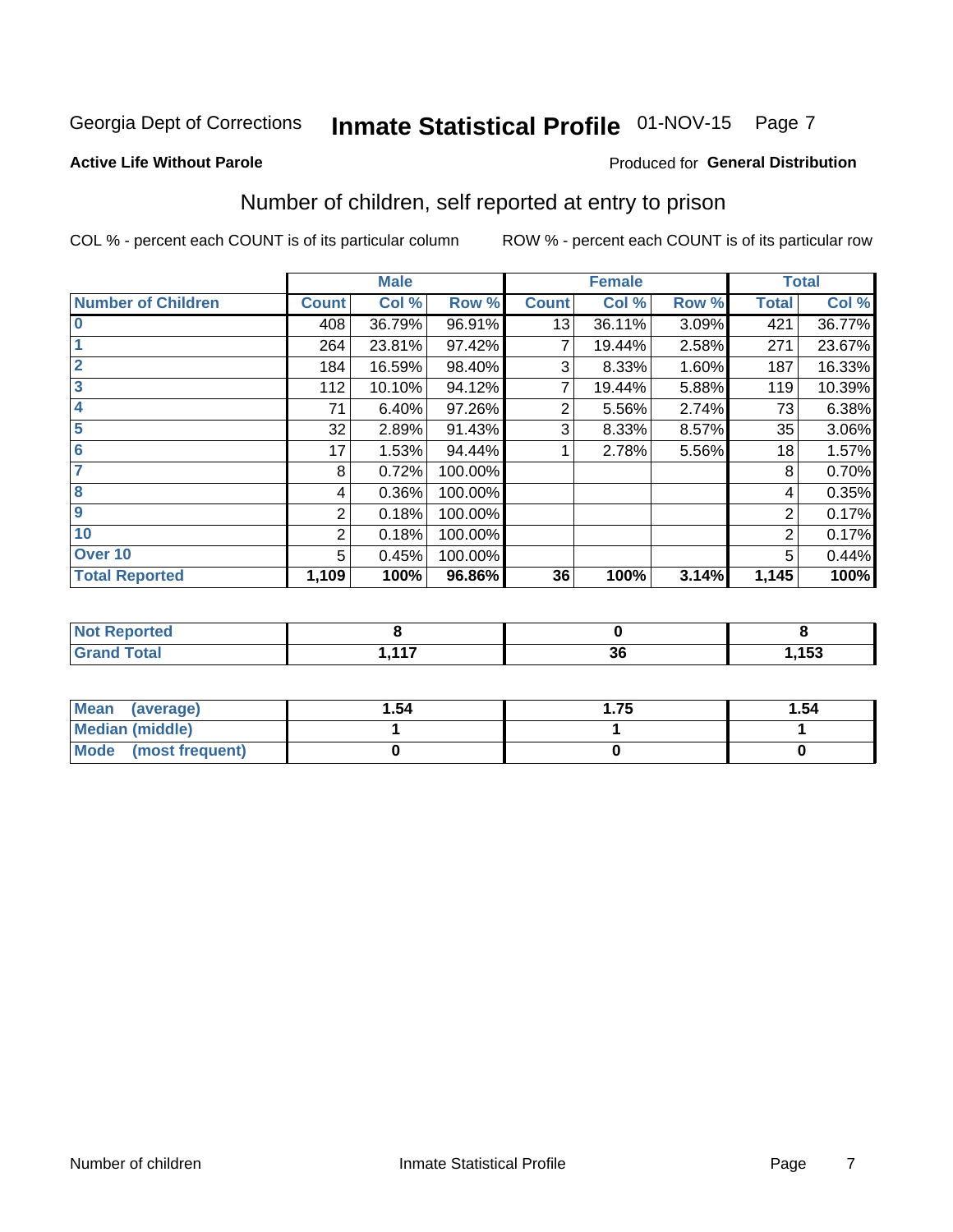#### Inmate Statistical Profile 01-NOV-15 Page 8

#### **Active Life Without Parole**

#### Produced for General Distribution

### Religious affiliation, self-reported at entry to prison

COL % - percent each COUNT is of its particular column

|              |                              |                | <b>Male</b> |         |              | <b>Female</b> |       |                | <b>Total</b> |
|--------------|------------------------------|----------------|-------------|---------|--------------|---------------|-------|----------------|--------------|
|              | <b>Religious Affiliation</b> | <b>Count</b>   | Col %       | Row %   | <b>Count</b> | Col %         | Row % | <b>Total</b>   | Col %        |
|              | Islam                        | 49             | 8.18%       | 94.23%  | 3            | 11.54%        | 5.77% | 52             | 8.32%        |
| $\mathbf{2}$ | <b>Catholic</b>              | 20             | 3.34%       | 90.91%  | 2            | 7.69%         | 9.09% | 22             | 3.52%        |
| 3            | <b>Baptist</b>               | 289            | 48.25%      | 94.75%  | 16           | 61.54%        | 5.25% | 305            | 48.80%       |
| 4            | <b>Methodist</b>             | 11             | 1.84%       | 91.67%  |              | 3.85%         | 8.33% | 12             | 1.92%        |
| 7            | <b>Chc Of God</b>            | 2              | .33%        | 100.00% |              |               |       | 2              | .32%         |
| 8            | <b>Holiness</b>              | 20             | 3.34%       | 90.91%  | 2            | 7.69%         | 9.09% | 22             | 3.52%        |
| 9            | <b>Jewish</b>                | 2              | .33%        | 100.00% |              |               |       | 2              | .32%         |
| 10           | <b>Anglican</b>              |                | .17%        | 100.00% |              |               |       |                | .16%         |
| 12           | <b>Hindu</b>                 | $\overline{2}$ | .33%        | 100.00% |              |               |       | $\overline{2}$ | .32%         |
| 16           | <b>Seven D Ad</b>            | 4              | .67%        | 100.00% |              |               |       | 4              | .64%         |
| 17           | <b>Jehovah Wt</b>            | 9              | 1.50%       | 100.00% |              |               |       | 9              | 1.44%        |
| 18           | <b>Latr Day S</b>            |                | .17%        | 100.00% |              |               |       |                | .16%         |
| 20           | <b>Other Prot</b>            | 78             | 13.02%      | 97.50%  | 2            | 7.69%         | 2.50% | 80             | 12.80%       |
| 96           | <b>None</b>                  | 111            | 18.53%      | 100.00% |              |               |       | 111            | 17.76%       |
|              | <b>Total Reported</b>        | 599            | 100%        | 95.84%  | 26           | 100%          | 4.16% | 625            | 100%         |

| rteo   | E40 | 10 | よつの |
|--------|-----|----|-----|
| .      | ло  |    | ാ∠േ |
| ______ | .   | 36 | 153 |

| <b>Mode (most frequent)</b> | 3aptist | 3aptist | Baptist |
|-----------------------------|---------|---------|---------|
|-----------------------------|---------|---------|---------|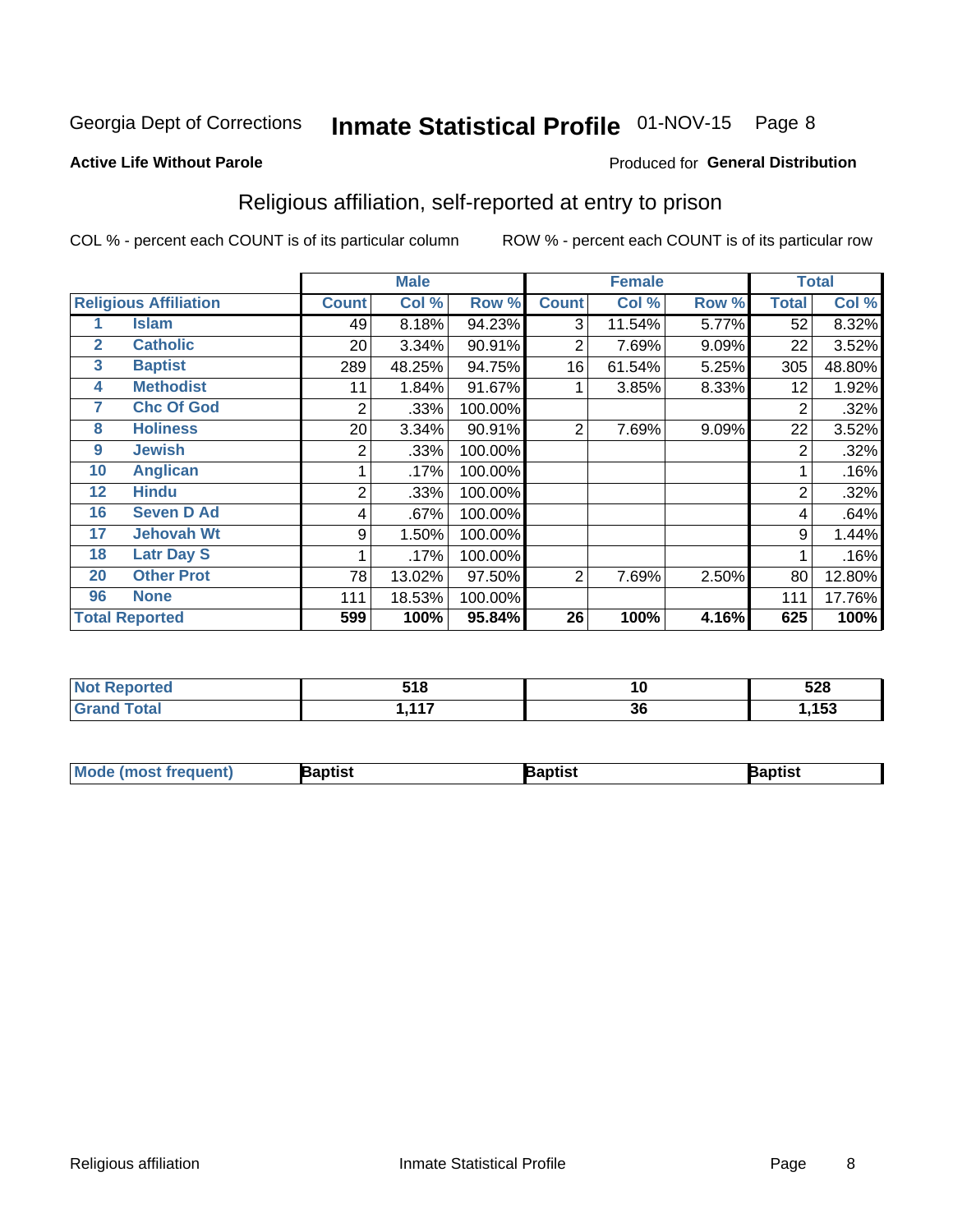## Inmate Statistical Profile 01-NOV-15 Page 9

#### **Active Life Without Parole**

#### Produced for General Distribution

### Home county, self-reported at entry to prison

COL % - percent each COUNT is of its particular column

|     |                             |                | <b>Male</b> |         |              | <b>Female</b> |        | <b>Total</b>   |        |
|-----|-----------------------------|----------------|-------------|---------|--------------|---------------|--------|----------------|--------|
|     | <b>Home County</b>          | <b>Count</b>   | Col %       | Row %   | <b>Count</b> | Col %         | Row %  | <b>Total</b>   | Col %  |
| 000 | <b>Unknown</b>              | 230            | 20.59%      | 95.04%  | 12           | 33.33%        | 4.96%  | 242            | 20.99% |
| 001 | <b>Appling County</b>       | 4              | .36%        | 100.00% |              |               |        | 4              | .35%   |
| 002 | <b>Atkinson County</b>      | $\overline{c}$ | .18%        | 100.00% |              |               |        | $\overline{2}$ | .17%   |
| 003 | <b>Bacon County</b>         | $\mathbf{1}$   | .09%        | 100.00% |              |               |        | 1              | .09%   |
| 004 | <b>Baker County</b>         | $\mathbf 1$    | .09%        | 100.00% |              |               |        | 1              | .09%   |
| 005 | <b>Baldwin County</b>       | 3              | .27%        | 100.00% |              |               |        | 3              | .26%   |
| 007 | <b>Barrow County</b>        | $\overline{7}$ | .63%        | 100.00% |              |               |        | 7              | .61%   |
| 008 | <b>Bartow County</b>        | 6              | .54%        | 100.00% |              |               |        | 6              | .52%   |
| 009 | <b>Ben Hill County</b>      | 6              | .54%        | 100.00% |              |               |        | 6              | .52%   |
| 010 | <b>Berrien County</b>       | $\overline{2}$ | .18%        | 100.00% |              |               |        | $\overline{2}$ | .17%   |
| 011 | <b>Bibb County</b>          | 23             | 2.06%       | 95.83%  | 1            | 2.78%         | 4.17%  | 24             | 2.08%  |
| 012 | <b>Bleckley County</b>      | $\overline{c}$ | .18%        | 100.00% |              |               |        | $\overline{2}$ | .17%   |
| 014 | <b>Brooks County</b>        | $\mathbf 1$    | .09%        | 100.00% |              |               |        | 1              | .09%   |
| 016 | <b>Bulloch County</b>       | 3              | .27%        | 100.00% |              |               |        | 3              | .26%   |
| 017 | <b>Burke County</b>         | 11             | .98%        | 100.00% |              |               |        | 11             | .95%   |
| 018 | <b>Butts County</b>         | 2              | .18%        | 100.00% |              |               |        | $\overline{2}$ | .17%   |
| 020 | <b>Camden County</b>        | 5              | .45%        | 83.33%  | 1            | 2.78%         | 16.67% | 6              | .52%   |
| 021 | <b>Candler County</b>       | $\mathbf 1$    | .09%        | 100.00% |              |               |        | 1              | .09%   |
| 022 | <b>Carroll County</b>       | $\overline{c}$ | .18%        | 100.00% |              |               |        | $\overline{2}$ | .17%   |
| 023 | <b>Catoosa County</b>       | $\overline{2}$ | .18%        | 100.00% |              |               |        | $\overline{2}$ | .17%   |
| 025 | <b>Chatham County</b>       | 40             | 3.58%       | 100.00% |              |               |        | 40             | 3.47%  |
| 026 | <b>Chattahoochee County</b> | $\mathbf{1}$   | .09%        | 100.00% |              |               |        | 1              | .09%   |
| 028 | <b>Cherokee County</b>      | $\overline{2}$ | .18%        | 100.00% |              |               |        | $\overline{2}$ | .17%   |
| 029 | <b>Clarke County</b>        | 21             | 1.88%       | 100.00% |              |               |        | 21             | 1.82%  |
| 030 | <b>Clay County</b>          | 1              | .09%        | 100.00% |              |               |        | $\mathbf 1$    | .09%   |
| 031 | <b>Clayton County</b>       | 32             | 2.86%       | 100.00% |              |               |        | 32             | 2.78%  |
| 032 | <b>Clinch County</b>        | 1              | .09%        | 100.00% |              |               |        | $\mathbf 1$    | .09%   |
| 033 | <b>Cobb County</b>          | 39             | 3.49%       | 100.00% |              |               |        | 39             | 3.38%  |
| 034 | <b>Coffee County</b>        | 3              | .27%        | 100.00% |              |               |        | 3              | .26%   |
| 035 | <b>Colquitt County</b>      | 3              | .27%        | 100.00% |              |               |        | 3              | .26%   |
| 036 | <b>Columbia County</b>      | 6              | .54%        | 85.71%  | 1            | 2.78%         | 14.29% | 7              | .61%   |
| 037 | <b>Cook County</b>          | 4              | .36%        | 100.00% |              |               |        | 4              | .35%   |
| 038 | <b>Coweta County</b>        | 4              | .36%        | 80.00%  | 1            | 2.78%         | 20.00% | 5              | .43%   |
| 040 | <b>Crisp County</b>         | 6              | .54%        | 100.00% |              |               |        | $\,6$          | .52%   |
| 042 | <b>Dawson County</b>        | $\mathbf 1$    | .09%        | 100.00% |              |               |        | 1              | .09%   |
| 043 | <b>Decatur County</b>       | 3              | .27%        | 100.00% |              |               |        | 3              | .26%   |
| 044 | <b>Dekalb County</b>        | 79             | 7.07%       | 100.00% |              |               |        | 79             | 6.85%  |
| 045 | <b>Dodge County</b>         | $\mathbf{1}$   | .09%        | 100.00% |              |               |        | 1              | .09%   |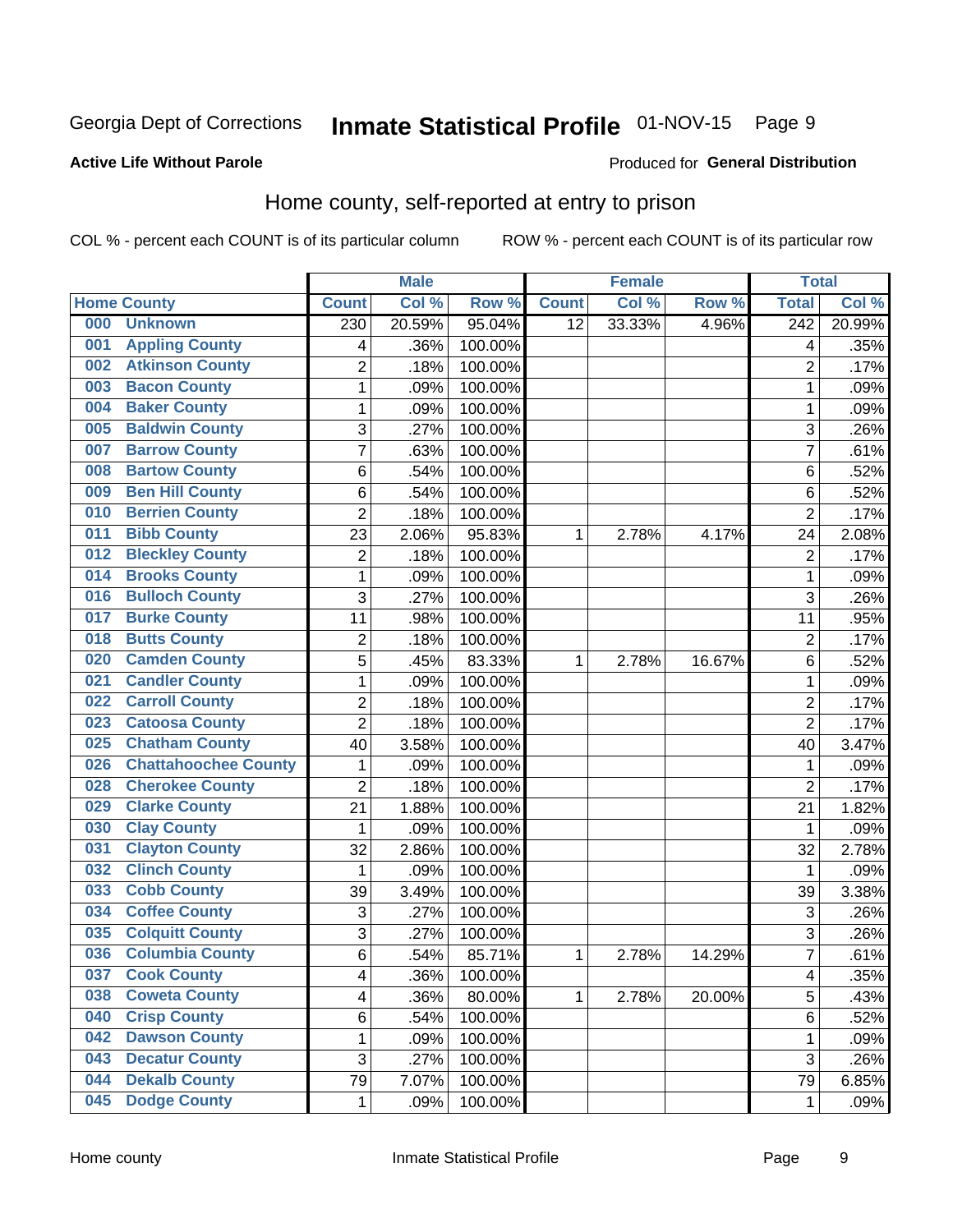## Inmate Statistical Profile 01-NOV-15 Page 10

#### **Active Life Without Parole**

#### Produced for General Distribution

### Home county, self-reported at entry to prison

COL % - percent each COUNT is of its particular column

|     |                          |                           | <b>Male</b> |         |                | <b>Female</b> |        | <b>Total</b>            |        |
|-----|--------------------------|---------------------------|-------------|---------|----------------|---------------|--------|-------------------------|--------|
|     | <b>Home County</b>       | <b>Count</b>              | Col %       | Row %   | <b>Count</b>   | Col %         | Row %  | <b>Total</b>            | Col %  |
| 046 | <b>Dooly County</b>      | $\mathbf 1$               | .09%        | 50.00%  | 1              | 2.78%         | 50.00% | $\overline{2}$          | .17%   |
| 047 | <b>Dougherty County</b>  | 26                        | 2.33%       | 96.30%  | 1              | 2.78%         | 3.70%  | 27                      | 2.34%  |
| 048 | <b>Douglas County</b>    | 14                        | 1.25%       | 87.50%  | $\overline{2}$ | 5.56%         | 12.50% | 16                      | 1.39%  |
| 049 | <b>Early County</b>      | 1                         | .09%        | 100.00% |                |               |        | 1                       | .09%   |
| 051 | <b>Effingham County</b>  | $\mathsf 3$               | .27%        | 100.00% |                |               |        | 3                       | .26%   |
| 052 | <b>Elbert County</b>     | 2                         | .18%        | 100.00% |                |               |        | $\overline{2}$          | .17%   |
| 053 | <b>Emanuel County</b>    | 4                         | .36%        | 100.00% |                |               |        | 4                       | .35%   |
| 056 | <b>Fayette County</b>    | 3                         | .27%        | 100.00% |                |               |        | 3                       | .26%   |
| 057 | <b>Floyd County</b>      | 16                        | 1.43%       | 100.00% |                |               |        | 16                      | 1.39%  |
| 058 | <b>Forsyth County</b>    | $\ensuremath{\mathsf{3}}$ | .27%        | 100.00% |                |               |        | 3                       | .26%   |
| 059 | <b>Franklin County</b>   | $\overline{2}$            | .18%        | 66.67%  | 1              | 2.78%         | 33.33% | $\overline{3}$          | .26%   |
| 060 | <b>Fulton County</b>     | 147                       | 13.16%      | 98.66%  | $\overline{2}$ | 5.56%         | 1.34%  | 149                     | 12.92% |
| 061 | <b>Gilmer County</b>     | 2                         | .18%        | 100.00% |                |               |        | $\overline{2}$          | .17%   |
| 063 | <b>Glynn County</b>      | $\boldsymbol{9}$          | .81%        | 100.00% |                |               |        | 9                       | .78%   |
| 064 | <b>Gordon County</b>     | $\overline{2}$            | .18%        | 100.00% |                |               |        | $\overline{2}$          | .17%   |
| 066 | <b>Greene County</b>     | 1                         | .09%        | 100.00% |                |               |        | 1                       | .09%   |
| 067 | <b>Gwinnett County</b>   | 25                        | 2.24%       | 92.59%  | $\overline{2}$ | 5.56%         | 7.41%  | 27                      | 2.34%  |
| 068 | <b>Habersham County</b>  | 1                         | .09%        | 100.00% |                |               |        | 1                       | .09%   |
| 069 | <b>Hall County</b>       | 16                        | 1.43%       | 94.12%  | 1              | 2.78%         | 5.88%  | 17                      | 1.47%  |
| 070 | <b>Hancock County</b>    | 2                         | .18%        | 100.00% |                |               |        | $\overline{2}$          | .17%   |
| 071 | <b>Haralson County</b>   | $\overline{2}$            | .18%        | 100.00% |                |               |        | $\overline{2}$          | .17%   |
| 072 | <b>Harris County</b>     | 1                         | .09%        | 100.00% |                |               |        | $\mathbf{1}$            | .09%   |
| 073 | <b>Hart County</b>       | $\overline{2}$            | .18%        | 100.00% |                |               |        | $\overline{2}$          | .17%   |
| 074 | <b>Heard County</b>      | 1                         | .09%        | 100.00% |                |               |        | 1                       | .09%   |
| 075 | <b>Henry County</b>      | 6                         | .54%        | 85.71%  | 1              | 2.78%         | 14.29% | $\overline{7}$          | .61%   |
| 076 | <b>Houston County</b>    | 17                        | 1.52%       | 100.00% |                |               |        | 17                      | 1.47%  |
| 078 | <b>Jackson County</b>    | $\mathsf 3$               | .27%        | 100.00% |                |               |        | 3                       | .26%   |
| 080 | <b>Jeff Davis County</b> | 1                         | .09%        | 100.00% |                |               |        | 1                       | .09%   |
| 081 | <b>Jefferson County</b>  | 4                         | .36%        | 100.00% |                |               |        | $\overline{\mathbf{4}}$ | .35%   |
| 082 | <b>Jenkins County</b>    | $\overline{2}$            | .18%        | 100.00% |                |               |        | $\overline{2}$          | .17%   |
| 084 | <b>Jones County</b>      | $\mathbf{1}$              | .09%        | 100.00% |                |               |        | 1                       | .09%   |
| 087 | <b>Laurens County</b>    | 6                         | .54%        | 100.00% |                |               |        | 6                       | .52%   |
| 088 | <b>Lee County</b>        | $\mathbf{1}$              | .09%        | 100.00% |                |               |        | 1                       | .09%   |
| 089 | <b>Liberty County</b>    | 7                         | .63%        | 87.50%  | $\mathbf{1}$   | 2.78%         | 12.50% | 8                       | .69%   |
| 090 | <b>Lincoln County</b>    | 1                         | .09%        | 100.00% |                |               |        | 1                       | .09%   |
| 091 | <b>Long County</b>       | 1                         | .09%        | 100.00% |                |               |        | 1                       | .09%   |
| 092 | <b>Lowndes County</b>    | 8                         | .72%        | 100.00% |                |               |        | 8                       | .69%   |
| 093 | <b>Lumpkin County</b>    | $\mathbf 1$               | .09%        | 100.00% |                |               |        | 1                       | .09%   |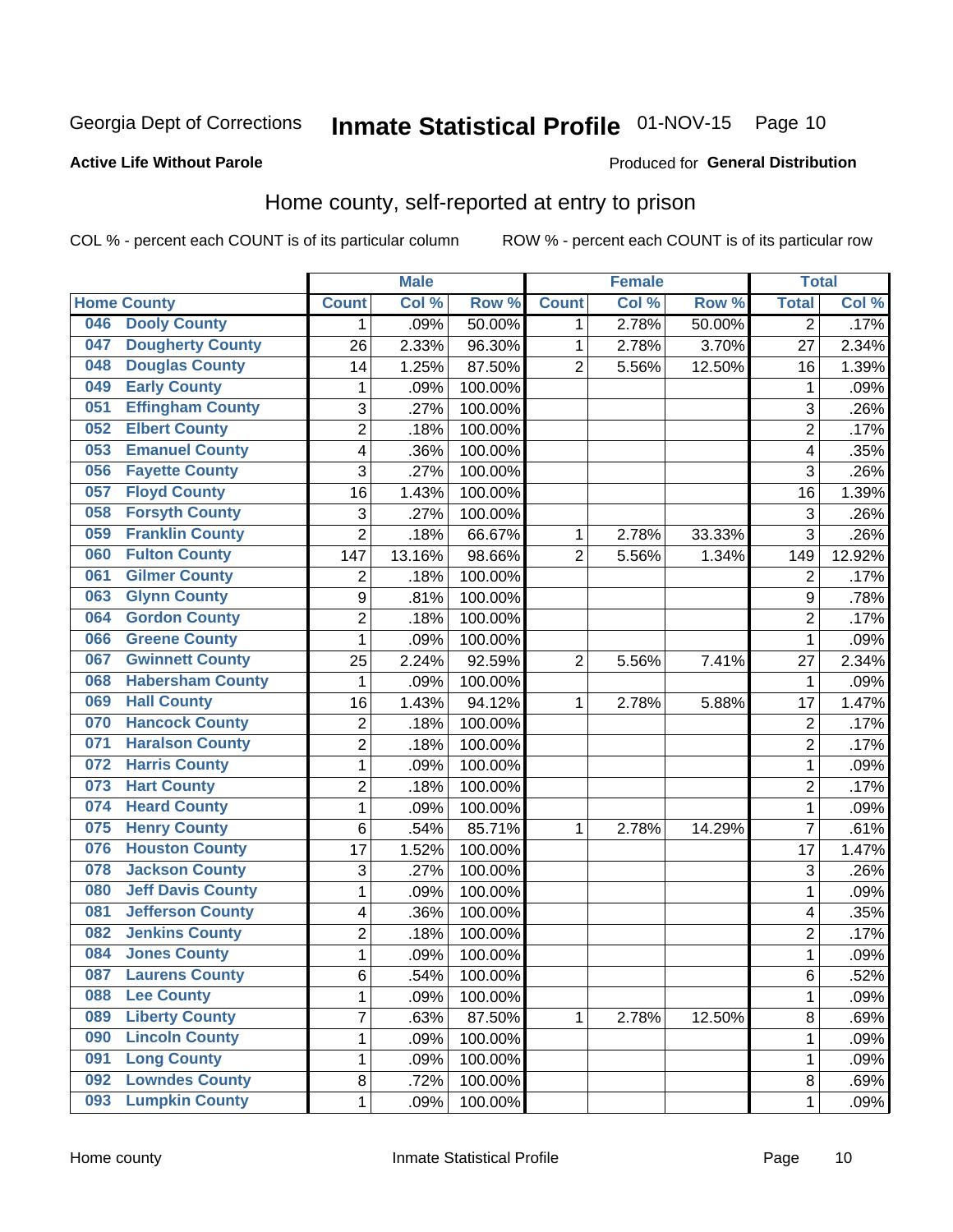## Inmate Statistical Profile 01-NOV-15 Page 11

#### **Active Life Without Parole**

#### Produced for General Distribution

### Home county, self-reported at entry to prison

COL % - percent each COUNT is of its particular column

|                  |                          |                         | <b>Male</b> |         |              | <b>Female</b> |        | <b>Total</b>   |       |
|------------------|--------------------------|-------------------------|-------------|---------|--------------|---------------|--------|----------------|-------|
|                  | <b>Home County</b>       | <b>Count</b>            | Col %       | Row %   | <b>Count</b> | Col %         | Row %  | <b>Total</b>   | Col % |
| 094              | <b>Macon County</b>      | 1                       | .09%        | 100.00% |              |               |        | 1              | .09%  |
| 095              | <b>Madison County</b>    | 1                       | .09%        | 100.00% |              |               |        | 1              | .09%  |
| 096              | <b>Marion County</b>     | $\mathbf 1$             | .09%        | 100.00% |              |               |        | 1              | .09%  |
| 097              | <b>Mcduffie County</b>   | 2                       | .18%        | 100.00% |              |               |        | $\overline{2}$ | .17%  |
| 098              | <b>Mcintosh County</b>   | $\mathbf 1$             | .09%        | 100.00% |              |               |        | 1              | .09%  |
| 100              | <b>Miller County</b>     | $\mathbf 1$             | .09%        | 100.00% |              |               |        | 1              | .09%  |
| 101              | <b>Mitchell County</b>   | 1                       | .09%        | 100.00% |              |               |        | 1              | .09%  |
| 102              | <b>Monroe County</b>     | 4                       | .36%        | 100.00% |              |               |        | 4              | .35%  |
| 103              | <b>Montgomery County</b> | 1                       | .09%        | 100.00% |              |               |        | 1              | .09%  |
| 104              | <b>Morgan County</b>     | 1                       | .09%        | 100.00% |              |               |        | 1              | .09%  |
| 106              | <b>Muscogee County</b>   | 26                      | 2.33%       | 100.00% |              |               |        | 26             | 2.25% |
| 107              | <b>Newton County</b>     | 3                       | .27%        | 75.00%  | 1            | 2.78%         | 25.00% | 4              | .35%  |
| 109              | <b>Oglethorpe County</b> | 4                       | .36%        | 100.00% |              |               |        | 4              | .35%  |
| 110              | <b>Paulding County</b>   | 6                       | .54%        | 100.00% |              |               |        | 6              | .52%  |
| 111              | <b>Peach County</b>      | 1                       | .09%        | 100.00% |              |               |        | 1              | .09%  |
| 112              | <b>Pickens County</b>    | 1                       | .09%        | 100.00% |              |               |        | 1              | .09%  |
| 113              | <b>Pierce County</b>     | $\overline{2}$          | .18%        | 100.00% |              |               |        | $\overline{2}$ | .17%  |
| 114              | <b>Pike County</b>       | 3                       | .27%        | 75.00%  | 1            | 2.78%         | 25.00% | 4              | .35%  |
| $\overline{115}$ | <b>Polk County</b>       | 3                       | .27%        | 100.00% |              |               |        | 3              | .26%  |
| 117              | <b>Putnam County</b>     | 5                       | .45%        | 100.00% |              |               |        | 5              | .43%  |
| 119              | <b>Rabun County</b>      | $\mathbf{1}$            | .09%        | 100.00% |              |               |        | 1              | .09%  |
| 120              | <b>Randolph County</b>   | $\overline{2}$          | .18%        | 100.00% |              |               |        | $\overline{2}$ | .17%  |
| $121$            | <b>Richmond County</b>   | 38                      | 3.40%       | 92.68%  | 3            | 8.33%         | 7.32%  | 41             | 3.56% |
| 122              | <b>Rockdale County</b>   | $\overline{\mathbf{4}}$ | .36%        | 100.00% |              |               |        | 4              | .35%  |
| 124              | <b>Screven County</b>    | $\mathbf 1$             | .09%        | 100.00% |              |               |        | 1              | .09%  |
| 125              | <b>Seminole County</b>   | $\overline{c}$          | .18%        | 100.00% |              |               |        | $\overline{2}$ | .17%  |
| 126              | <b>Spalding County</b>   | $\boldsymbol{9}$        | .81%        | 100.00% |              |               |        | 9              | .78%  |
| 127              | <b>Stephens County</b>   | $\mathbf 1$             | .09%        | 50.00%  | 1            | 2.78%         | 50.00% | $\overline{2}$ | .17%  |
| 128              | <b>Stewart County</b>    | $\mathbf 1$             | .09%        | 100.00% |              |               |        | 1              | .09%  |
| 129              | <b>Sumter County</b>     | $\overline{c}$          | .18%        | 100.00% |              |               |        | $\overline{2}$ | .17%  |
| 132              | <b>Tattnall County</b>   | 4                       | .36%        | 100.00% |              |               |        | 4              | .35%  |
| 133              | <b>Taylor County</b>     | 2                       | .18%        | 100.00% |              |               |        | $\overline{c}$ | .17%  |
| 134              | <b>Telfair County</b>    | $\mathbf{1}$            | .09%        | 100.00% |              |               |        | 1              | .09%  |
| 136              | <b>Thomas County</b>     | 5                       | .45%        | 100.00% |              |               |        | 5              | .43%  |
| 137              | <b>Tift County</b>       | $\overline{6}$          | .54%        | 100.00% |              |               |        | 6              | .52%  |
| 138              | <b>Toombs County</b>     | 8                       | .72%        | 100.00% |              |               |        | 8              | .69%  |
| 140              | <b>Treutlen County</b>   | $\overline{2}$          | .18%        | 100.00% |              |               |        | $\overline{2}$ | .17%  |
| $\overline{141}$ | <b>Troup County</b>      | 3                       | .27%        | 100.00% |              |               |        | $\overline{3}$ | .26%  |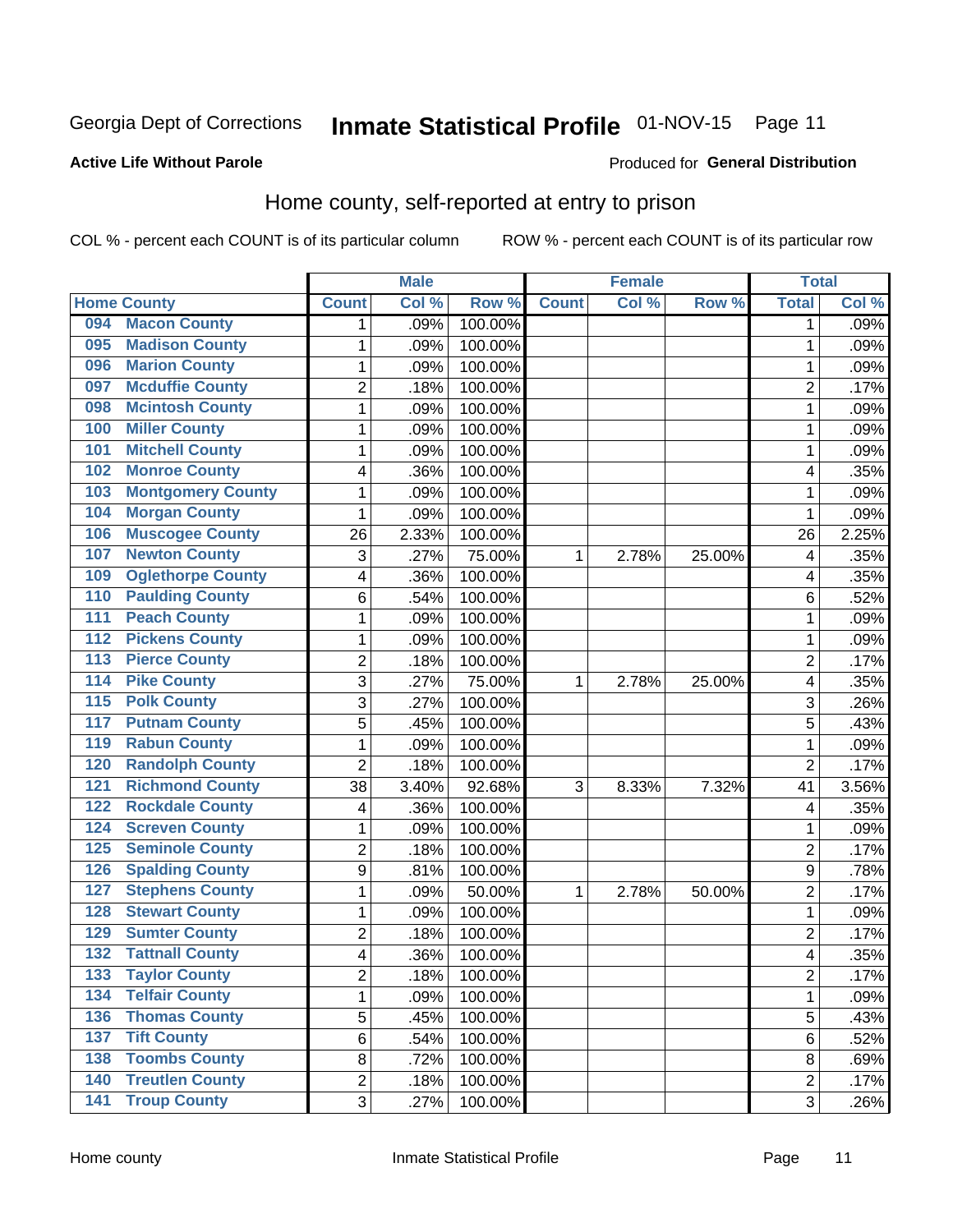## Inmate Statistical Profile 01-NOV-15 Page 12

#### **Active Life Without Parole**

#### Produced for General Distribution

### Home county, self-reported at entry to prison

COL % - percent each COUNT is of its particular column

|                                    |              | <b>Male</b> |         |              | <b>Female</b> |        | <b>Total</b> |       |
|------------------------------------|--------------|-------------|---------|--------------|---------------|--------|--------------|-------|
| <b>Home County</b>                 | <b>Count</b> | Col %       | Row %   | <b>Count</b> | Col %         | Row %  | <b>Total</b> | Col % |
| <b>Twiggs County</b><br>143        |              | .09%        | 100.00% |              |               |        |              | .09%  |
| <b>Upson County</b><br>145         | 4            | .36%        | 100.00% |              |               |        | 4            | .35%  |
| <b>Walker County</b><br>146        | 6            | .54%        | 85.71%  | 1            | 2.78%         | 14.29% |              | .61%  |
| <b>Walton County</b><br>147        | 10           | .90%        | 100.00% |              |               |        | 10           | .87%  |
| <b>Ware County</b><br>148          | 7            | .63%        | 100.00% |              |               |        |              | .61%  |
| <b>Washington County</b><br>150    | 5            | .45%        | 100.00% |              |               |        | 5            | .43%  |
| <b>Wayne County</b><br>151         | 5            | .45%        | 100.00% |              |               |        | 5            | .43%  |
| <b>White County</b><br>154         |              | .09%        | 100.00% |              |               |        |              | .09%  |
| <b>Whitfield County</b><br>155     | 5            | .45%        | 100.00% |              |               |        | 5            | .43%  |
| <b>Wilkes County</b><br>157        |              | .09%        | 100.00% |              |               |        |              | .09%  |
| <b>Wilkinson County</b><br>158     | 2            | .18%        | 100.00% |              |               |        | 2            | .17%  |
| <b>Worth County</b><br>159         | 1            | .09%        | 100.00% |              |               |        |              | .09%  |
| <b>Other Custody/Out Of</b><br>999 | 3            | .27%        | 75.00%  | 1            | 2.78%         | 25.00% | 4            | .35%  |
| <b>State</b>                       |              |             |         |              |               |        |              |       |
| <b>Total Rported</b>               | 1,117        | 100%        | 96.88%  | 36           | 100%          | 3.12%  | 1,153        | 100%  |

| <b>eported</b> |                  |    |      |
|----------------|------------------|----|------|
| <b>otal</b>    | $\overline{447}$ | ~  | 152  |
|                | .                | vv | נטו, |

|  | Mode (most frequent) | <b>Fulton County</b> | <b>Richmond County</b> | <b>Fulton County</b> |
|--|----------------------|----------------------|------------------------|----------------------|
|--|----------------------|----------------------|------------------------|----------------------|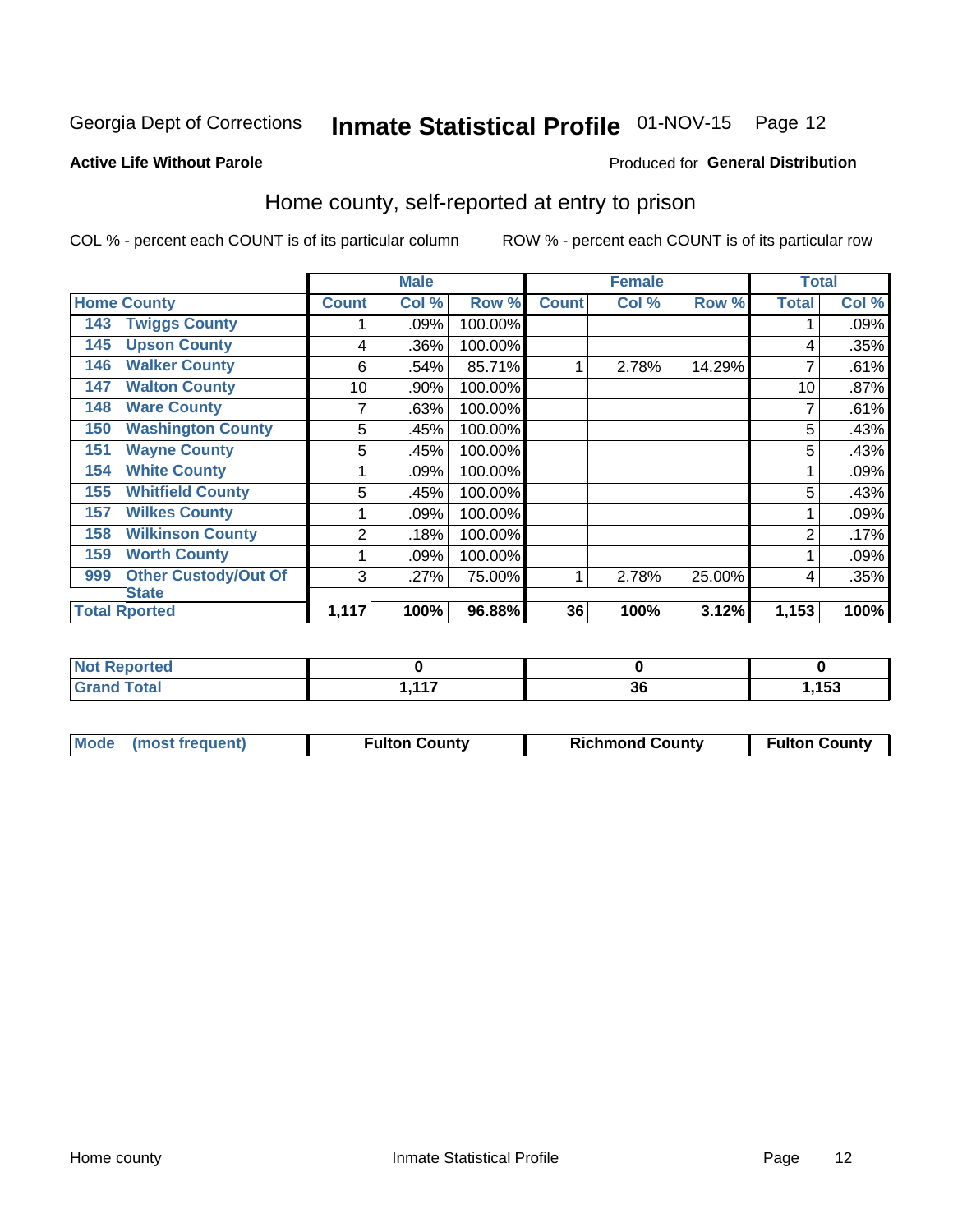## Inmate Statistical Profile 01-NOV-15 Page 13

#### **Active Life Without Parole**

#### Produced for General Distribution

### Employment status before prison, self-reported at entry to prison

COL % - percent each COUNT is of its particular column

|                           |              | <b>Male</b> |         |                 | <b>Female</b> |       |       | <b>Total</b> |
|---------------------------|--------------|-------------|---------|-----------------|---------------|-------|-------|--------------|
| <b>Employment Status</b>  | <b>Count</b> | Col %       | Row %   | <b>Count</b>    | Col %         | Row % | Total | Col %        |
| <b>Full Time</b><br>01    | 438          | 47.56%      | 96.90%  | 14 <sub>1</sub> | 45.16%        | 3.10% | 452   | 47.48%       |
| <b>Part Time</b><br>02    | 59           | 6.41%       | 100.00% |                 |               |       | 59    | 6.20%        |
| Unempl $<$ 6M<br>03       | 69           | 7.49%       | 98.57%  |                 | 3.23%         | 1.43% | 70    | 7.35%        |
| Unempl $> 6M$<br>04       | 196          | 21.28%      | 94.23%  | 12              | 38.71%        | 5.77% | 208   | 21.85%       |
| <b>Never Worked</b><br>05 | 85           | 9.23%       | 100.00% |                 |               |       | 85    | 8.93%        |
| <b>Student</b><br>06      | 26           | 2.82%       | 100.00% |                 |               |       | 26    | 2.73%        |
| <b>Incapable</b><br>07    | 48           | 5.21%       | 92.31%  |                 | 12.90%        | 7.69% | 52    | 5.46%        |
| <b>Total Reported</b>     | 921          | 100%        | 96.74%  | 31              | 100%          | 3.26% | 952   | 100%         |

| 196                       |    | 201<br>ZV I         |
|---------------------------|----|---------------------|
| .<br><b>A</b> 4<br>.<br>. | 36 | $1 - \alpha$<br>153 |

| Mc | ∙u∥<br>----<br>ıme | ίuΙ<br>Πmε |
|----|--------------------|------------|
|    |                    |            |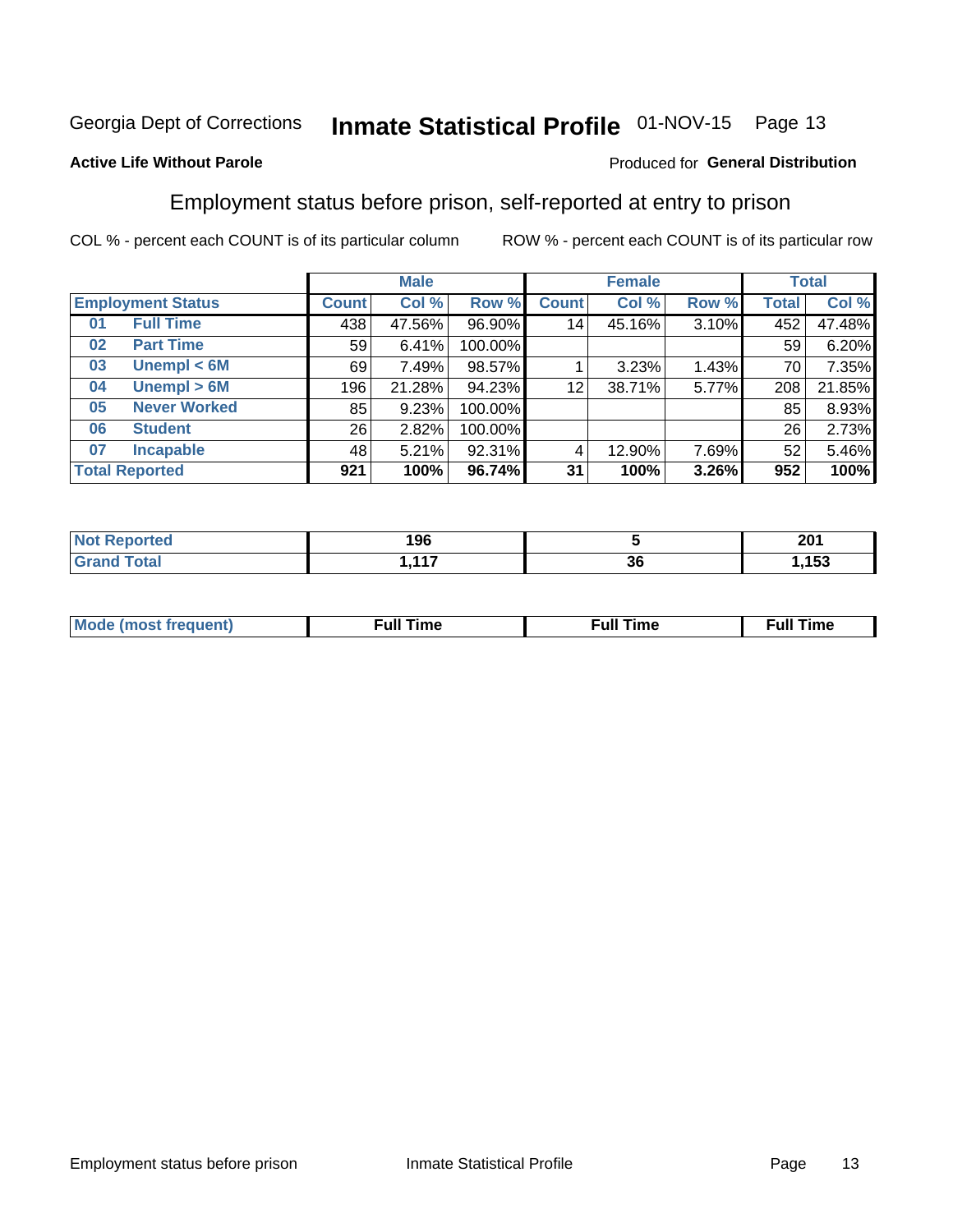#### **Active Life Without Parole**

Produced for General Distribution

### Age at admission

COL % - percent each COUNT is of its particular column

|                         | <b>Male</b>  |       | <b>Female</b> |                |        | <b>Total</b> |                  |       |
|-------------------------|--------------|-------|---------------|----------------|--------|--------------|------------------|-------|
| <b>Age At Admission</b> | <b>Count</b> | Col % | Row %         | <b>Count</b>   | Col %  | Row %        | <b>Total</b>     | Col % |
| 15                      | 2            | 0.18% | 100.00%       |                |        |              | 2                | 0.17% |
| 16                      | 1            | 0.09% | 100.00%       |                |        |              | $\mathbf{1}$     | 0.09% |
| $\overline{17}$         | 5            | 0.45% | 100.00%       |                |        |              | 5                | 0.43% |
| 18                      | 8            | 0.72% | 100.00%       |                |        |              | 8                | 0.70% |
| 19                      | 21           | 1.89% | 100.00%       |                |        |              | 21               | 1.83% |
| $\overline{20}$         | 26           | 2.33% | 96.30%        | 1              | 2.78%  | 3.70%        | 27               | 2.35% |
| 21                      | 28           | 2.51% | 100.00%       |                |        |              | 28               | 2.43% |
| 22                      | 51           | 4.58% | 98.08%        | 1              | 2.78%  | 1.92%        | 52               | 4.52% |
| 23                      | 42           | 3.77% | 97.67%        | 1              | 2.78%  | 2.33%        | 43               | 3.74% |
| 24                      | 41           | 3.68% | 97.62%        | 1              | 2.78%  | 2.38%        | 42               | 3.65% |
| $\overline{25}$         | 41           | 3.68% | 95.35%        | $\overline{2}$ | 5.56%  | 4.65%        | 43               | 3.74% |
| 26                      | 44           | 3.95% | 97.78%        | 1              | 2.78%  | 2.22%        | 45               | 3.91% |
| $\overline{27}$         | 44           | 3.95% | 93.62%        | 3              | 8.33%  | 6.38%        | 47               | 4.09% |
| 28                      | 45           | 4.04% | 97.83%        | 1              | 2.78%  | 2.17%        | 46               | 4.00% |
| 29                      | 44           | 3.95% | 100.00%       |                |        |              | 44               | 3.83% |
| 30                      | 42           | 3.77% | 100.00%       |                |        |              | 42               | 3.65% |
| 31                      | 49           | 4.40% | 100.00%       |                |        |              | 49               | 4.26% |
| 32                      | 49           | 4.40% | 98.00%        | 1              | 2.78%  | 2.00%        | 50               | 4.35% |
| 33                      | 40           | 3.59% | 95.24%        | $\overline{2}$ | 5.56%  | 4.76%        | 42               | 3.65% |
| 34                      | 20           | 1.80% | 90.91%        | $\overline{2}$ | 5.56%  | 9.09%        | 22               | 1.91% |
| 35                      | 28           | 2.51% | 96.55%        | 1              | 2.78%  | 3.45%        | 29               | 2.52% |
| 36                      | 43           | 3.86% | 100.00%       |                |        |              | 43               | 3.74% |
| $\overline{37}$         | 28           | 2.51% | 100.00%       |                |        |              | 28               | 2.43% |
| 38                      | 29           | 2.60% | 100.00%       |                |        |              | 29               | 2.52% |
| 39                      | 27           | 2.42% | 87.10%        | 4              | 11.11% | 12.90%       | 31               | 2.70% |
| 40                      | 23           | 2.06% | 92.00%        | $\overline{2}$ | 5.56%  | 8.00%        | 25               | 2.17% |
| 41                      | 30           | 2.69% | 93.75%        | $\overline{2}$ | 5.56%  | 6.25%        | 32               | 2.78% |
| 42                      | 30           | 2.69% | 100.00%       |                |        |              | 30               | 2.61% |
| 43                      | 23           | 2.06% | 92.00%        | $\overline{2}$ | 5.56%  | 8.00%        | 25               | 2.17% |
| 44                      | 20           | 1.80% | 90.91%        | $\overline{2}$ | 5.56%  | 9.09%        | 22               | 1.91% |
| 45                      | 23           | 2.06% | 100.00%       |                |        |              | 23               | 2.00% |
| 46                      | 28           | 2.51% | 90.32%        | 3              | 8.33%  | 9.68%        | 31               | 2.70% |
| 47                      | 15           | 1.35% | 100.00%       |                |        |              | 15               | 1.30% |
| 48                      | 15           | 1.35% | 83.33%        | 3              | 8.33%  | 16.67%       | 18               | 1.57% |
| 49                      | 13           | 1.17% | 100.00%       |                |        |              | 13               | 1.13% |
| 50                      | 18           | 1.62% | 100.00%       |                |        |              | 18               | 1.57% |
| $\overline{51}$         | 7            | 0.63% | 100.00%       |                |        |              | $\overline{7}$   | 0.61% |
| 52                      | 10           | 0.90% | 100.00%       |                |        |              | 10               | 0.87% |
| 53                      | 9            | 0.81% | 100.00%       |                |        |              | $\boldsymbol{9}$ | 0.78% |
| 54                      | 9            | 0.81% | 100.00%       |                |        |              | 9                | 0.78% |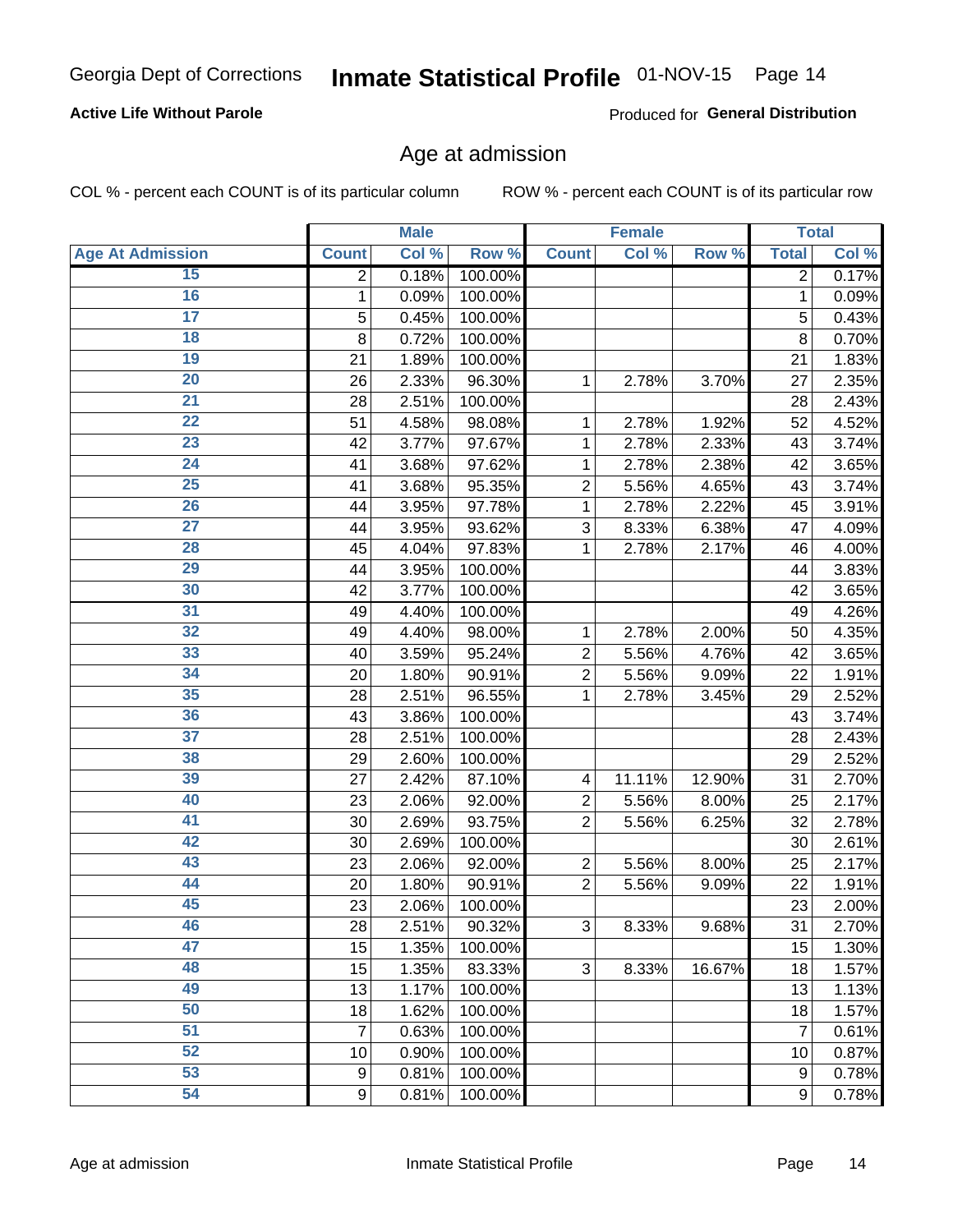#### **Active Life Without Parole**

Produced for General Distribution

### Age at admission

COL % - percent each COUNT is of its particular column

|                         |              | <b>Male</b> |         |              | <b>Female</b> |        |       | <b>Total</b> |
|-------------------------|--------------|-------------|---------|--------------|---------------|--------|-------|--------------|
| <b>Age At Admission</b> | <b>Count</b> | Col %       | Row %   | <b>Count</b> | Col %         | Row %  | Total | Col %        |
| 55                      | 4            | 0.36%       | 100.00% |              |               |        | 4     | 0.35%        |
| 56                      | 8            | 0.72%       | 88.89%  |              | 2.78%         | 11.11% | 9     | 0.78%        |
| 57                      | 6            | 0.54%       | 100.00% |              |               |        | 6     | 0.52%        |
| 58                      |              | 0.63%       | 100.00% |              |               |        | 7     | 0.61%        |
| 59                      | 2            | 0.18%       | 100.00% |              |               |        | 2     | 0.17%        |
| 60                      | 3            | 0.27%       | 100.00% |              |               |        | 3     | 0.26%        |
| 62                      |              | 0.09%       | 100.00% |              |               |        |       | 0.09%        |
| 63                      |              | 0.09%       | 100.00% |              |               |        |       | 0.09%        |
| 64                      | 3            | 0.27%       | 100.00% |              |               |        | 3     | 0.26%        |
| 65                      | 3            | 0.27%       | 100.00% |              |               |        | 3     | 0.26%        |
| 66                      |              | 0.09%       | 100.00% |              |               |        |       | 0.09%        |
| 67                      |              | 0.09%       | 100.00% |              |               |        |       | 0.09%        |
| 69                      | 2            | 0.18%       | 100.00% |              |               |        | 2     | 0.17%        |
| 71                      |              | 0.09%       | 100.00% |              |               |        |       | 0.09%        |
| <b>Total Reported</b>   | 1,114        | 100%        | 96.87%  | 36           | 100%          | 3.13%  | 1,150 | 100%         |

| prted               |                  |          |      |
|---------------------|------------------|----------|------|
| $f \circ f \circ f$ | $\overline{447}$ | ^^<br>კნ | ,153 |

| <b>Mean</b><br>(average) | 33.92 | 36.25 | 33.99    |
|--------------------------|-------|-------|----------|
| Median (middle)          | JZ    | 39    | 32       |
| Mode<br>(most frequent)  | LL    | 39    | n.<br>LL |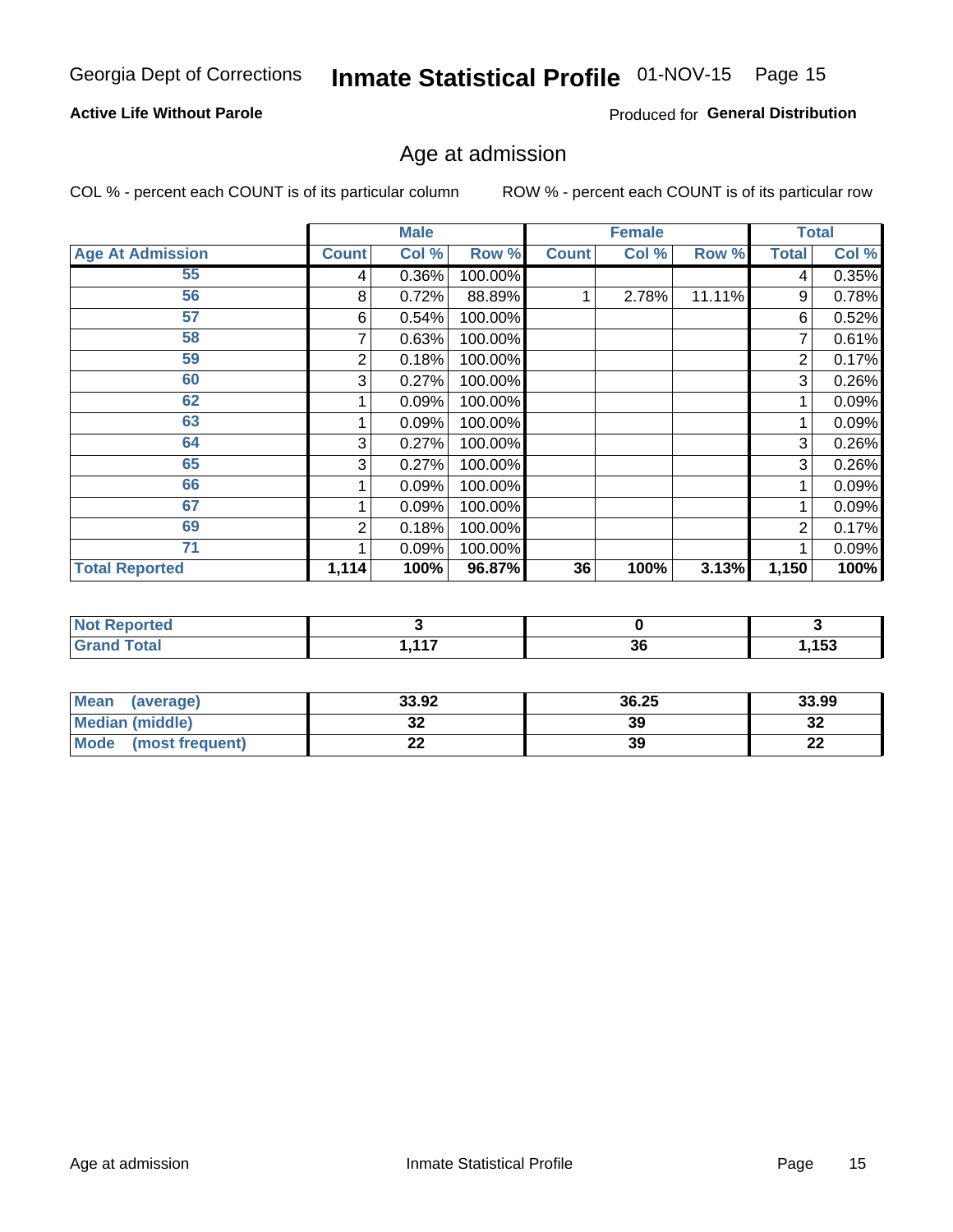#### **Active Life Without Parole**

#### Produced for General Distribution

### Height, measured at entry to prison

COL % - percent each COUNT is of its particular column

|                       |                | <b>Male</b> |         |                | <b>Female</b> |         |                | <b>Total</b> |
|-----------------------|----------------|-------------|---------|----------------|---------------|---------|----------------|--------------|
| <b>Height</b>         | <b>Count</b>   | Col %       | Row %   | <b>Count</b>   | Col %         | Row %   | <b>Total</b>   | Col %        |
| $\bf{0}$              | $\overline{2}$ | 0.18%       | 100.00% |                |               |         | $\overline{2}$ | 0.17%        |
| 4'10"                 |                |             |         | $\mathbf{1}$   | 2.78%         | 100.00% | 1              | 0.09%        |
| 5'00''                | 1              | 0.09%       | 100.00% |                |               |         | 1              | 0.09%        |
| 5'01"                 | 3              | 0.27%       | 75.00%  | 1              | 2.78%         | 25.00%  | 4              | 0.35%        |
| 5'02"                 | 4              | 0.36%       | 100.00% |                |               |         | 4              | 0.35%        |
| 5'03''                | 10             | 0.90%       | 62.50%  | 6              | 16.67%        | 37.50%  | 16             | 1.39%        |
| 5'04"                 | 15             | 1.34%       | 57.69%  | 11             | 30.56%        | 42.31%  | 26             | 2.25%        |
| 5'05"                 | 32             | 2.86%       | 88.89%  | 4              | 11.11%        | 11.11%  | 36             | 3.12%        |
| 5'06''                | 84             | 7.52%       | 95.45%  | 4              | 11.11%        | 4.55%   | 88             | 7.63%        |
| 5'07''                | 73             | 6.54%       | 94.81%  | 4              | 11.11%        | 5.19%   | 77             | 6.68%        |
| 5'08''                | 112            | 10.03%      | 99.12%  | 1              | 2.78%         | 0.88%   | 113            | 9.80%        |
| 5'09''                | 137            | 12.26%      | 98.56%  | $\overline{2}$ | 5.56%         | 1.44%   | 139            | 12.06%       |
| 5'10''                | 141            | 12.62%      | 100.00% |                |               |         | 141            | 12.23%       |
| 5'11"                 | 137            | 12.26%      | 100.00% |                |               |         | 137            | 11.88%       |
| 6'00''                | 121            | 10.83%      | 99.18%  | 1              | 2.78%         | 0.82%   | 122            | 10.58%       |
| 6'01''                | 91             | 8.15%       | 100.00% |                |               |         | 91             | 7.89%        |
| 6'02"                 | 77             | 6.89%       | 100.00% |                |               |         | 77             | 6.68%        |
| 6'03''                | 38             | 3.40%       | 97.44%  | $\mathbf{1}$   | 2.78%         | 2.56%   | 39             | 3.38%        |
| 6'04"                 | 26             | 2.33%       | 100.00% |                |               |         | 26             | 2.25%        |
| 6'05"                 | 5              | 0.45%       | 100.00% |                |               |         | 5              | 0.43%        |
| 6'06''                | 4              | 0.36%       | 100.00% |                |               |         | $\overline{4}$ | 0.35%        |
| 6'07''                | 1              | 0.09%       | 100.00% |                |               |         | 1              | 0.09%        |
| 6'09''                | $\overline{2}$ | 0.18%       | 100.00% |                |               |         | $\overline{2}$ | 0.17%        |
| 6'11''                | $\mathbf{1}$   | 0.09%       | 100.00% |                |               |         | 1              | 0.09%        |
| <b>Total Reported</b> | 1,117          | 100%        | 96.88%  | 36             | 100%          | 3.12%   | 1,153          | 100%         |

| <b>Not Reported</b> |                  |                |                |
|---------------------|------------------|----------------|----------------|
| <i>i</i> otal       | $\overline{447}$ | $\alpha$<br>ახ | .452<br>, I JJ |

| <b>Mean</b> | (average)       | 5'10" | 5'05" | 5'10"<br>ັ |
|-------------|-----------------|-------|-------|------------|
|             |                 |       |       |            |
| Mode        | (most frequent) | 5'10" | 5'04" | 5'10"      |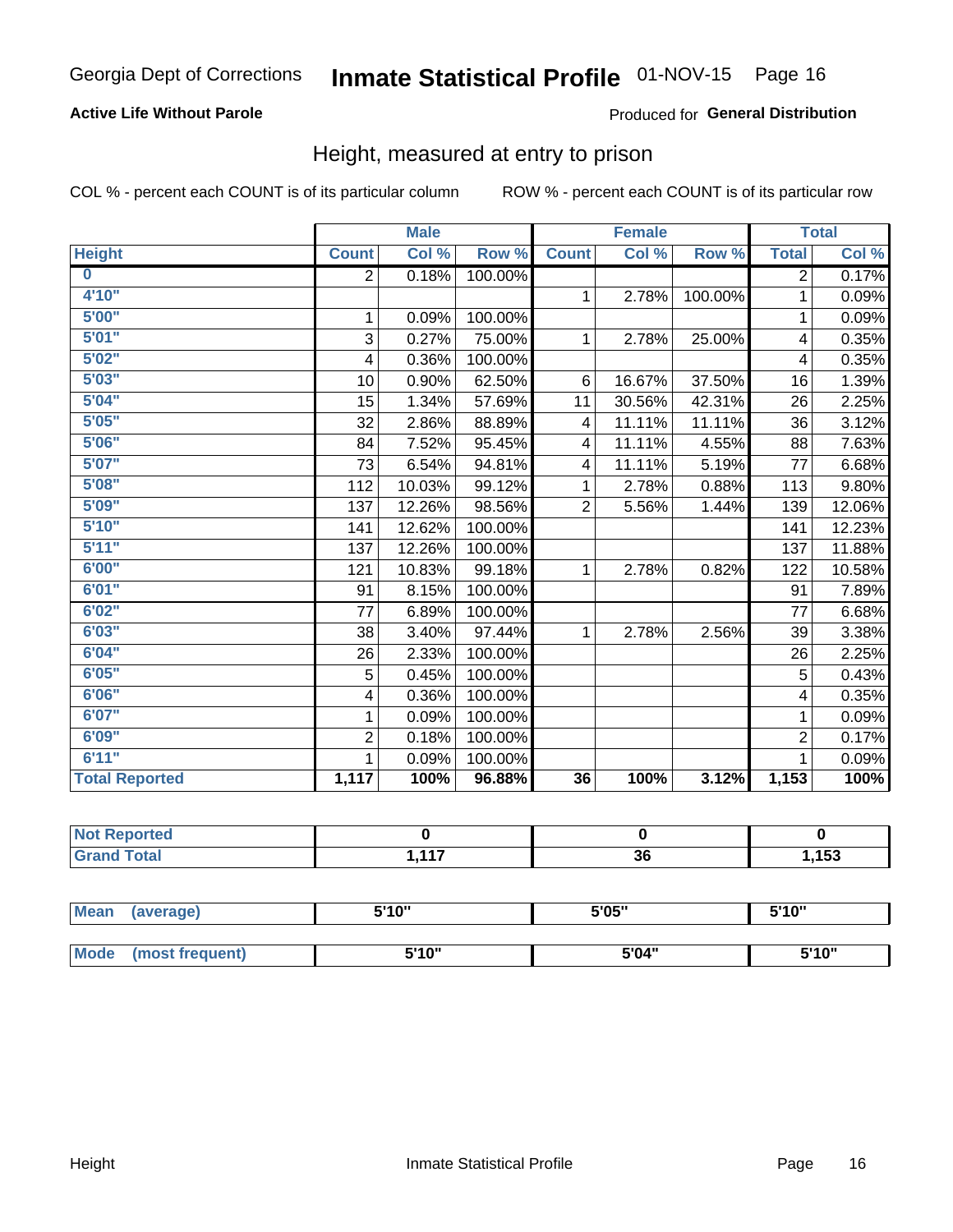**Active Life Without Parole** 

Produced for General Distribution

### Weight, measured at entry to prison

COL % - percent each COUNT is of its particular column

|                       |                | <b>Male</b>    |         | <b>Female</b>  |                         |         | <b>Total</b>   |        |
|-----------------------|----------------|----------------|---------|----------------|-------------------------|---------|----------------|--------|
| Weight                | <b>Count</b>   | Col%           | Row %   | <b>Count</b>   | Col %                   | Row %   | <b>Total</b>   | Col%   |
| 100 - 109 pounds      |                |                |         | 1              | 2.78%                   | 100.00% | 1              | 0.09%  |
| 110 - 119 pounds      |                |                |         | $\overline{2}$ | 5.56%                   | 100.00% | $\overline{2}$ | 0.17%  |
| 120 - 129 pounds      | $\,6$          | 0.54%          | 85.71%  | $\mathbf{1}$   | 2.78%                   | 14.29%  | $\overline{7}$ | 0.61%  |
| 130 - 139 pounds      | 31             | 2.78%          | 93.94%  | $\overline{2}$ | 5.56%                   | 6.06%   | 33             | 2.87%  |
| 140 - 149 pounds      | 75             | 6.73%          | 94.94%  | 4              | 11.11%                  | 5.06%   | 79             | 6.86%  |
| 150 - 159 pounds      | 104            | 9.33%          | 99.05%  | $\mathbf{1}$   | 2.78%                   | 0.95%   | 105            | 9.12%  |
| 160 - 169 pounds      | 130            | 11.66%         | 97.74%  | 3              | 8.33%                   | 2.26%   | 133            | 11.56% |
| 170 - 179 pounds      | 142            | 12.74%         | 95.95%  | $\,6$          | 16.67%                  | 4.05%   | 148            | 12.86% |
| 180 - 189 pounds      | 136            | 12.20%         | 99.27%  | 1              | 2.78%                   | 0.73%   | 137            | 11.90% |
| 190 - 199 pounds      | 100            | 8.97%          | 97.09%  | 3              | 8.33%                   | 2.91%   | 103            | 8.95%  |
| 200 - 209 pounds      | 99             | 8.88%          | 97.06%  | 3              | 8.33%                   | 2.94%   | 102            | 8.86%  |
| 210 - 219 pounds      | 69             | 6.19%          | 93.24%  | 5              | 13.89%                  | 6.76%   | 74             | 6.43%  |
| 220 - 229 pounds      | 66             | 5.92%          | 100.00% |                |                         |         | 66             | 5.73%  |
| 230 - 239 pounds      | 48             | 4.30%          | 97.96%  | $\mathbf{1}$   | 2.78%                   | 2.04%   | 49             | 4.26%  |
| 240 - 249 pounds      | 31             | 2.78%          | 100.00% |                |                         |         | 31             | 2.69%  |
| 250 - 259 pounds      | 27             | 2.42%          | 100.00% |                |                         |         | 27             | 2.35%  |
| 260 - 269 pounds      | 12             | 1.08%          | 100.00% |                |                         |         | 12             | 1.04%  |
| 270 - 279 pounds      | 11             | 0.99%          | 100.00% |                |                         |         | 11             | 0.96%  |
| 280 - 289 pounds      | 9              | 0.81%          | 81.82%  | $\overline{2}$ | 5.56%                   | 18.18%  | 11             | 0.96%  |
| 290 - 299 pounds      | 4              | 0.36%          | 100.00% |                |                         |         | 4              | 0.35%  |
| 300 - 309 pounds      | $\overline{3}$ | 0.27%          | 100.00% |                |                         |         | $\overline{3}$ | 0.26%  |
| 310 - 319 pounds      | $\overline{2}$ | 0.18%          | 100.00% |                |                         |         | $\overline{2}$ | 0.17%  |
| 320 - 329 pounds      | $\overline{5}$ | 0.45%          | 100.00% |                |                         |         | 5              | 0.43%  |
| 330 - 339 pounds      | 3              | 0.27%          | 100.00% |                |                         |         | 3              | 0.26%  |
| 360 - 369 pounds      | $\mathbf{1}$   | 0.09%          | 100.00% |                |                         |         | $\mathbf{1}$   | 0.09%  |
| 390 - 399 pounds      |                |                |         | 1              | 2.78%                   | 100.00% | 1              | 0.09%  |
| 400 pounds and over   | $\mathbf{1}$   | 0.09%          | 100.00% |                |                         |         | $\mathbf{1}$   | 0.09%  |
| <b>Total Reported</b> | 1,115          | 100%           | 96.87%  | 36             | 100%                    | 3.13%   | 1,151          | 100.0% |
|                       |                |                |         |                |                         |         |                |        |
| <b>Not Reported</b>   |                | $\overline{2}$ |         |                | $\overline{\mathbf{0}}$ |         | $\overline{2}$ |        |
| <b>Grand Total</b>    |                | 1,117          |         |                | $\overline{36}$         |         |                | 1,153  |
| Moan (average)        |                | 100            |         |                | 192                     |         |                | 190    |

| Mean<br>(average)      | 190 | 182 | 189 |
|------------------------|-----|-----|-----|
| <b>Median (middle)</b> | 183 | 172 | 182 |
| Mode (most frequent)   | 180 | 210 | 180 |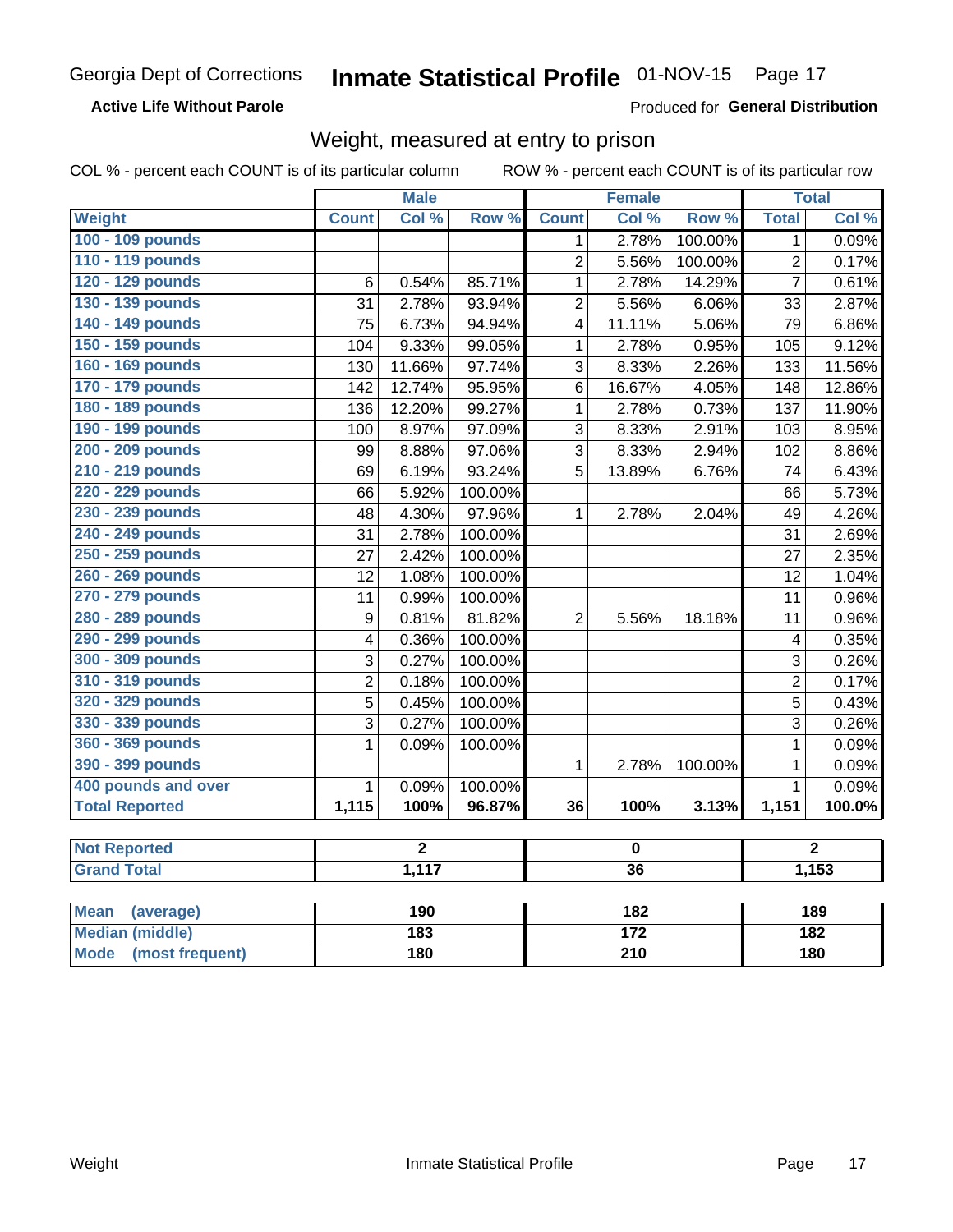## Inmate Statistical Profile 01-NOV-15 Page 18

#### **Active Life Without Parole**

#### Produced for General Distribution

## Veterans validated by Veteran's Administration

COL % - percent each COUNT is of its particular column

|                         |                       | <b>Male</b>  |           |                    | <b>Female</b> |       |         | <b>Total</b>    |        |
|-------------------------|-----------------------|--------------|-----------|--------------------|---------------|-------|---------|-----------------|--------|
| <b>Military service</b> |                       | <b>Count</b> | Col %     | <b>Row % Count</b> |               | Col % | Row %   | Total           | Col %  |
| 0                       | <b>Others</b>         | 6            | $31.58\%$ | 100.00%            |               |       |         | 6               | 31.58% |
|                         | <b>Air Force</b>      | 10           | 52.63%    | 100.00%            |               |       |         | 10 <sub>1</sub> | 52.63% |
|                         | Army                  | ◠            | 10.53%    | 100.00%            |               |       |         | ⌒               | 10.53% |
| 5                       | <b>Coast Guard</b>    |              | $5.26\%$  | 100.00%            |               |       |         |                 | 5.26%  |
|                         | <b>Total Reported</b> | 19           | 100%      | 100.00%            |               |       | $.00\%$ | 19              | 100%   |

| .098 | n,<br>οu | .          |
|------|----------|------------|
| 447  | n,       | <b>AE2</b> |
| .    | उ८       | v.         |

|  | <b>Mode (most frequent)</b> | Force<br><b>NU</b> | <b>Null</b> | ™orce<br>۹۱. |
|--|-----------------------------|--------------------|-------------|--------------|
|--|-----------------------------|--------------------|-------------|--------------|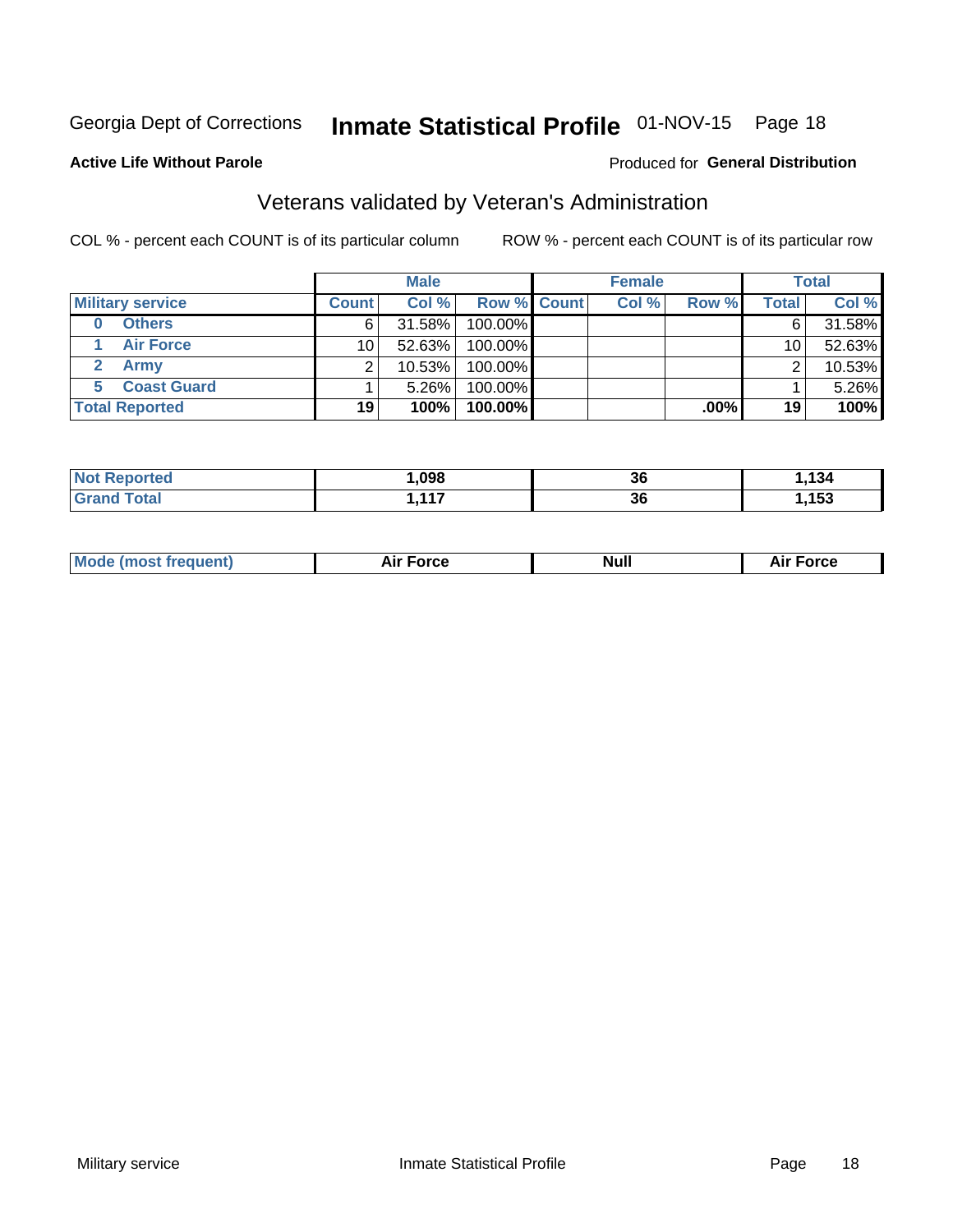## Inmate Statistical Profile 01-NOV-15 Page 19

**Active Life Without Parole** 

#### Produced for General Distribution

### Type of admission to prison

COL % - percent each COUNT is of its particular column

|    |                              |                 | <b>Male</b> |                    |    | <b>Female</b> |          |       | <b>Total</b> |
|----|------------------------------|-----------------|-------------|--------------------|----|---------------|----------|-------|--------------|
|    | <b>Type of Admission</b>     | <b>Count</b>    | Col %       | <b>Row % Count</b> |    | Col %         | Row %    | Total | Col %        |
| 4  | <b>Completed Diagnostics</b> | 520             | $50.49\%$   | 96.83%             | 17 | 70.83%        | $3.17\%$ | 537   | 50.95%       |
| 52 | <b>New Sentence</b>          | 497             | 48.25%      | 98.61%             |    | 29.17%        | 1.39%    | 504   | 47.82%       |
|    | 55 Parole Rev New Sentence   | 3               | .29%        | 100.00%            |    |               |          | 3     | .28%         |
| 70 | <b>Life W/O Parole</b>       | 10 <sup>1</sup> | $.97\%$     | 100.00%            |    |               |          | 10    | .95%         |
|    | <b>Total Reported</b>        | 1,030           | 100%        | 97.72%I            | 24 | 100%          | 2.28%    | 1,054 | 100%         |

| N<br>æ | ົ<br>$\sim$         | $\overline{\phantom{a}}$  | 99         |
|--------|---------------------|---------------------------|------------|
|        | $\overline{A}$<br>. | $\ddot{\phantom{0}}$<br>v | 4E2<br>נטו |

|  | Mode (most frequent) | <b>Completed Diagnostics</b> | <b>Completed Diagnostics</b> | <b>Completed Diagnos</b> |
|--|----------------------|------------------------------|------------------------------|--------------------------|
|--|----------------------|------------------------------|------------------------------|--------------------------|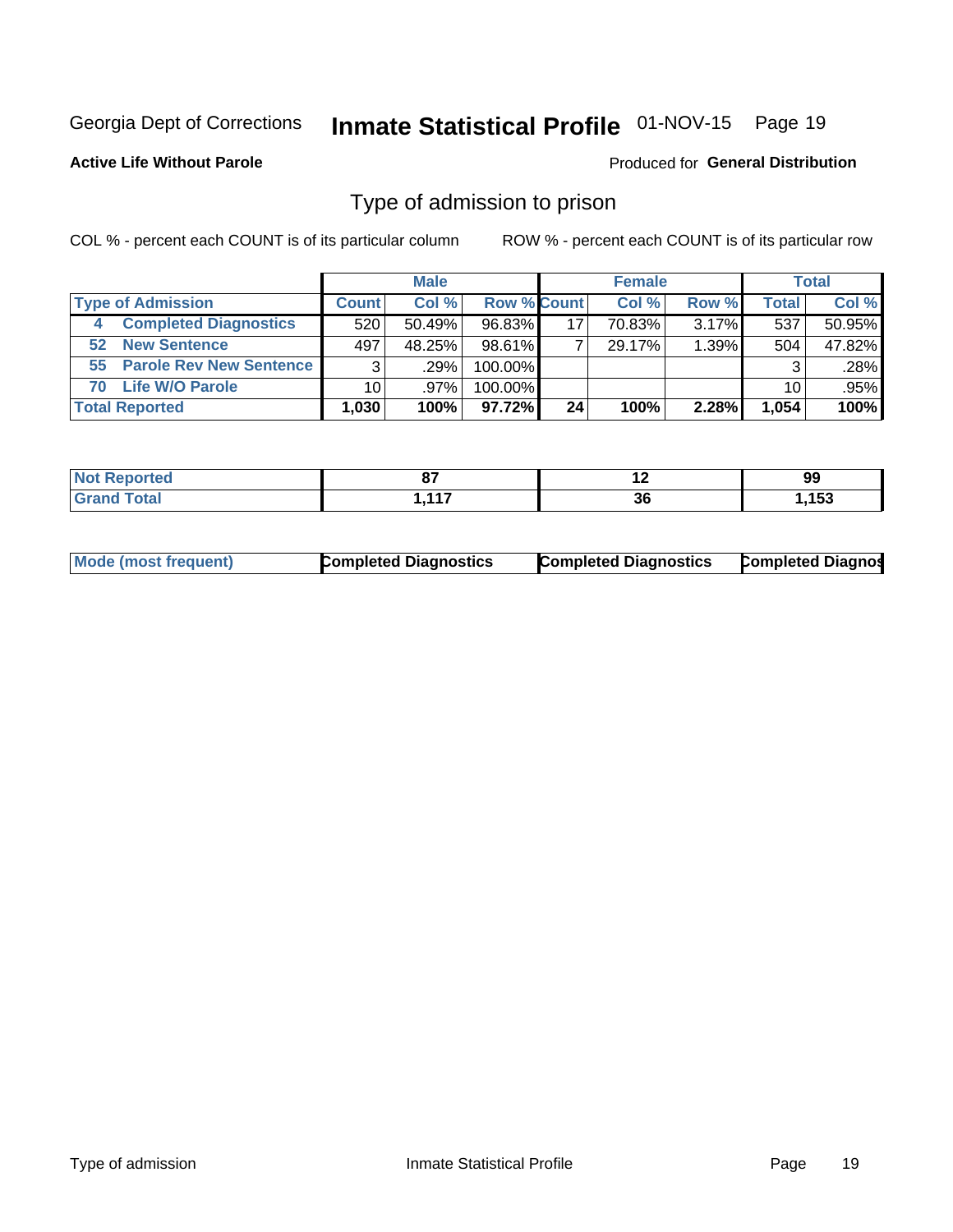## Inmate Statistical Profile 01-NOV-15 Page 20

**Active Life Without Parole** 

#### Produced for General Distribution

## Current / last supervision level

COL % - percent each COUNT is of its particular column

|                        |              | <b>Male</b> |             |    | <b>Female</b> |          |       | <b>Total</b> |
|------------------------|--------------|-------------|-------------|----|---------------|----------|-------|--------------|
| <b>Security Status</b> | <b>Count</b> | Col %       | Row % Count |    | Col %         | Row %    | Total | Col %        |
| 4 Medium               |              | .45%        | 83.33%      |    | 2.78%         | 16.67%   |       | $.52\%$      |
| 5 Close                | 1.112        | 99.55%      | 96.95%      | 35 | 97.22%        | $3.05\%$ | 1.147 | 99.48%       |
| <b>Total Reported</b>  | 1.117        | 100%        | 96.88%      | 36 | 100%          | 3.12%    | 1,153 | 100%         |

| <b>Still being diagnosed</b> |      |    |       |
|------------------------------|------|----|-------|
| <b>Not Reported</b>          |      |    |       |
| <b>Grand Total</b>           | -447 | 36 | 1,153 |

| <b>Mode (most frequent)</b> | Close | ∵lose | Close |
|-----------------------------|-------|-------|-------|
|                             |       |       |       |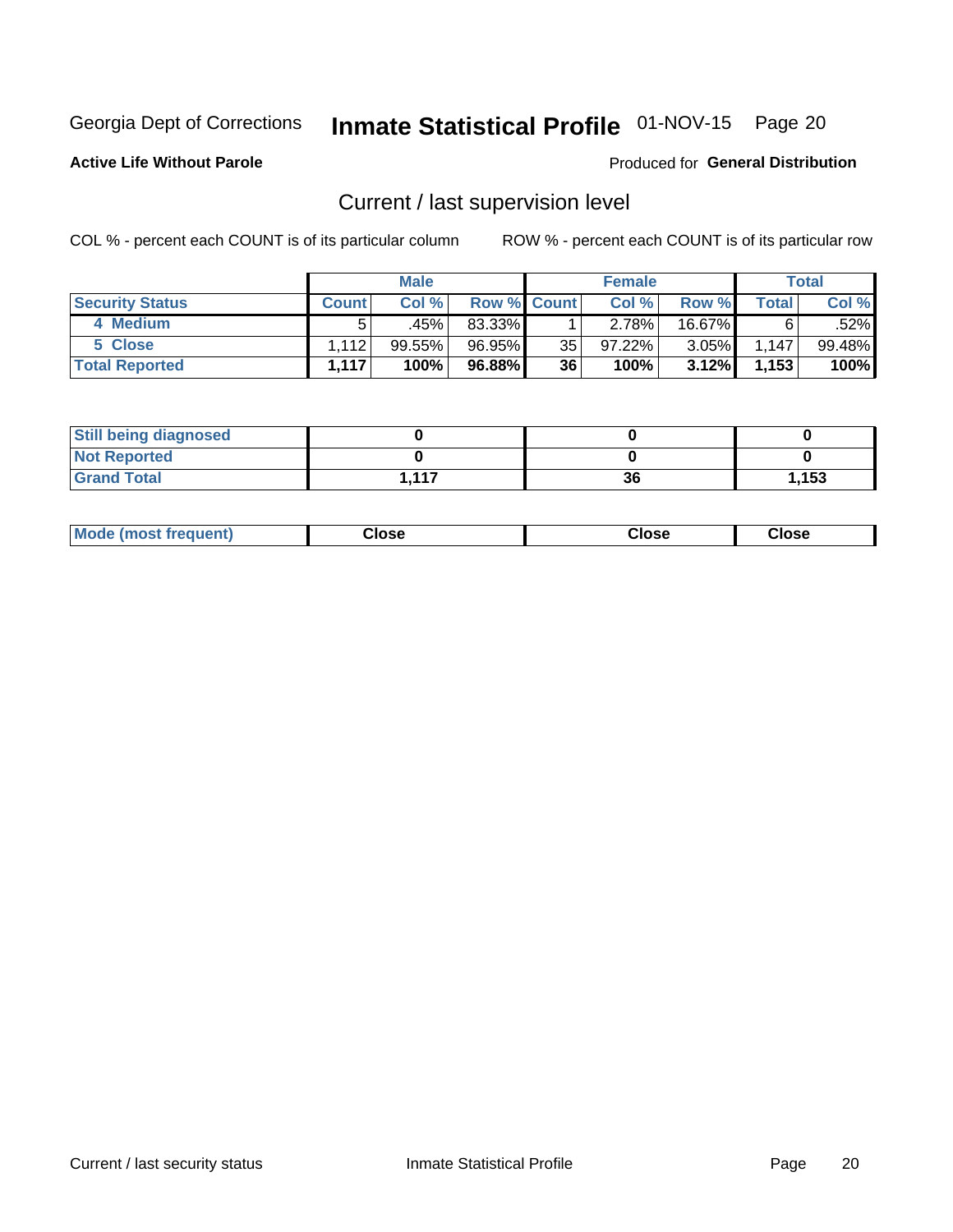## Inmate Statistical Profile 01-NOV-15 Page 21

**Active Life Without Parole** 

#### Produced for General Distribution

## Current / last type of institution

COL % - percent each COUNT is of its particular column

|                            |              | <b>Male</b> |                    |    | <b>Female</b> |       |                  | <b>Total</b> |
|----------------------------|--------------|-------------|--------------------|----|---------------|-------|------------------|--------------|
| <b>Type of Institution</b> | <b>Count</b> | Col %       | <b>Row % Count</b> |    | Col %         | Row % | Total            | Col %        |
| <b>State Prison</b>        | .116         | 99.91%      | 96.88%             | 36 | 100.00%       | 3.13% | 152 <sub>1</sub> | 99.91%       |
| <b>Transitional Center</b> |              | .09%        | 100.00%            |    |               |       |                  | $.09\%$ $ $  |
| <b>Total Reported</b>      | 1.117        | 100%        | 96.88%             | 36 | 100%          | 3.12% | 1,153            | 100%         |

| rted |     |          |                         |
|------|-----|----------|-------------------------|
|      | 447 | 00<br>ათ | 4E <sub>2</sub><br>נטו, |

|  | <b>Mode (most frequent)</b> | State Prison | <b>State Prison</b> | risonl<br>State |
|--|-----------------------------|--------------|---------------------|-----------------|
|--|-----------------------------|--------------|---------------------|-----------------|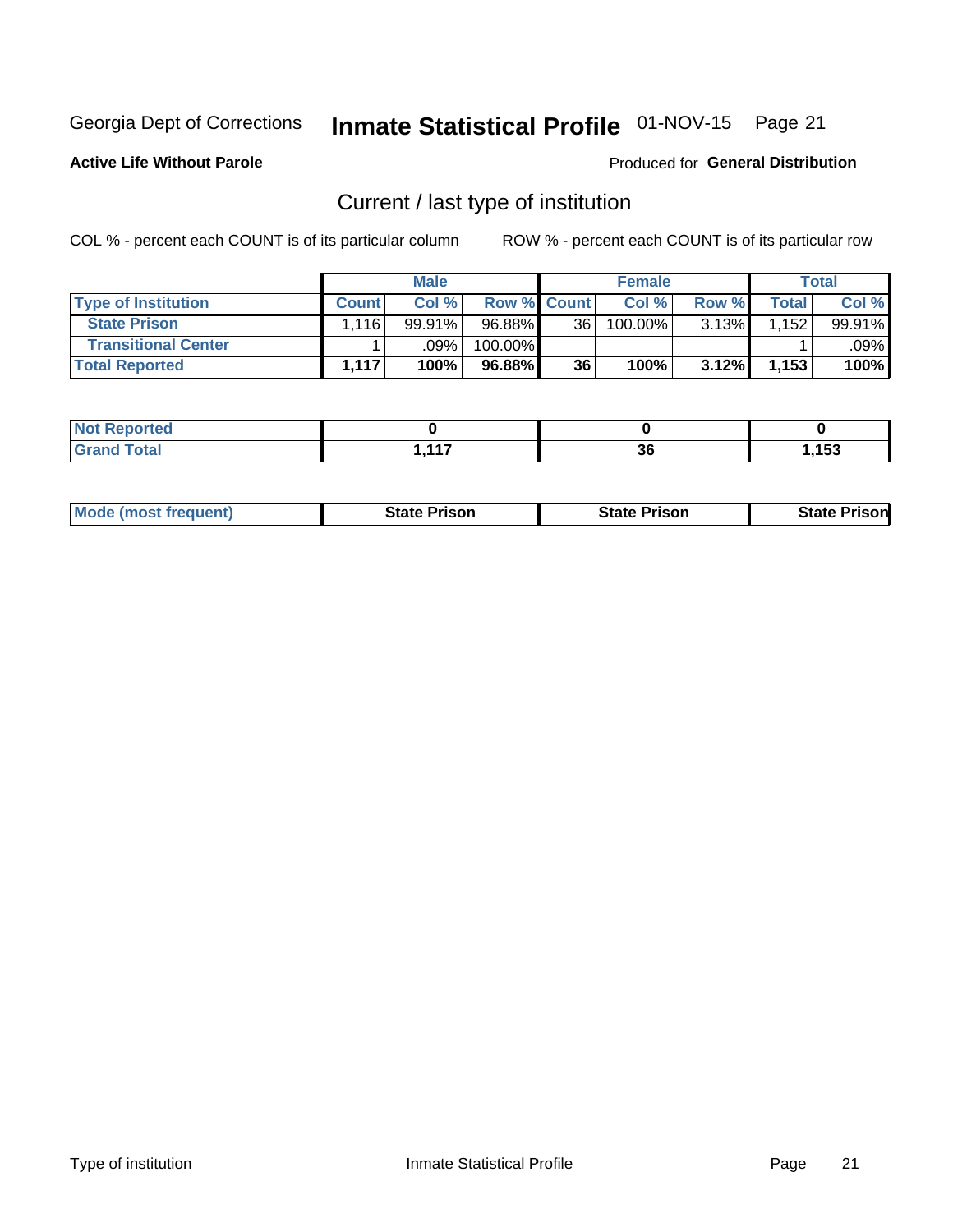## Inmate Statistical Profile 01-NOV-15 Page 22

#### **Active Life Without Parole**

#### Produced for General Distribution

### Institution type - transitional centers

COL % - percent each COUNT is of its particular column

|                                          |              | <b>Male</b> |                    | <b>Female</b> |       |              | <b>Total</b> |
|------------------------------------------|--------------|-------------|--------------------|---------------|-------|--------------|--------------|
| <b>Institution Type - Trans. Centers</b> | <b>Count</b> | Col%        | <b>Row % Count</b> | Col%          | Row % | <b>Total</b> | Col %        |
| <b>Clayton Tc</b>                        |              | 100.00%     | 100.00%            |               |       |              | 100.00%      |
| <b>Total Reported</b>                    |              | $100\%$     | 100%               |               | %     |              | 100%         |

| <b>Not Reported</b>    |  |  |
|------------------------|--|--|
| <b>Total</b><br>re e d |  |  |

| Mode (most frequent) | <b>Clayton Tc</b> | <b>Null</b> | <b>Clayton Tc</b> |
|----------------------|-------------------|-------------|-------------------|
|                      |                   |             |                   |
|                      |                   |             |                   |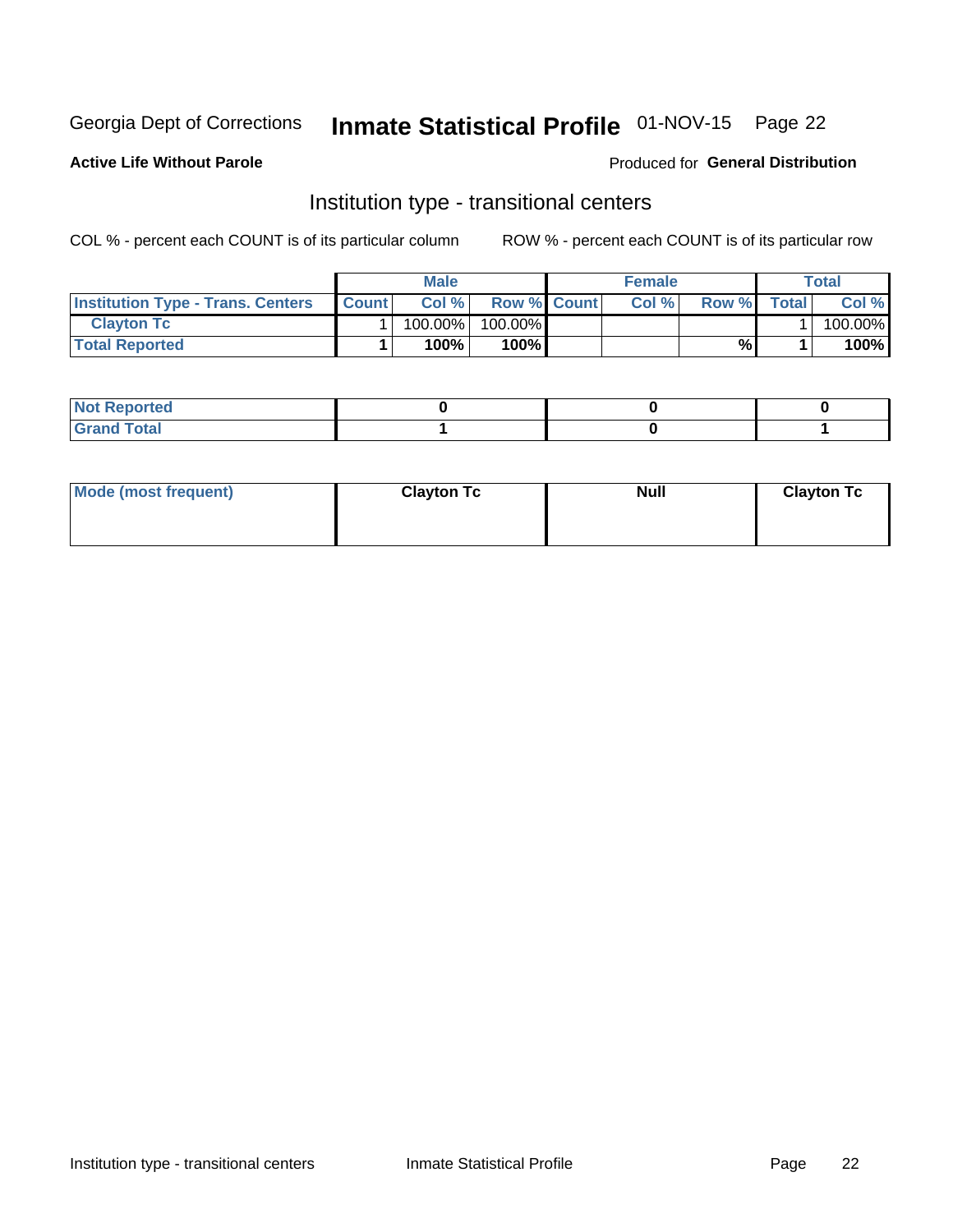## Inmate Statistical Profile 01-NOV-15 Page 23

**Active Life Without Parole** 

Produced for General Distribution

### Institution type - county prisons

COL % - percent each COUNT is of its particular column

|                                                    | <b>Male</b> |                          | <b>Female</b> |             | <b>Total</b> |
|----------------------------------------------------|-------------|--------------------------|---------------|-------------|--------------|
| <b>Institution Type - County Prisons   Count  </b> | Col %       | <b>Row % Count Col %</b> |               | Row % Total | Col %        |
| <b>Total Reported</b>                              |             |                          |               |             |              |

| <b>Not</b><br>: Reported<br> |  |  |
|------------------------------|--|--|
| <b>Total</b><br>---          |  |  |

| Mode (most frequent) | <b>Null</b> | <b>Null</b><br><b>Null</b> |
|----------------------|-------------|----------------------------|
|                      |             |                            |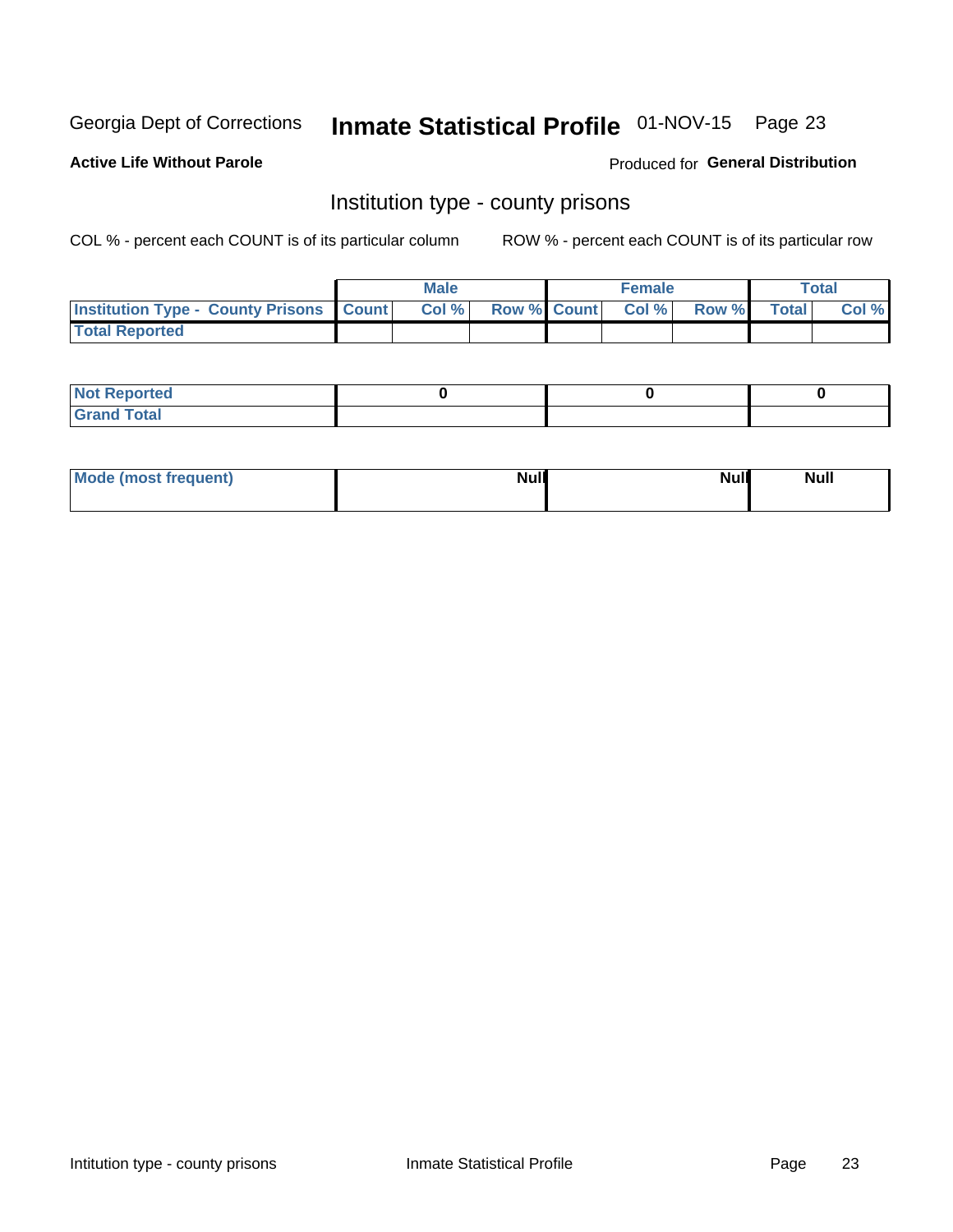## Inmate Statistical Profile 01-NOV-15 Page 24

#### **Active Life Without Parole**

#### Produced for General Distribution

### Institution type - state prisons

COL % - percent each COUNT is of its particular column

ROW % - percent each COUNT is of its particular row

|                                         |                | <b>Male</b>               |         |              | <b>Female</b>                 |         | <b>Total</b>       |        |
|-----------------------------------------|----------------|---------------------------|---------|--------------|-------------------------------|---------|--------------------|--------|
| <b>Institution Type - State Prisons</b> | <b>Count</b>   | Col %                     | Row %   | <b>Count</b> | Col %                         | Row %   | <b>Total</b>       | Col %  |
| <b>Arrendale State Prison</b>           |                |                           |         | 19           | 52.78%                        | 100.00% | 19                 | 1.65%  |
| <b>Augusta State Med. Prison</b>        | 69             | 6.18%                     | 100.00% |              |                               |         | 69                 | 5.99%  |
| <b>Autry State Prison</b>               | 1              | .09%                      | 100.00% |              |                               |         | 1                  | .09%   |
| <b>Baldwin State Prison</b>             | 30             | 2.69%                     | 100.00% |              |                               |         | 30                 | 2.60%  |
| <b>Central State Prison</b>             | 2              | .18%                      | 100.00% |              |                               |         | 2                  | .17%   |
| <b>Coastal State Prison</b>             | $\overline{2}$ | .18%                      | 100.00% |              |                               |         | $\overline{2}$     | .17%   |
| <b>Dooly State Prison</b>               | 4              | .36%                      | 100.00% |              |                               |         | 4                  | .35%   |
| <b>Ga Diag Class Prison</b>             | 85             | 7.62%                     | 100.00% |              |                               |         | 85                 | 7.38%  |
| <b>Ga State Prison</b>                  | 27             | 2.42%                     | 100.00% |              |                               |         | 27                 | 2.34%  |
| <b>Hancock State Prison</b>             | 101            | 9.05%                     | 100.00% |              |                               |         | 101                | 8.77%  |
| <b>Hays State Prison</b>                | 121            | 10.84%                    | 100.00% |              |                               |         | 121                | 10.50% |
| <b>Macon State Prison</b>               | 193            | 17.29%                    | 100.00% |              |                               |         | 193                | 16.75% |
| <b>Phillips State Prison</b>            | 15             | 1.34%                     | 100.00% |              |                               |         | 15                 | 1.30%  |
| <b>Pulaski State Prison</b>             |                |                           |         | 17           | 47.22%                        | 100.00% | 17                 | 1.48%  |
| <b>Smith State Prison</b>               | 143            | 12.81%                    | 100.00% |              |                               |         | 143                | 12.41% |
| <b>Telfair State Prison</b>             | 135            | 12.10%                    | 100.00% |              |                               |         | 135                | 11.72% |
| <b>Valdosta State Prison</b>            | 92             | 8.24%                     | 100.00% |              |                               |         | 92                 | 7.99%  |
| <b>Ware State Prison</b>                | 94             | 8.42%                     | 100.00% |              |                               |         | 94                 | 8.16%  |
| <b>Washington State Prison</b>          |                | .09%                      | 100.00% |              |                               |         |                    | .09%   |
| <b>Wilcox State Prison</b>              | 1              | .09%                      | 100.00% |              |                               |         |                    | .09%   |
| <b>Total Reported</b>                   | 1,116          | 100%                      | 96.88%  | 36           | 100%                          | 3.13%   | 1,152              | 100%   |
| <b>Not Reported</b>                     |                | 0                         |         | $\bf{0}$     |                               |         | 0                  |        |
| <b>Grand Total</b>                      |                | 1,116                     |         |              | $\overline{36}$               |         | 1,152              |        |
| <b>Mode (most frequent)</b>             |                | <b>Macon State Prison</b> |         |              | <b>Arrendale State Prison</b> |         | <b>Macon State</b> |        |

Prison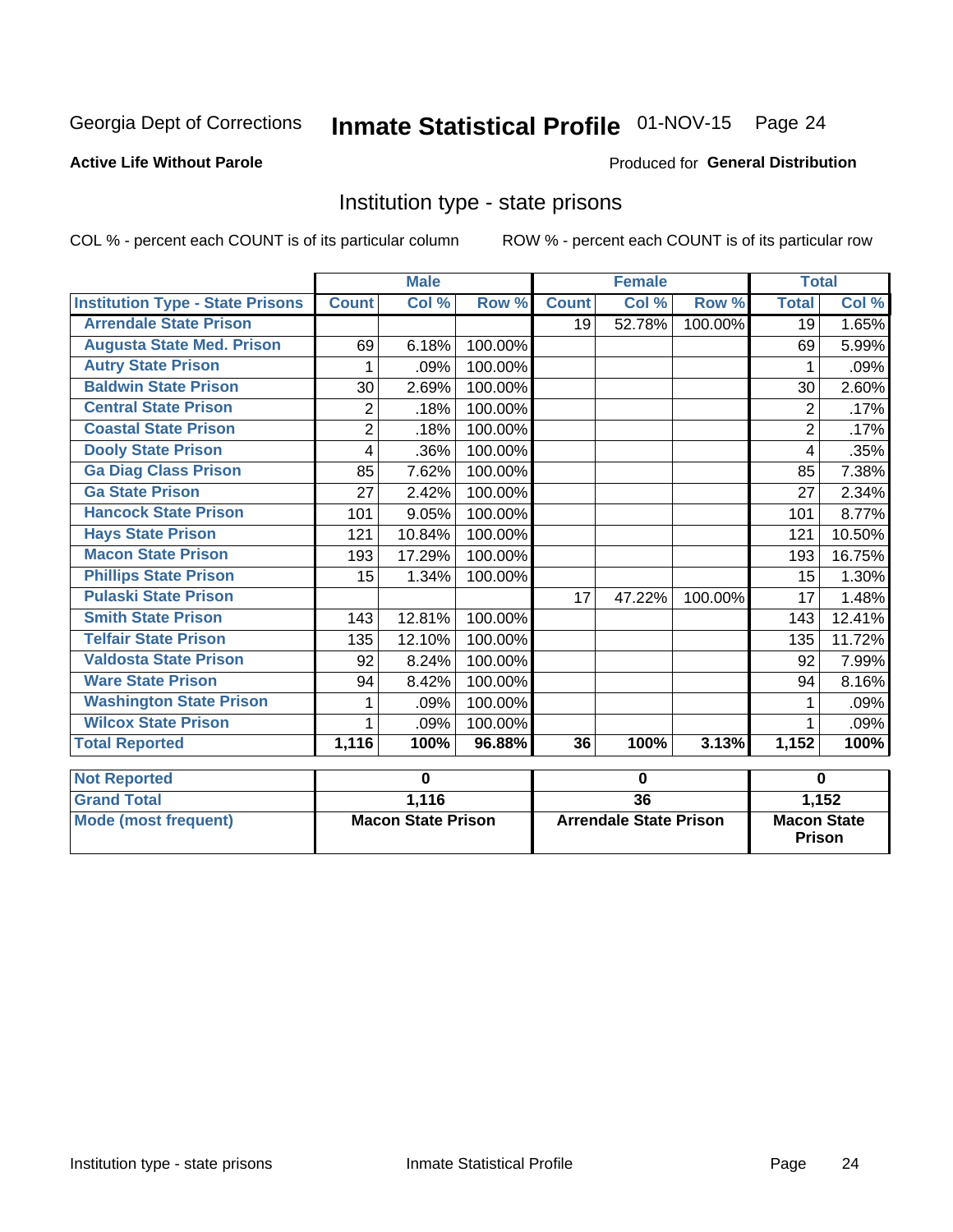## Inmate Statistical Profile 01-NOV-15 Page 25

#### **Active Life Without Parole**

#### Produced for General Distribution

### Institution type - private prisons

COL % - percent each COUNT is of its particular column

|                                                     | <b>Male</b> |                    | <b>Female</b> |             | Total |
|-----------------------------------------------------|-------------|--------------------|---------------|-------------|-------|
| <b>Institution Type - Private Prisons   Count  </b> | Col %       | <b>Row % Count</b> | Col %         | Row % Total | Col % |
| <b>Total Reported</b>                               |             |                    |               |             |       |

| Not Reported          |  |  |
|-----------------------|--|--|
| <b>Cotal</b><br>_____ |  |  |

| <b>Mo</b><br>frequent) | <b>Null</b> | <b>Null</b> | . . I *<br><b>IVUII</b> |
|------------------------|-------------|-------------|-------------------------|
|                        |             |             |                         |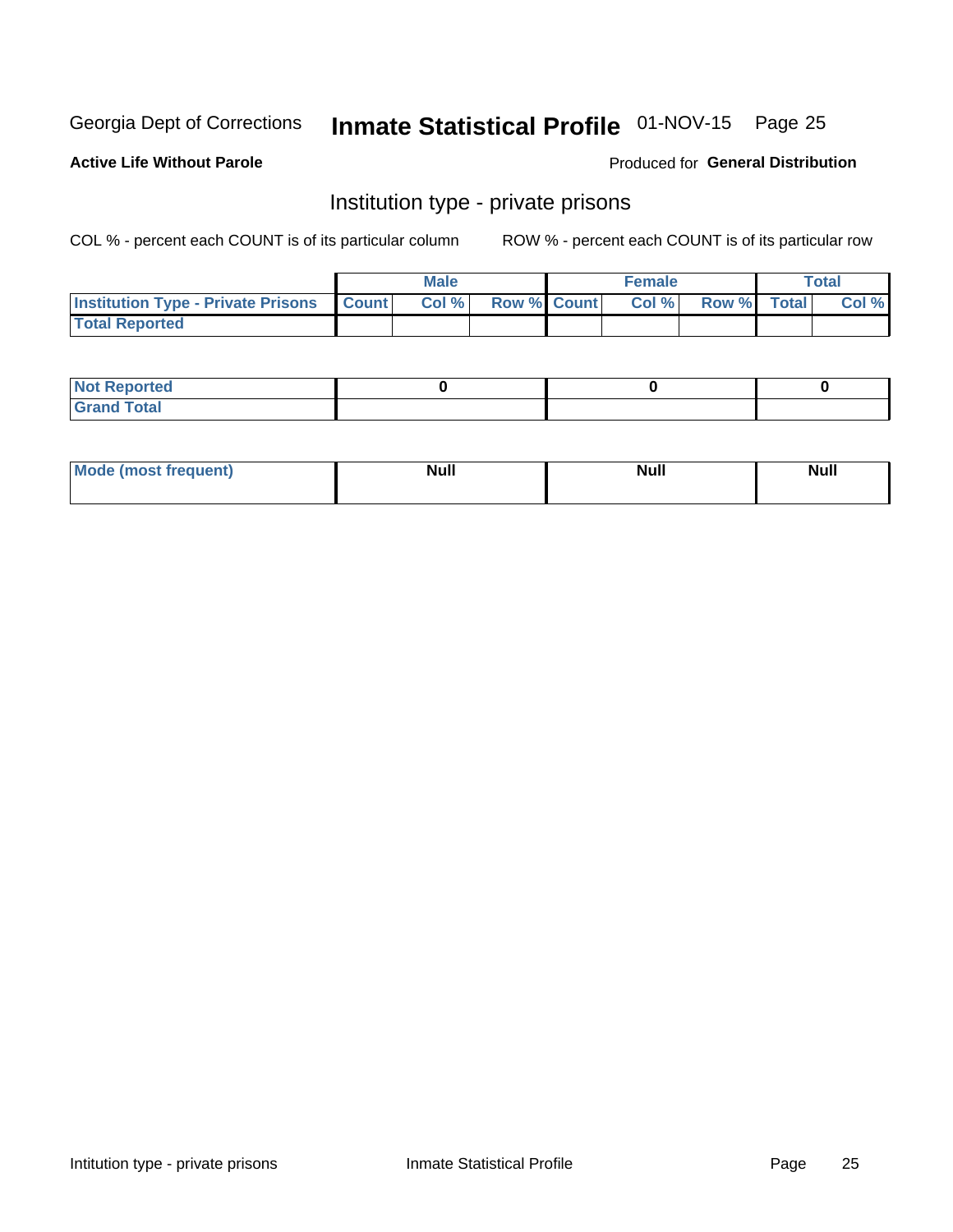## Inmate Statistical Profile 01-NOV-15 Page 26

#### **Active Life Without Parole**

#### Produced for General Distribution

### Institution type - inmate boot camp

COL % - percent each COUNT is of its particular column

|                                      |              | <b>Male</b> |             | <b>Female</b> |             | <b>Total</b> |
|--------------------------------------|--------------|-------------|-------------|---------------|-------------|--------------|
| <b>Institution Type - Boot Camps</b> | <b>Count</b> | Col %       | Row % Count | Col %         | Row % Total | Col %        |
| <b>Total Rported</b>                 |              |             |             |               |             |              |

| <b>Not Reported</b>            |  |  |
|--------------------------------|--|--|
| <b>Total</b><br>C <sub>r</sub> |  |  |

| Mode (most f<br>*requent) | Nul.<br>------ | <b>Null</b> | <b>Null</b> |
|---------------------------|----------------|-------------|-------------|
|                           |                |             |             |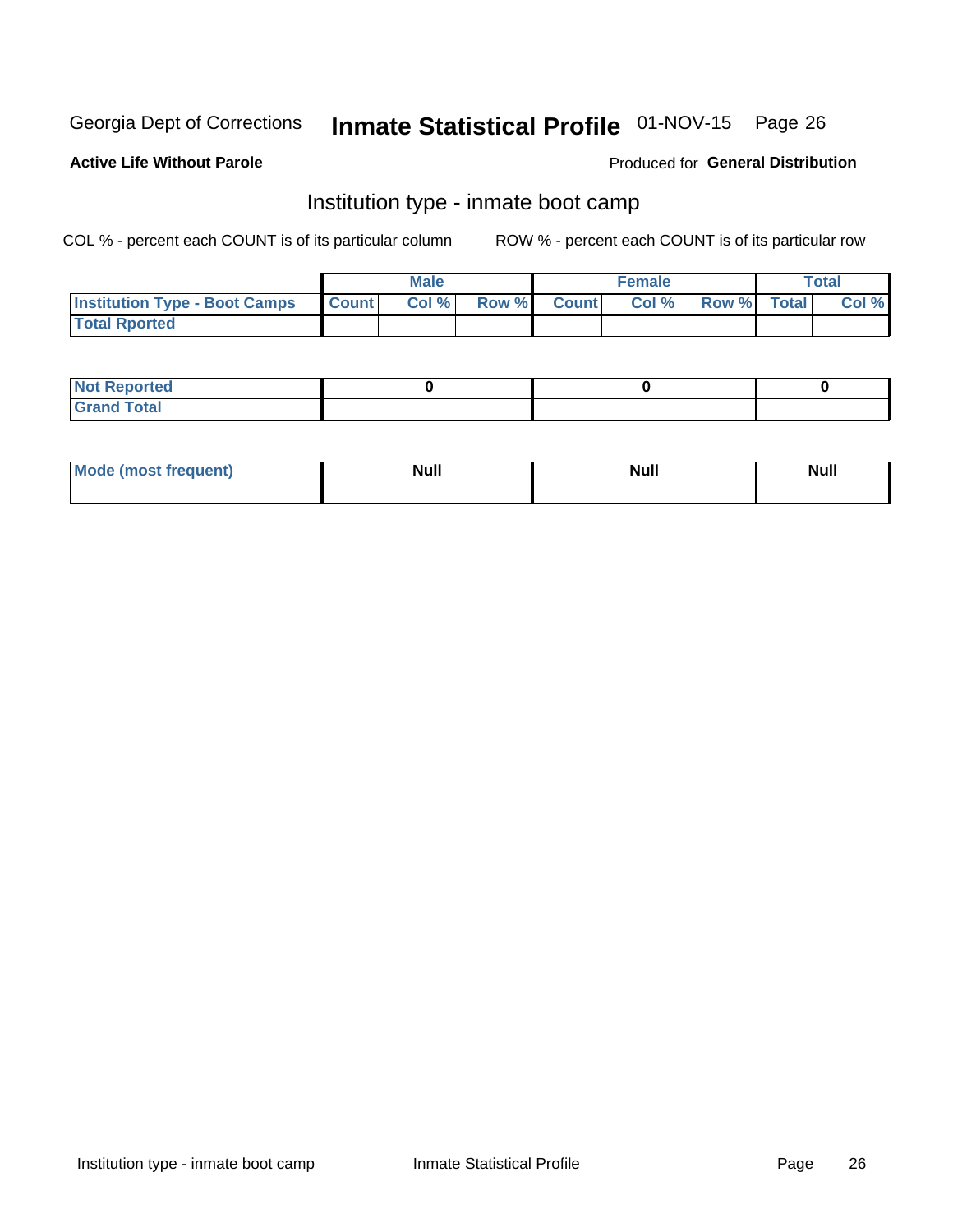## Inmate Statistical Profile 01-NOV-15 Page 27

#### **Active Life Without Parole**

#### Produced for General Distribution

### Number of disciplinary reports

COL % - percent each COUNT is of its particular column

|                                       |              | <b>Male</b> |             |    | <b>Female</b> |       |              | <b>Total</b> |
|---------------------------------------|--------------|-------------|-------------|----|---------------|-------|--------------|--------------|
| <b>Number of Disciplinary Reports</b> | <b>Count</b> | Col %       | Row % Count |    | Col %         | Row % | <b>Total</b> | Col %        |
|                                       | 291          | 26.05%      | 94.79%      | 16 | 44.44%        | 5.21% | 307          | 26.63%       |
|                                       | 155          | 13.88%      | 96.88%      | 5  | 13.89%        | 3.13% | 160          | 13.88%       |
| $\mathbf{2}$                          | 100          | 8.95%       | 96.15%      | 4  | 11.11%        | 3.85% | 104          | 9.02%        |
| 3                                     | 78           | 6.98%       | 95.12%      | 4  | 11.11%        | 4.88% | 82           | 7.11%        |
|                                       | 61           | 5.46%       | 98.39%      |    | 2.78%         | 1.61% | 62           | 5.38%        |
| 5                                     | 54           | 4.83%       | 100.00%     |    |               |       | 54           | 4.68%        |
| <b>More Than 5</b>                    | 378          | 33.84%      | 98.44%      | 6  | 16.67%        | 1.56% | 384          | 33.30%       |
| <b>Total Reported</b>                 | 1,117        | 100%        | 96.88%      | 36 | 100%          | 3.12% | 1,153        | 100%         |

| <b>prted</b><br>NOT |     |          |               |
|---------------------|-----|----------|---------------|
| <b>Total</b>        | 447 | ^^<br>აძ | I E O<br>. JJ |

| Mean (average)       | 7.47 | 4.53 | 7.38 |
|----------------------|------|------|------|
| Median (middle)      |      |      |      |
| Mode (most frequent) |      |      |      |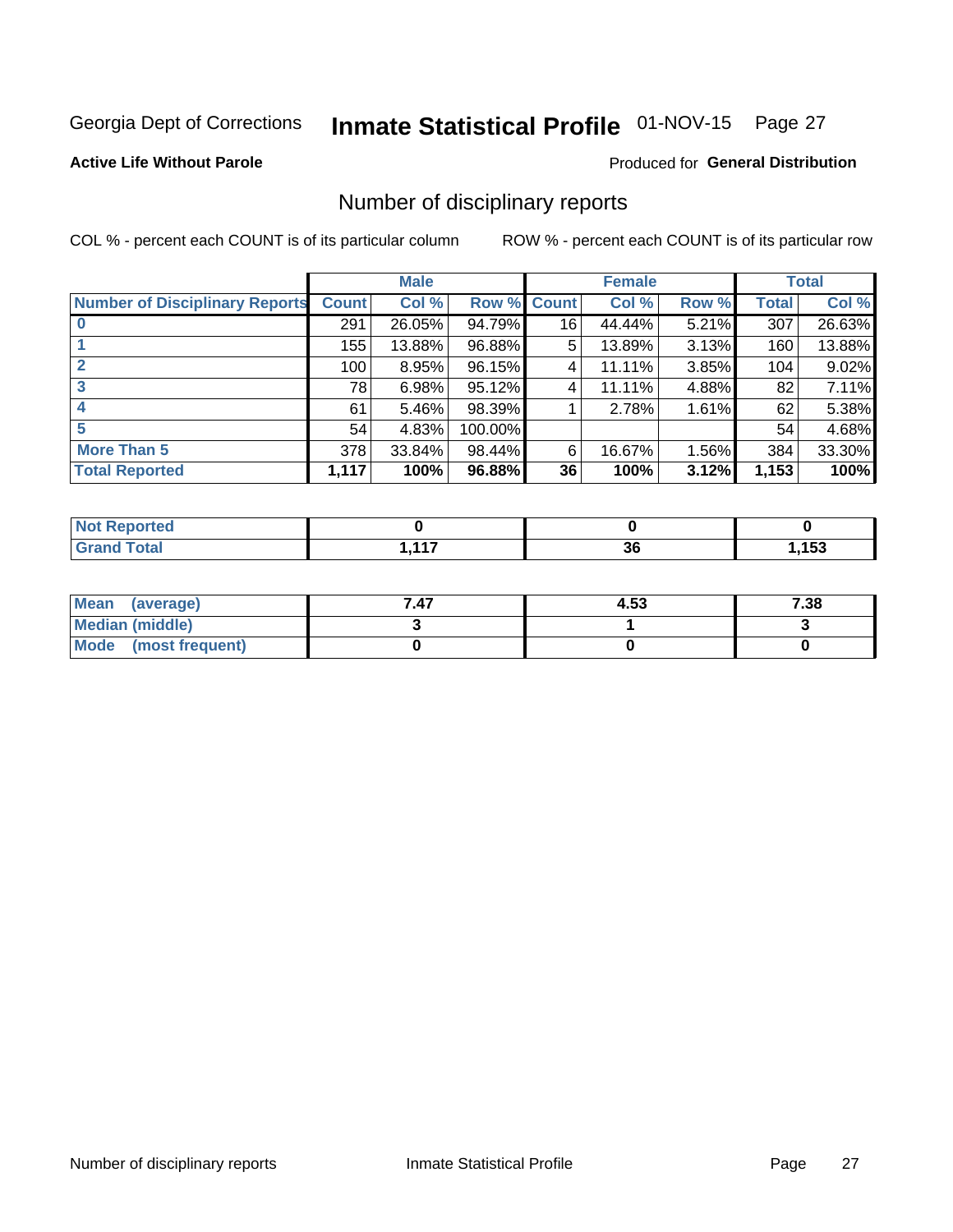## Inmate Statistical Profile 01-NOV-15 Page 28

#### **Active Life Without Parole**

#### Produced for General Distribution

### Number of transfers

COL % - percent each COUNT is of its particular column

|                            |              | <b>Male</b> |        |              | <b>Female</b> |          |              | <b>Total</b> |
|----------------------------|--------------|-------------|--------|--------------|---------------|----------|--------------|--------------|
| <b>Number of Transfers</b> | <b>Count</b> | Col %       | Row %  | <b>Count</b> | Col %         | Row %    | <b>Total</b> | Col %        |
|                            | 62           | 5.55%       | 88.57% | 8            | 22.22%        | 11.43%   | 70           | 6.07%        |
|                            | 264          | 23.63%      | 94.29% | 16           | 44.44%        | 5.71%    | 280          | 24.28%       |
| 2                          | 153          | 13.70%      | 96.84% | 5            | 13.89%        | 3.16%    | 158          | 13.70%       |
| 3                          | 97           | 8.68%       | 98.98% |              | 2.78%         | 1.02%    | 98           | 8.50%        |
|                            | 78           | 6.98%       | 98.73% |              | 2.78%         | 1.27%    | 79           | 6.85%        |
| 5                          | 59           | 5.28%       | 98.33% |              | 2.78%         | $1.67\%$ | 60           | 5.20%        |
| <b>More Than 5</b>         | 404          | 36.17%      | 99.02% | 4            | 11.11%        | 0.98%    | 408          | 35.39%       |
| <b>Total Reported</b>      | 1,117        | 100%        | 96.88% | 36           | 100%          | 3.12%    | 1,153        | 100%         |

| NO<br>тео |     |    |       |
|-----------|-----|----|-------|
| Total     | 447 | ^^ | 4 E O |
|           |     | ად | 1 J J |

| Mean (average)       | 5.84 | 1.86 | - 70<br>ວ. <i>ເ z</i> |
|----------------------|------|------|-----------------------|
| Median (middle)      |      |      |                       |
| Mode (most frequent) |      |      |                       |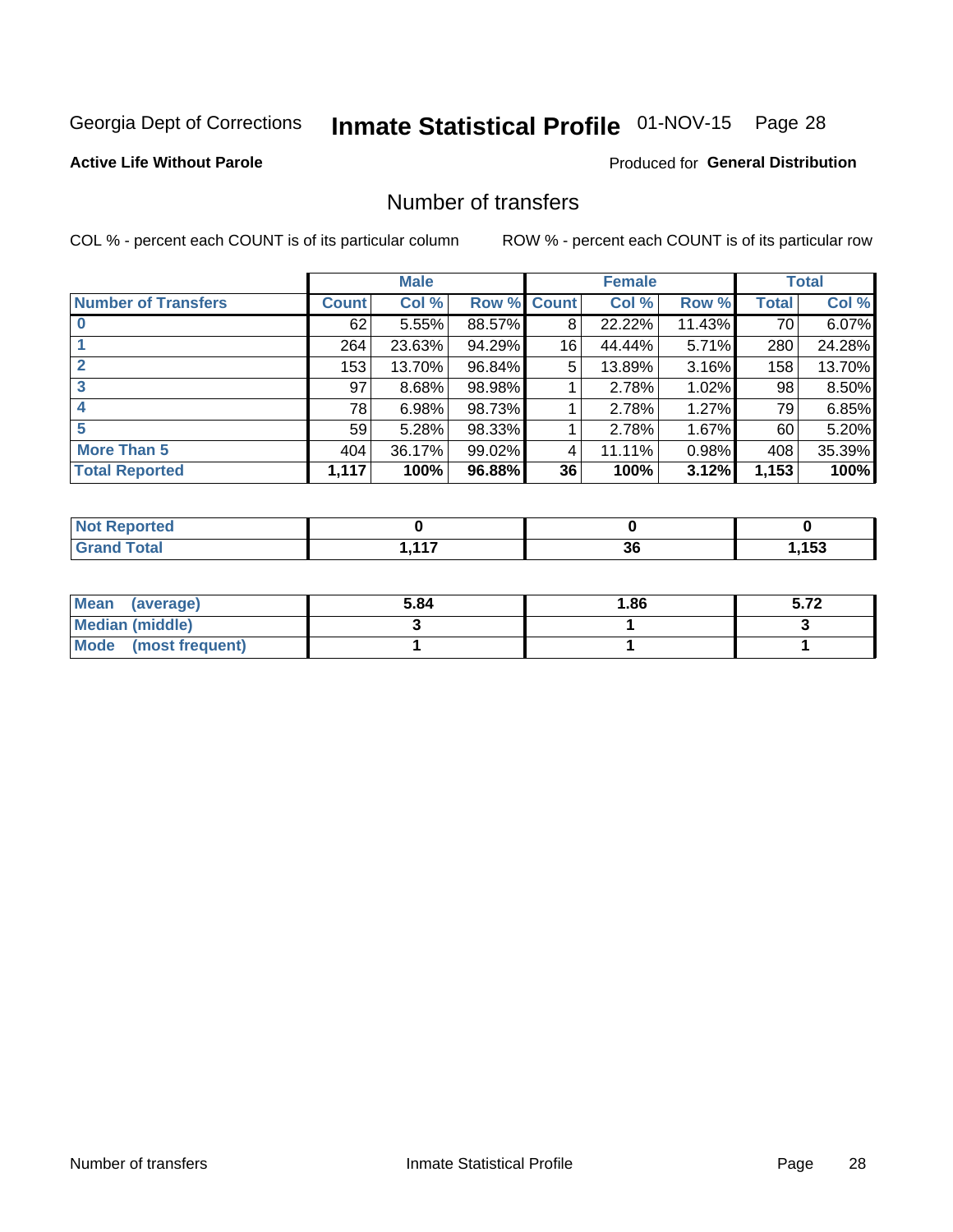## Inmate Statistical Profile 01-NOV-15 Page 29

**Active Life Without Parole** 

Produced for General Distribution

## Number of escapes

COL % - percent each COUNT is of its particular column

|                          |                   | <b>Male</b> |                    |    | <b>Female</b> |          |       | Total  |
|--------------------------|-------------------|-------------|--------------------|----|---------------|----------|-------|--------|
| <b>Number of Escapes</b> | <b>Count</b>      | Col%        | <b>Row % Count</b> |    | Col %         | Row %    | Total | Col %  |
|                          | .113 <sup>1</sup> | $99.64\%$   | 96.87%             | 36 | $100.00\%$    | $3.13\%$ | 1.149 | 99.65% |
|                          |                   | 0.18%       | 100.00%            |    |               |          |       | 0.17%  |
|                          |                   | 0.18%       | 100.00%            |    |               |          |       | 0.17%  |
| <b>Total Reported</b>    | 1.117             | 100%        | 96.88%             | 36 | 100%          | 3.12%    | 1,153 | 100%   |

| <b>orted</b><br><b>NOT</b><br>$\ldots$ eper |          |    |      |
|---------------------------------------------|----------|----|------|
| <b>Total</b><br><b>Grand</b>                | 447<br>. | 36 | ,153 |

| Mean (average)       |  | י ש |
|----------------------|--|-----|
| Median (middle)      |  |     |
| Mode (most frequent) |  |     |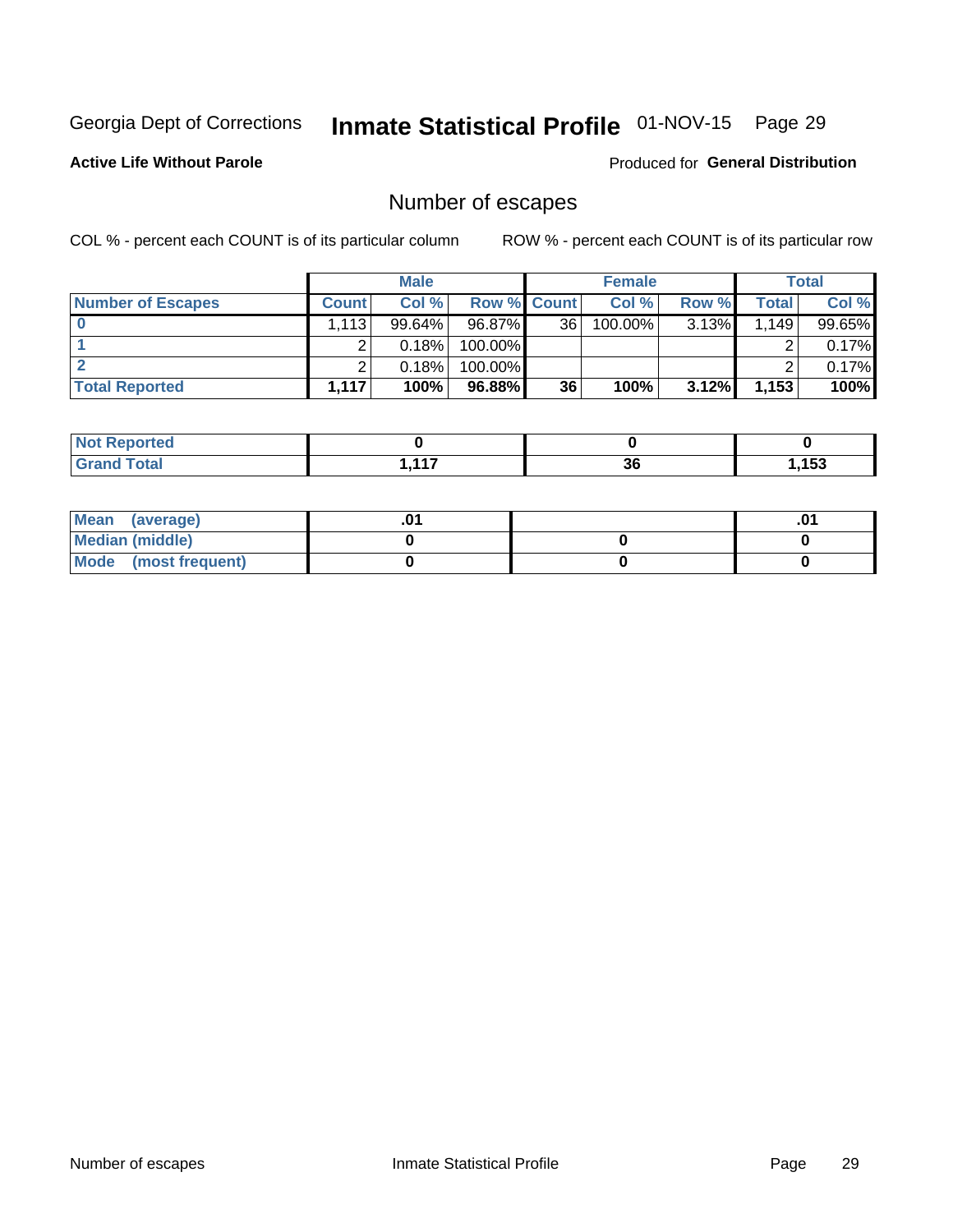#### **Active Life Without Parole**

#### Produced for General Distribution

### Time served in current (or last) institution

COL % - percent each COUNT is of its particular column

|                            |              | <b>Male</b> |         |                | <b>Female</b> |        |              | <b>Total</b> |
|----------------------------|--------------|-------------|---------|----------------|---------------|--------|--------------|--------------|
| <b>Time In Institution</b> | <b>Count</b> | Col %       | Row %   | <b>Count</b>   | Col %         | Row %  | <b>Total</b> | Col %        |
| 0 to 3 months              | 136          | 12.18%      | 95.10%  | 7              | 19.44%        | 4.90%  | 143          | 12.40%       |
| <b>3.01 to 6 months</b>    | 76           | 6.80%       | 97.44%  | 2              | 5.56%         | 2.56%  | 78           | 6.76%        |
| 6.01 to 9 months           | 75           | 6.71%       | 98.68%  | 1              | 2.78%         | 1.32%  | 76           | 6.59%        |
| 9.01 to 12 months          | 68           | 6.09%       | 94.44%  | 4              | 11.11%        | 5.56%  | 72           | 6.24%        |
| 12.01 to 18 months         | 124          | 11.10%      | 97.64%  | 3              | 8.33%         | 2.36%  | 127          | 11.01%       |
| <b>18.01 to 24 months</b>  | 98           | 8.77%       | 98.00%  | $\overline{2}$ | 5.56%         | 2.00%  | 100          | 8.67%        |
| $2.01$ to 3 years          | 167          | 14.95%      | 95.98%  | 7              | 19.44%        | 4.02%  | 174          | 15.09%       |
| 3.01 to 4 years            | 92           | 8.24%       | 100.00% |                |               |        | 92           | 7.98%        |
| 4.01 to 5 years            | 65           | 5.82%       | 89.04%  | 8              | 22.22%        | 10.96% | 73           | 6.33%        |
| 5.01 to 6 years            | 53           | 4.74%       | 100.00% |                |               |        | 53           | 4.60%        |
| 6.01 to 7 years            | 44           | 3.94%       | 100.00% |                |               |        | 44           | 3.82%        |
| 7.01 to 8 years            | 32           | 2.86%       | 100.00% |                |               |        | 32           | 2.78%        |
| 8.01 to 9 years            | 14           | 1.25%       | 100.00% |                |               |        | 14           | 1.21%        |
| 9.01 to 10 years           | 19           | 1.70%       | 100.00% |                |               |        | 19           | 1.65%        |
| Over 10 years              | 54           | 4.83%       | 96.43%  | 2              | 5.56%         | 3.57%  | 56           | 4.86%        |
| <b>Total Reported</b>      | 1,117        | 100%        | 96.88%  | 36             | 100%          | 3.12%  | 1,153        | 100%         |

| <b>Not Reported</b> |       |    |      |
|---------------------|-------|----|------|
| <b>Total</b>        | . 447 | ^^ | 152  |
|                     | ,     | ას | ּטטו |

| <b>Mean</b><br>(average) | 35 months | 29 months | 35 months |
|--------------------------|-----------|-----------|-----------|
| Median (middle)          | 22 months | 21 months | 22 months |
| Mode (most frequent)     | 13 months | 2 months  | months    |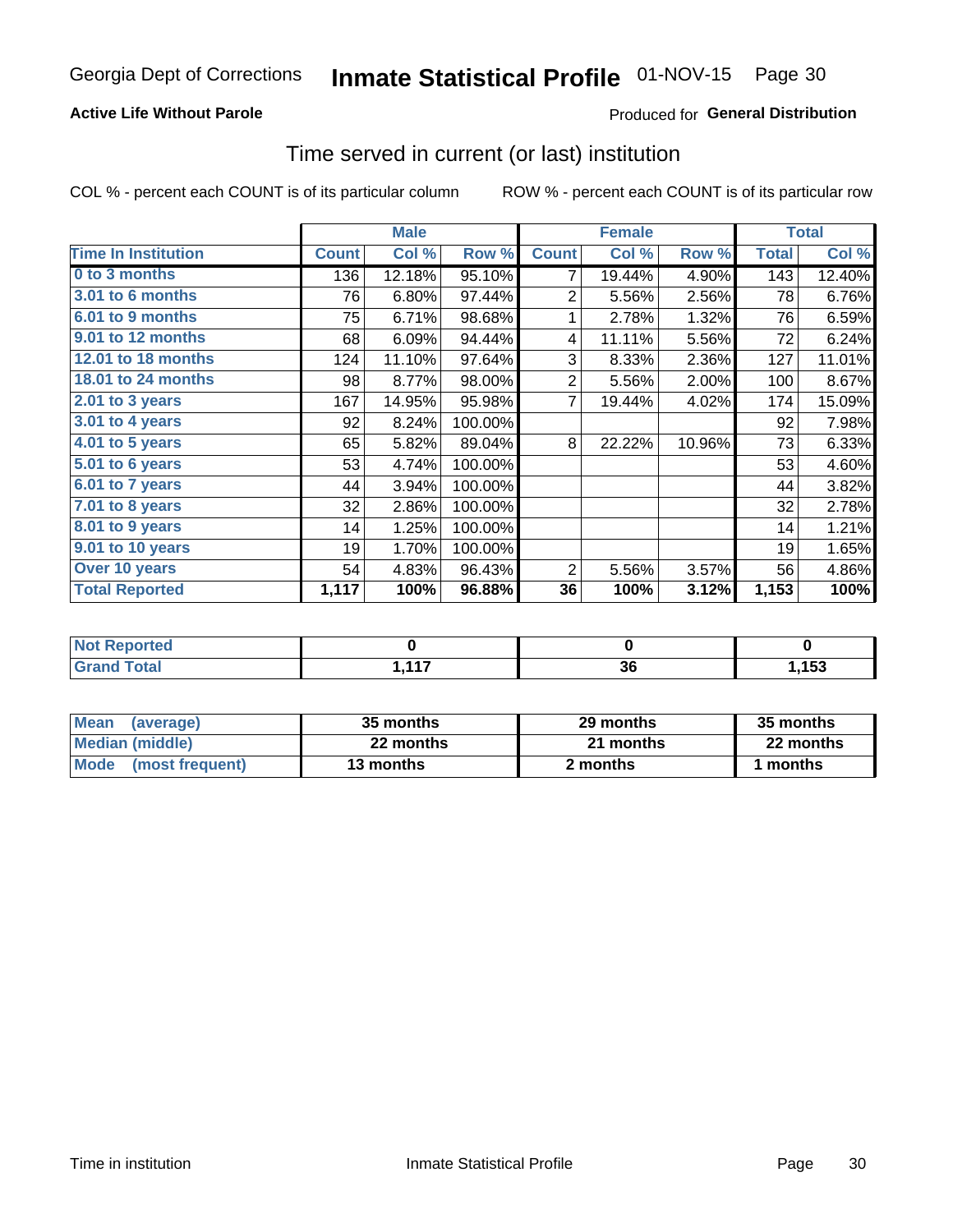## Inmate Statistical Profile 01-NOV-15 Page 31

#### **Active Life Without Parole**

#### Produced for General Distribution

### Highest grade level attained

COL % - percent each COUNT is of its particular column

|                              |                | <b>Male</b> |         |                 | <b>Female</b> |       |                | <b>Total</b> |
|------------------------------|----------------|-------------|---------|-----------------|---------------|-------|----------------|--------------|
| <b>Grade Level</b>           | <b>Count</b>   | Col %       | Row %   | <b>Count</b>    | Col %         | Row % | <b>Total</b>   | Col %        |
| No school at all             | $\overline{2}$ | 0.19%       | 100.00% |                 |               |       | $\overline{2}$ | 0.19%        |
| Grade 1                      | $\overline{2}$ | 0.19%       | 100.00% |                 |               |       | $\overline{2}$ | 0.19%        |
| <b>Grade 2</b>               | 1              | 0.10%       | 100.00% |                 |               |       | 1              | 0.09%        |
| Grade 3                      | 1              | 0.10%       | 100.00% |                 |               |       | 1              | 0.09%        |
| Grade 4                      | 5              | 0.48%       | 100.00% |                 |               |       | 5              | 0.46%        |
| Grade 5                      | 1              | 0.10%       | 100.00% |                 |               |       | 1              | 0.09%        |
| Grade 6                      | 8              | 0.76%       | 100.00% |                 |               |       | 8              | 0.74%        |
| <b>Grade 7</b>               | 36             | 3.43%       | 100.00% |                 |               |       | 36             | 3.34%        |
| Grade 8                      | 72             | 6.86%       | 100.00% |                 |               |       | 72             | 6.67%        |
| Grade 9                      | 140            | 13.33%      | 98.59%  | $\overline{2}$  | 6.90%         | 1.41% | 142            | 13.16%       |
| Grade 10                     | 183            | 17.43%      | 96.83%  | 6               | 20.69%        | 3.17% | 189            | 17.52%       |
| Grade 11                     | 163            | 15.52%      | 97.60%  | 4               | 13.79%        | 2.40% | 167            | 15.48%       |
| <b>Grade 12 or GED</b>       | 277            | 26.38%      | 96.85%  | 9               | 31.03%        | 3.15% | 286            | 26.51%       |
| Some tech school             | 13             | 1.24%       | 92.86%  | 1               | 3.45%         | 7.14% | 14             | 1.30%        |
| <b>Completed tech school</b> | 15             | 1.43%       | 100.00% |                 |               |       | 15             | 1.39%        |
| College, 1 year              | 36             | 3.43%       | 97.30%  | 1               | 3.45%         | 2.70% | 37             | 3.43%        |
| College, 2 year              | 43             | 4.10%       | 93.48%  | 3               | 10.34%        | 6.52% | 46             | 4.26%        |
| College, 3 year              | 18             | 1.71%       | 94.74%  | $\mathbf{1}$    | 3.45%         | 5.26% | 19             | 1.76%        |
| <b>Bachelor's degree</b>     | 24             | 2.29%       | 92.31%  | $\overline{2}$  | 6.90%         | 7.69% | 26             | 2.41%        |
| <b>Master's degree</b>       | 5              | 0.48%       | 100.00% |                 |               |       | 5              | 0.46%        |
| Ph.D. degree                 | 1              | 0.10%       | 100.00% |                 |               |       | 1              | 0.09%        |
| Law degree                   | 3              | 0.29%       | 100.00% |                 |               |       | 3              | 0.28%        |
| <b>Medical degree</b>        |                | 0.10%       | 100.00% |                 |               |       | 1              | 0.09%        |
| <b>Total Reported</b>        | 1,050          | 100%        | 97.31%  | $\overline{29}$ | 100%          | 2.69% | 1,079          | 100%         |

| $\bullet$ at $\bullet$ and $\bullet$ | ~-<br>υı     |          |      |
|--------------------------------------|--------------|----------|------|
| <b>otal</b>                          | 447<br>- - - | ^'<br>აძ | ,153 |

| <b>Mean</b><br>(average)       | 10.86           | 11.90           | 10.89             |
|--------------------------------|-----------------|-----------------|-------------------|
| Median (middle)                | Grade 11        | Grade 12 or GED | Grade 11          |
| <b>Mode</b><br>(most frequent) | Grade 12 or GED | Grade 12 or GED | I Grade 12 or GED |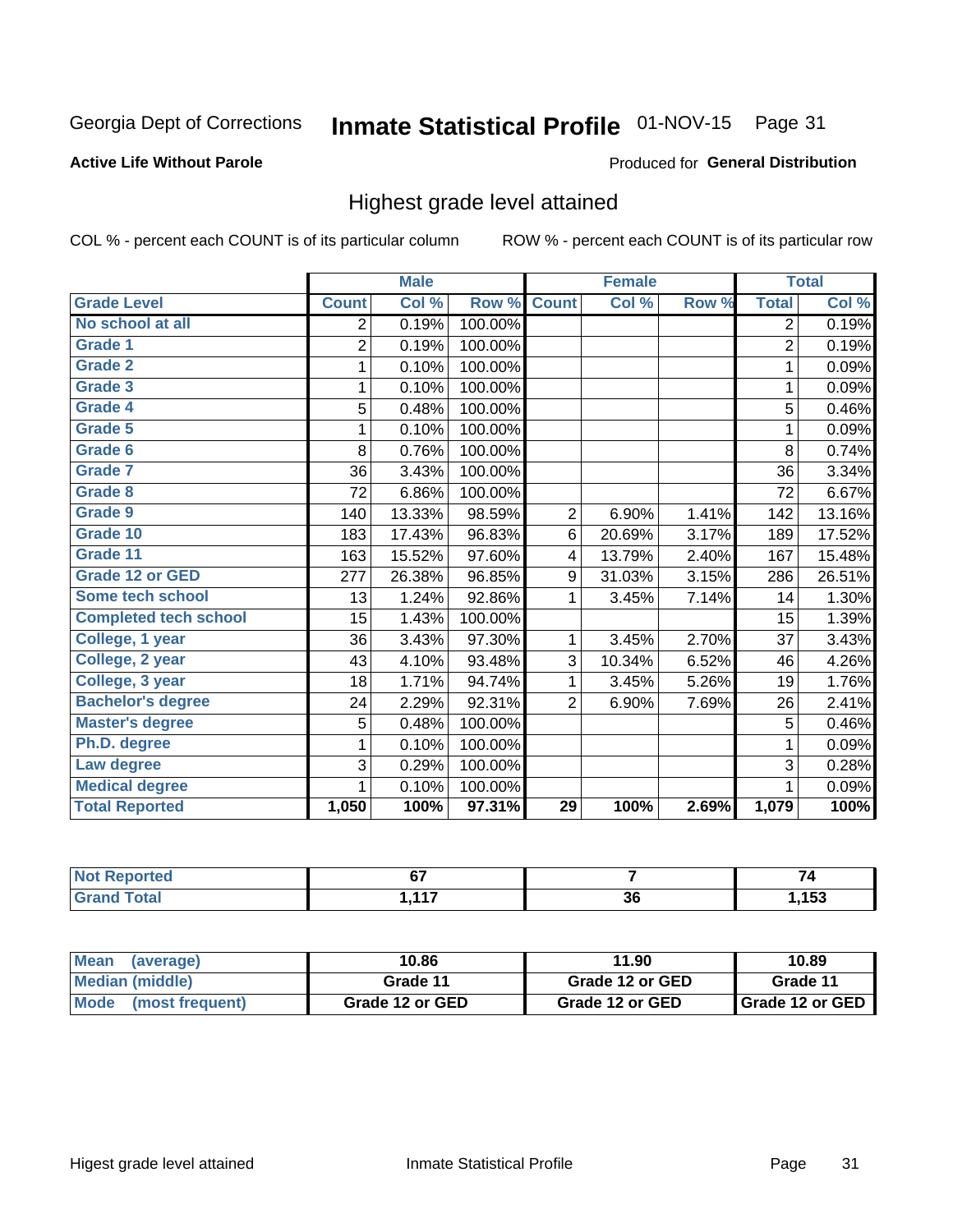## Inmate Statistical Profile 01-NOV-15 Page 32

#### **Active Life Without Parole**

#### Produced for General Distribution

### Culture fair IQ scores

COL % - percent each COUNT is of its particular column

|                       |                 | <b>Male</b> |             |                | <b>Female</b> |       |              | <b>Total</b> |
|-----------------------|-----------------|-------------|-------------|----------------|---------------|-------|--------------|--------------|
| <b>IQ Scores</b>      | <b>Count</b>    | Col %       | Row % Count |                | Col %         | Row % | <b>Total</b> | Col %        |
| $60 - 69$             | 25              | 3.99%       | 100.00%     |                |               |       | 25           | 3.91%        |
| $70 - 79$             | 50 <sub>1</sub> | 7.99%       | 100.00%     |                |               |       | 50           | 7.81%        |
| $80 - 89$             | 99              | 15.81%      | 98.02%      | $\overline{2}$ | 14.29%        | 1.98% | 101          | 15.78%       |
| $90 - 99$             | 126             | 20.13%      | 96.18%      | 5              | 35.71%        | 3.82% | 131          | 20.47%       |
| $100 - 109$           | 166             | 26.52%      | 98.22%      | 3              | 21.43%        | 1.78% | 169          | 26.41%       |
| $110 - 119$           | 127             | 20.29%      | 97.69%      | 3              | 21.43%        | 2.31% | 130          | 20.31%       |
| $120 - 129$           | 31              | 4.95%       | 96.88%      | 1              | 7.14%         | 3.13% | 32           | 5.00%        |
| $130 - 139$           | 2               | 0.32%       | 100.00%     |                |               |       | 2            | 0.31%        |
| <b>Total Reported</b> | 626             | 100%        | 97.81%      | 14             | 100%          | 2.19% | 640          | 100%         |

| <b>Not Reported</b>  | 486   | 20 | 506   |
|----------------------|-------|----|-------|
| Not Valid (under 60) |       |    |       |
| <b>Grand Total</b>   | 1,117 | 36 | 1,153 |

| <b>Mean</b><br>(average) | 98  | 102  | 98  |
|--------------------------|-----|------|-----|
| Median (middle)          | 101 | 99.5 | 101 |
| Mode (most frequent)     | 105 | 96   | 105 |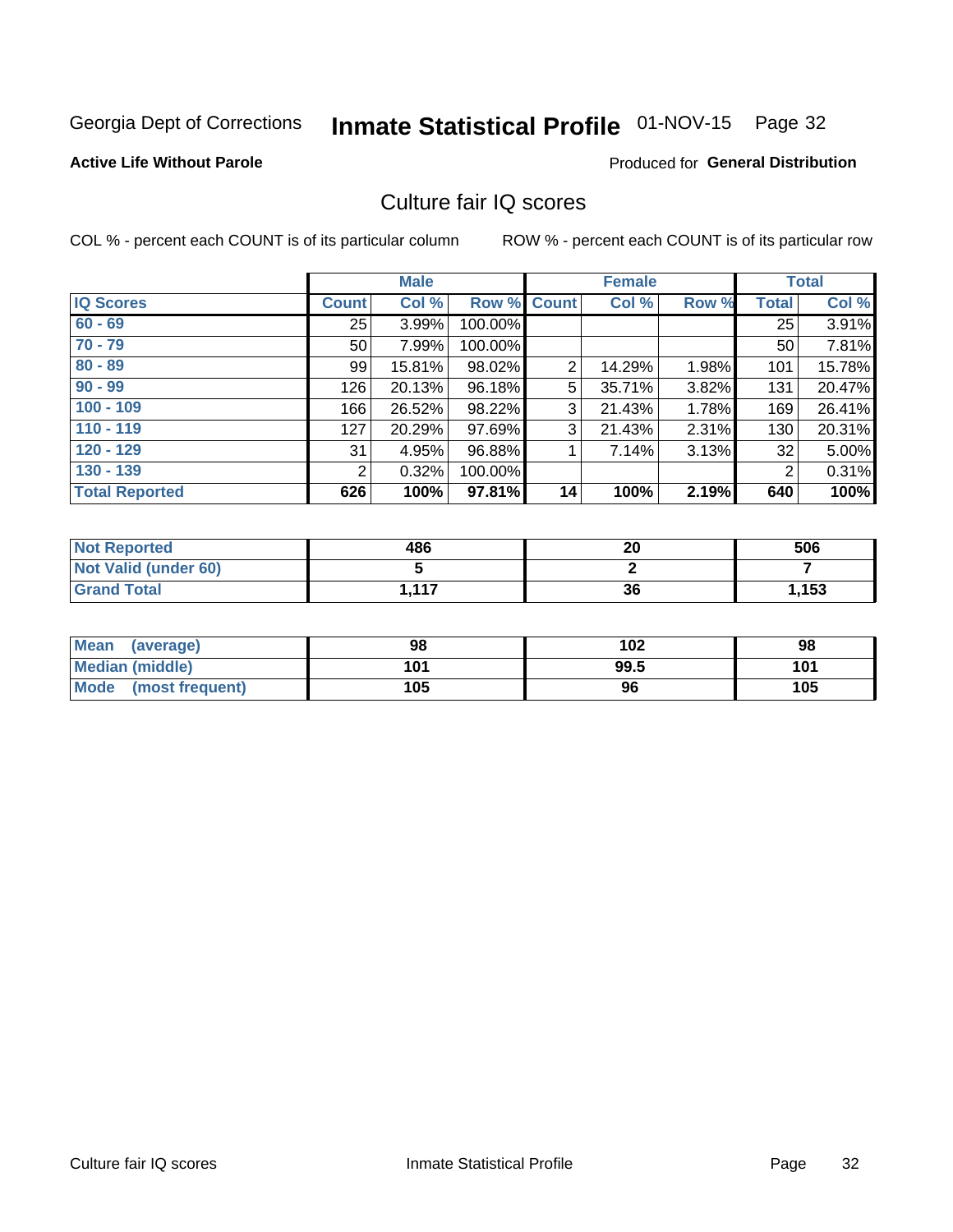## Inmate Statistical Profile 01-NOV-15 Page 33

#### **Active Life Without Parole**

#### Produced for General Distribution

## Wide Range Achievement Test (WRAT) reading score

COL % - percent each COUNT is of its particular column

|                           |              | <b>Male</b> |         |                | <b>Female</b> |       |              | <b>Total</b> |
|---------------------------|--------------|-------------|---------|----------------|---------------|-------|--------------|--------------|
| <b>WRAT Reading Score</b> | <b>Count</b> | Col %       | Row %   | <b>Count</b>   | Col %         | Row % | <b>Total</b> | Col %        |
| 0.1 to 0.9                | 15           | 2.35%       | 100.00% |                |               |       | 15           | 2.30%        |
| 1.0 to 1.9                | 14           | 2.20%       | 100.00% |                |               |       | 14           | 2.14%        |
| 2.0 to 2.9                | 31           | 4.87%       | 96.88%  | 1              | 6.25%         | 3.13% | 32           | 4.90%        |
| 3.0 to 3.9                | 40           | 6.28%       | 97.56%  | 1              | 6.25%         | 2.44% | 41           | 6.28%        |
| 4.0 to 4.9                | 48           | 7.54%       | 97.96%  | 1              | 6.25%         | 2.04% | 49           | 7.50%        |
| 5.0 to 5.9                | 59           | 9.26%       | 98.33%  | 1              | 6.25%         | 1.67% | 60           | 9.19%        |
| 6.0 to 6.9                | 56           | 8.79%       | 98.25%  | 1              | 6.25%         | 1.75% | 57           | 8.73%        |
| 7.0 to 7.9                | 24           | 3.77%       | 100.00% |                |               |       | 24           | 3.68%        |
| 8.0 to 8.9                | 47           | 7.38%       | 97.92%  | 1              | 6.25%         | 2.08% | 48           | 7.35%        |
| 9.0 to 9.9                | 47           | 7.38%       | 95.92%  | $\overline{2}$ | 12.50%        | 4.08% | 49           | 7.50%        |
| 10.0 to 10.9              | 21           | 3.30%       | 95.45%  |                | 6.25%         | 4.55% | 22           | 3.37%        |
| 11.0 to 11.9              | 41           | 6.44%       | 95.35%  | $\overline{2}$ | 12.50%        | 4.65% | 43           | 6.58%        |
| 12.0 to 12.9              | 137          | 21.51%      | 98.56%  | $\overline{2}$ | 12.50%        | 1.44% | 139          | 21.29%       |
| 13                        | 57           | 8.95%       | 95.00%  | 3              | 18.75%        | 5.00% | 60           | 9.19%        |
| <b>Total Reported</b>     | 637          | 100%        | 97.55%  | 16             | 100%          | 2.45% | 653          | 100%         |

| rted<br>NOT.<br>$\sim$ | 480                                            | nr.<br>ZU | 500  |
|------------------------|------------------------------------------------|-----------|------|
| $f \circ f \circ f$    | $\rightarrow$ $\rightarrow$<br><b>A</b> 4<br>. | 36        | ,153 |

| <b>Mean</b><br>(average)       | 8.38 | 9.25 | 8.40 |
|--------------------------------|------|------|------|
| Median (middle)                | გ.ა  | 10.2 | ช.ว  |
| <b>Mode</b><br>(most frequent) | 12.8 |      | יי   |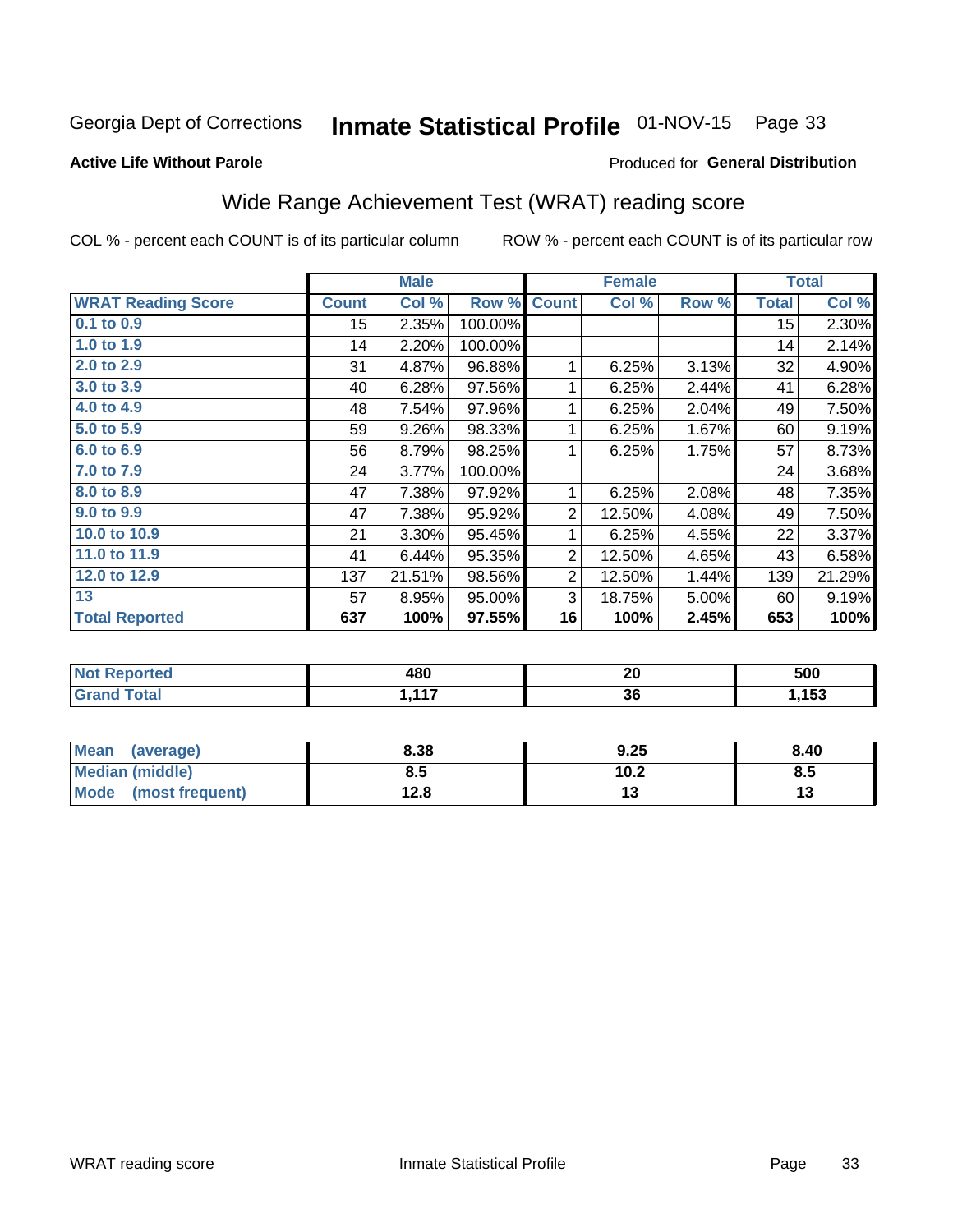## Inmate Statistical Profile 01-NOV-15 Page 34

#### **Active Life Without Parole**

#### Produced for General Distribution

## Wide Range Achievement Test (WRAT) math score

COL % - percent each COUNT is of its particular column

|                              |                 | <b>Male</b> |         |                | <b>Female</b> |       |              | <b>Total</b> |
|------------------------------|-----------------|-------------|---------|----------------|---------------|-------|--------------|--------------|
| <b>WRAT Mathematic Score</b> | <b>Count</b>    | Col %       | Row %   | <b>Count</b>   | Col %         | Row % | <b>Total</b> | Col %        |
| $0.1$ to $0.9$               |                 | 0.16%       | 100.00% |                |               |       | 1            | 0.15%        |
| 1.0 to 1.9                   | 5               | 0.78%       | 100.00% |                |               |       | 5            | 0.77%        |
| 2.0 to 2.9                   | 17              | 2.67%       | 100.00% |                |               |       | 17           | 2.60%        |
| 3.0 to 3.9                   | 46              | 7.22%       | 95.83%  | $\overline{2}$ | 12.50%        | 4.17% | 48           | 7.35%        |
| 4.0 to 4.9                   | 63              | 9.89%       | 98.44%  | 1              | 6.25%         | 1.56% | 64           | 9.80%        |
| 5.0 to 5.9                   | 83              | 13.03%      | 98.81%  | 1              | 6.25%         | 1.19% | 84           | 12.86%       |
| 6.0 to 6.9                   | 128             | 20.09%      | 97.71%  | 3              | 18.75%        | 2.29% | 131          | 20.06%       |
| 7.0 to 7.9                   | 78              | 12.24%      | 97.50%  | $\overline{2}$ | 12.50%        | 2.50% | 80           | 12.25%       |
| 8.0 to 8.9                   | 58              | 9.11%       | 96.67%  | $\overline{2}$ | 12.50%        | 3.33% | 60           | 9.19%        |
| 9.0 to 9.9                   | 60              | 9.42%       | 96.77%  | $\overline{2}$ | 12.50%        | 3.23% | 62           | 9.49%        |
| 10.0 to 10.9                 | 25              | 3.92%       | 100.00% |                |               |       | 25           | 3.83%        |
| 11.0 to 11.9                 | 19              | 2.98%       | 100.00% |                |               |       | 19           | 2.91%        |
| 12.0 to 12.9                 | 44              | 6.91%       | 95.65%  | $\overline{2}$ | 12.50%        | 4.35% | 46           | 7.04%        |
| 13                           | 10 <sup>1</sup> | 1.57%       | 90.91%  | 1              | 6.25%         | 9.09% | 11           | 1.68%        |
| <b>Total Reported</b>        | 637             | 100%        | 97.55%  | 16             | 100%          | 2.45% | 653          | 100%         |

| <b>Not Reported</b>           | 480      | 00<br>ZU | 500  |
|-------------------------------|----------|----------|------|
| <b>Total</b><br><b>'Grand</b> | 447<br>. | 36       | ,153 |

| <b>Mean</b><br>(average)       | 7.23 | 707<br>וס. י | 7.24 |
|--------------------------------|------|--------------|------|
| <b>Median (middle)</b>         | 6.9  | . ت          | 6.9  |
| <b>Mode</b><br>(most frequent) | 6.9  |              | 6.9  |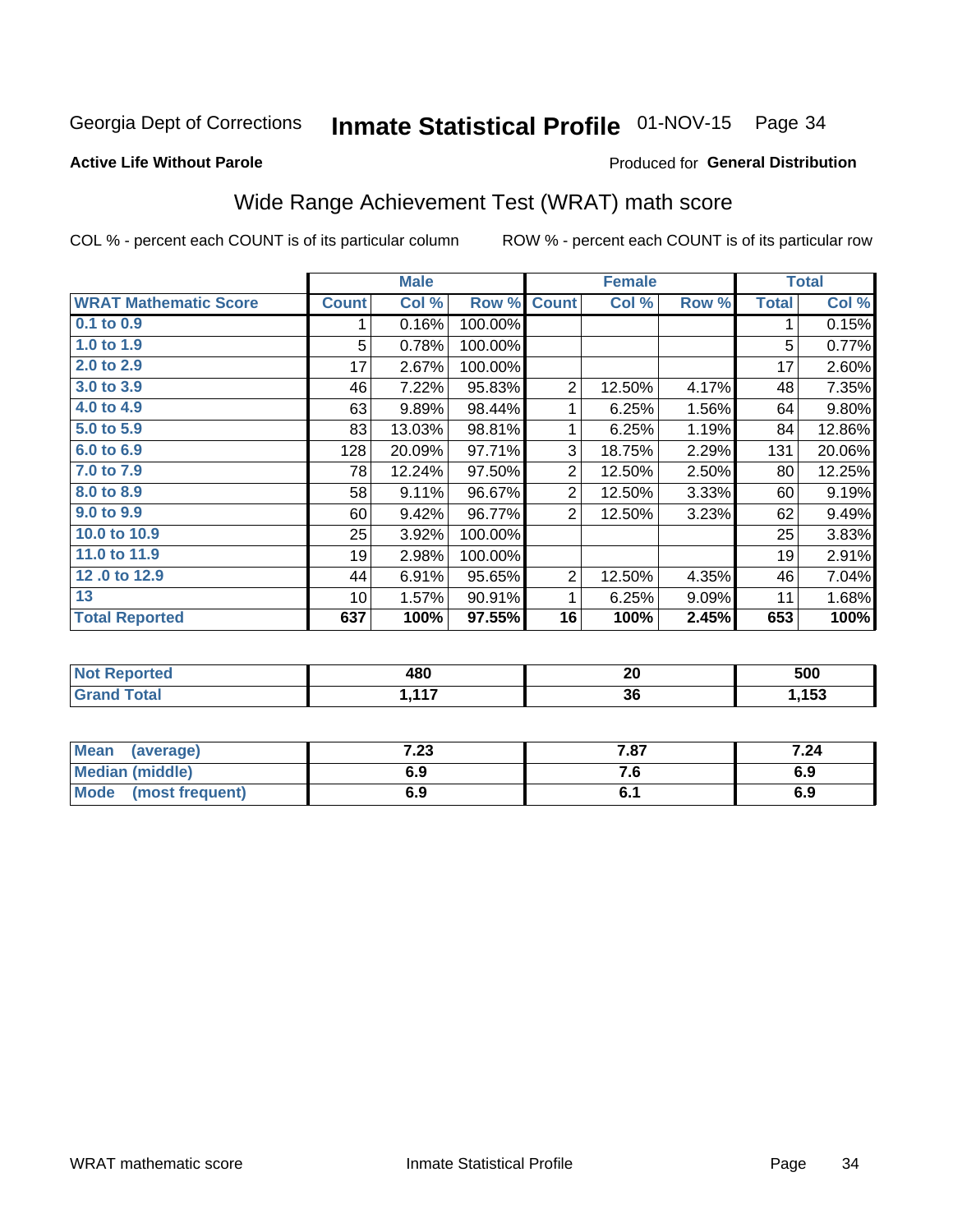#### Inmate Statistical Profile 01-NOV-15 Page 35

#### **Active Life Without Parole**

#### Produced for General Distribution

### Wide Range Achievement Test (WRAT) spelling score

COL % - percent each COUNT is of its particular column

|                            |              | <b>Male</b> |         |              | <b>Female</b> |       |              | <b>Total</b> |
|----------------------------|--------------|-------------|---------|--------------|---------------|-------|--------------|--------------|
| <b>WRAT Spelling Score</b> | <b>Count</b> | Col %       | Row %   | <b>Count</b> | Col %         | Row % | <b>Total</b> | Col %        |
| 0.1 to 0.9                 | 9            | 1.42%       | 100.00% |              |               |       | 9            | 1.38%        |
| 1.0 to 1.9                 | 25           | 3.93%       | 100.00% |              |               |       | 25           | 3.83%        |
| 2.0 to 2.9                 | 39           | 6.13%       | 97.50%  | 1            | 6.25%         | 2.50% | 40           | 6.13%        |
| 3.0 to 3.9                 | 40           | 6.29%       | 100.00% |              |               |       | 40           | 6.13%        |
| 4.0 to 4.9                 | 46           | 7.23%       | 97.87%  | 1            | 6.25%         | 2.13% | 47           | 7.21%        |
| 5.0 t <sub>0</sub> 5.9     | 67           | 10.53%      | 98.53%  | 1            | 6.25%         | 1.47% | 68           | 10.43%       |
| 6.0 to 6.9                 | 71           | 11.16%      | 98.61%  | 1            | 6.25%         | 1.39% | 72           | 11.04%       |
| 7.0 to 7.9                 | 52           | 8.18%       | 98.11%  | 1            | 6.25%         | 1.89% | 53           | 8.13%        |
| 8.0 to 8.9                 | 51           | 8.02%       | 98.08%  | 1            | 6.25%         | 1.92% | 52           | 7.98%        |
| 9.0 to 9.9                 | 45           | 7.08%       | 100.00% |              |               |       | 45           | 6.90%        |
| 10.0 to 10.9               | 40           | 6.29%       | 100.00% |              |               |       | 40           | 6.13%        |
| 11.0 to 11.9               | 43           | 6.76%       | 93.48%  | 3            | 18.75%        | 6.52% | 46           | 7.06%        |
| 12.0 to 12.9               | 80           | 12.58%      | 93.02%  | 6            | 37.50%        | 6.98% | 86           | 13.19%       |
| 13                         | 28           | 4.40%       | 96.55%  | 1            | 6.25%         | 3.45% | 29           | 4.45%        |
| <b>Total Reported</b>      | 636          | 100%        | 97.55%  | 16           | 100%          | 2.45% | 652          | 100%         |
|                            |              |             |         |              |               |       |              |              |
| <b>Not Reported</b>        |              | 481         |         |              | 20            |       |              | 501          |
| <b>Grand Total</b>         |              | 1,117       |         |              | 36            |       |              | 1,153        |

| <b>Mean</b><br>(average)       | 7.62 | 9.88  | 7.68 |
|--------------------------------|------|-------|------|
| Median (middle)                | ن -  | 11.45 | ں ،  |
| <b>Mode</b><br>(most frequent) | 8.5  | 12.9  | 12.9 |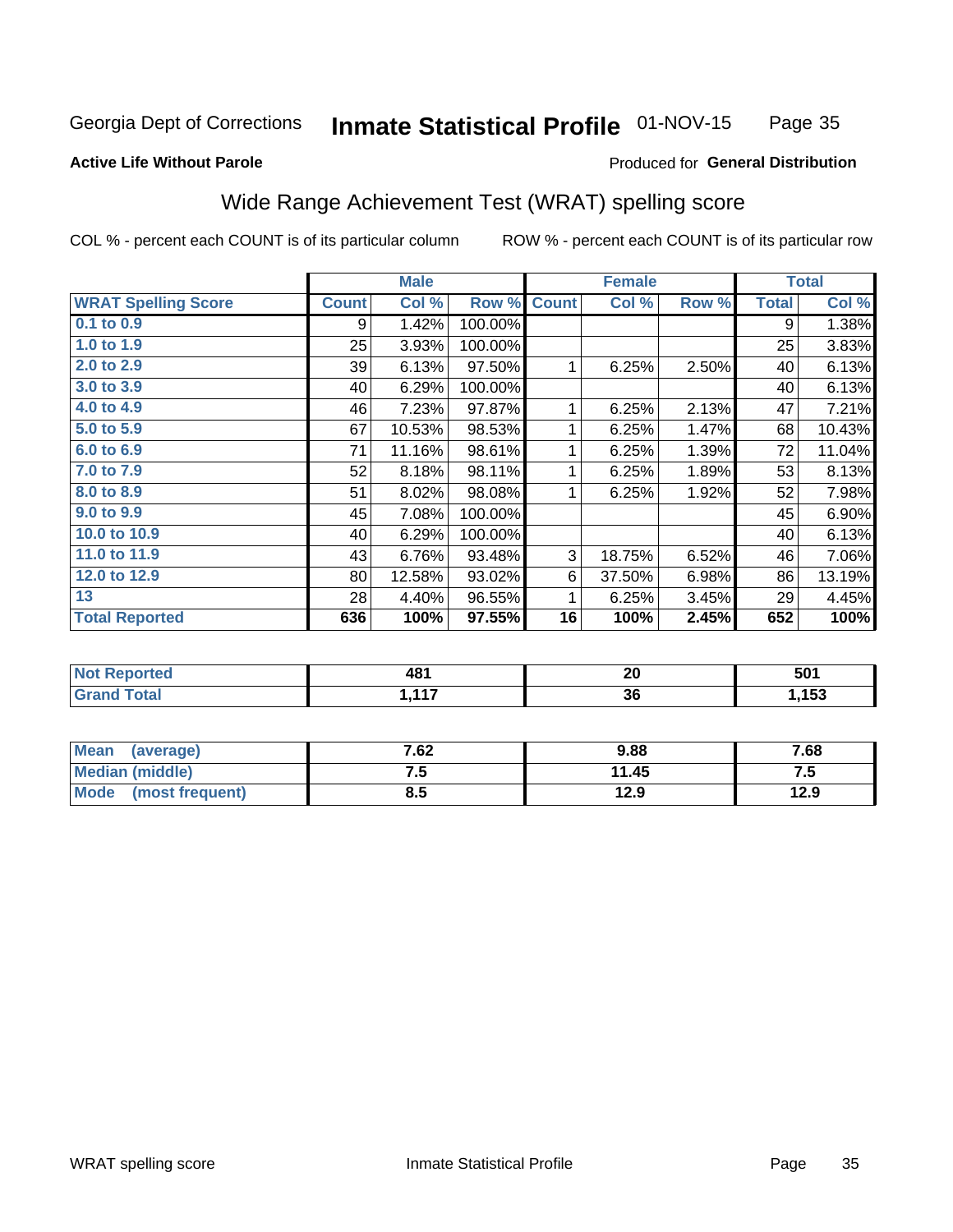## Inmate Statistical Profile 01-NOV-15 Page 36

#### **Active Life Without Parole**

#### **Produced for General Distribution**

## Current / last mental health treatment level

COL % - percent each COUNT is of its particular column

|                                    |              | <b>Male</b> |           |              | <b>Female</b> |       |              | <b>Total</b> |
|------------------------------------|--------------|-------------|-----------|--------------|---------------|-------|--------------|--------------|
| <b>Mental Health Treatment Lev</b> | <b>Count</b> | Col %       | Row %     | <b>Count</b> | Col %         | Row % | <b>Total</b> | Col %        |
| 1 No problem at current time       | 218          | 43.51%      | 97.32%    | 6            | 20.00%        | 2.68% | 224          | 42.18%       |
| 2 Receiving outpatient             | 208          | 41.52%      | 90.83%    | 21           | 70.00%        | 9.17% | 229          | 43.13%       |
| <b>Treatment</b>                   |              |             |           |              |               |       |              |              |
| 3 Inpatient, moderate              | 60           | 11.98%      | $95.24\%$ | 3            | 10.00%        | 4.76% | 63           | 11.86%       |
| Treatment                          |              |             |           |              |               |       |              |              |
| 4 Inpatient, intensive             | 14           | 2.79%       | 100.00%   |              |               |       | 14           | 2.64%        |
| Treatment                          |              |             |           |              |               |       |              |              |
| <b>5 Undergoing crisis</b>         |              | 0.20%       | 100.00%   |              |               |       |              | 0.19%        |
| <b>stabilization</b>               |              |             |           |              |               |       |              |              |
| <b>Total Evaluated</b>             | 501          | 100%        | 94.35%    | 30           | 100%          | 5.65% | 531          | 100%         |

| <b>evaluation</b><br><b>Never had MF</b> | 61 G<br>טונ                  |          | ◡∠∠                 |
|------------------------------------------|------------------------------|----------|---------------------|
| $f$ otol                                 | $\overline{447}$<br>. .<br>. | ^^<br>კხ | <b>452</b><br>1 J J |

| <b>Median (middle)</b>  | <b>Receiving outpatient</b><br>treatment | <b>Receiving outpatient</b><br>treatment | <b>Receiving</b><br>outpatient<br>treatment |
|-------------------------|------------------------------------------|------------------------------------------|---------------------------------------------|
| Mode<br>(most frequent) | No problem at current time               | <b>Receiving outpatient</b><br>treatment | <b>Receiving</b><br>outpatient<br>treatment |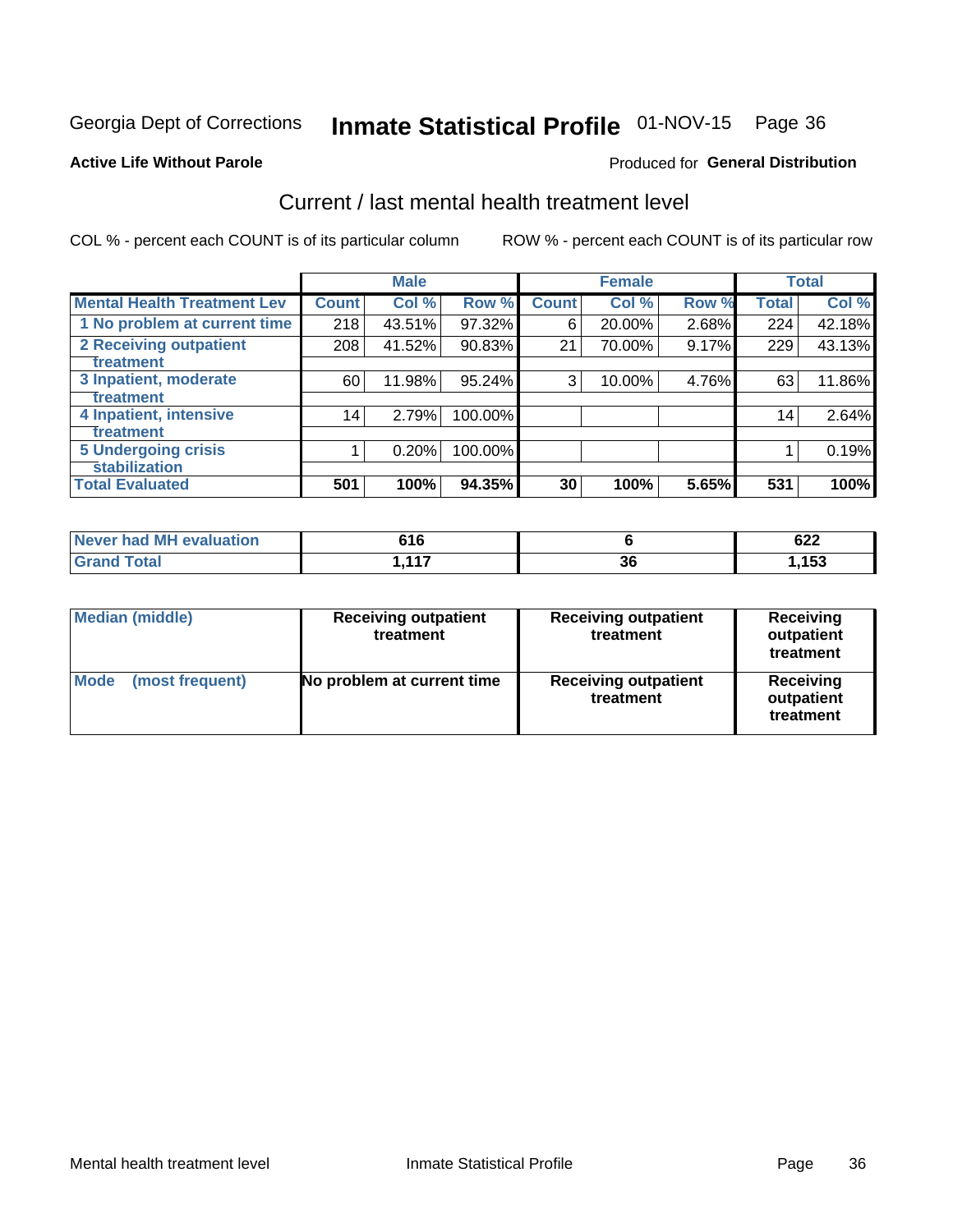#### **Inmate Statistical Profile 01-NOV-15** Page 37

#### **Active Life Without Parole**

#### Produced for General Distribution

## PULHESDWIT medical scale - 'P' overall condition ('P'hysical)

COL % - percent each COUNT is of its particular column

|                                  |                | <b>Male</b> |             |                 | <b>Female</b> |       |              | <b>Total</b> |
|----------------------------------|----------------|-------------|-------------|-----------------|---------------|-------|--------------|--------------|
| 'P' Overall Condition            | <b>Count</b>   | Col %       | Row % Count |                 | Col %         | Row % | <b>Total</b> | Col %        |
| 1 No medical illness             | 732            | 72.48%      | 97.99%      | 15              | 42.86%        | 2.01% | 747          | 71.48%       |
| 2 Well-controlled chronic        | 251            | 24.85%      | 92.62%      | 20 <sub>1</sub> | 57.14%        | 7.38% | 271          | 25.93%       |
| <b>illness</b>                   |                |             |             |                 |               |       |              |              |
| 3 Poorly-controlled chronic      | 25             | 2.48%       | 100.00%     |                 |               |       | 25           | 2.39%        |
| <b>illness</b>                   |                |             |             |                 |               |       |              |              |
| 4 Significant problems requiring | 2 <sub>1</sub> | 0.20%       | 100.00%     |                 |               |       | 2            | 0.19%        |
| special housing                  |                |             |             |                 |               |       |              |              |
| <b>Total Reported</b>            | 1,010          | 100%        | 96.65%      | 35              | 100%          | 3.35% | 1,045        | 100%         |

| $\sim$<br>. |        | 108            |
|-------------|--------|----------------|
| 447         | $\sim$ | $\overline{ }$ |
| - - -       | JС     | - טע           |

| <b>Mode</b> | (most frequent) | 1 No medical illness | 2 Well-controlled chronic<br>illness | 1 No medical<br>illness |
|-------------|-----------------|----------------------|--------------------------------------|-------------------------|
|-------------|-----------------|----------------------|--------------------------------------|-------------------------|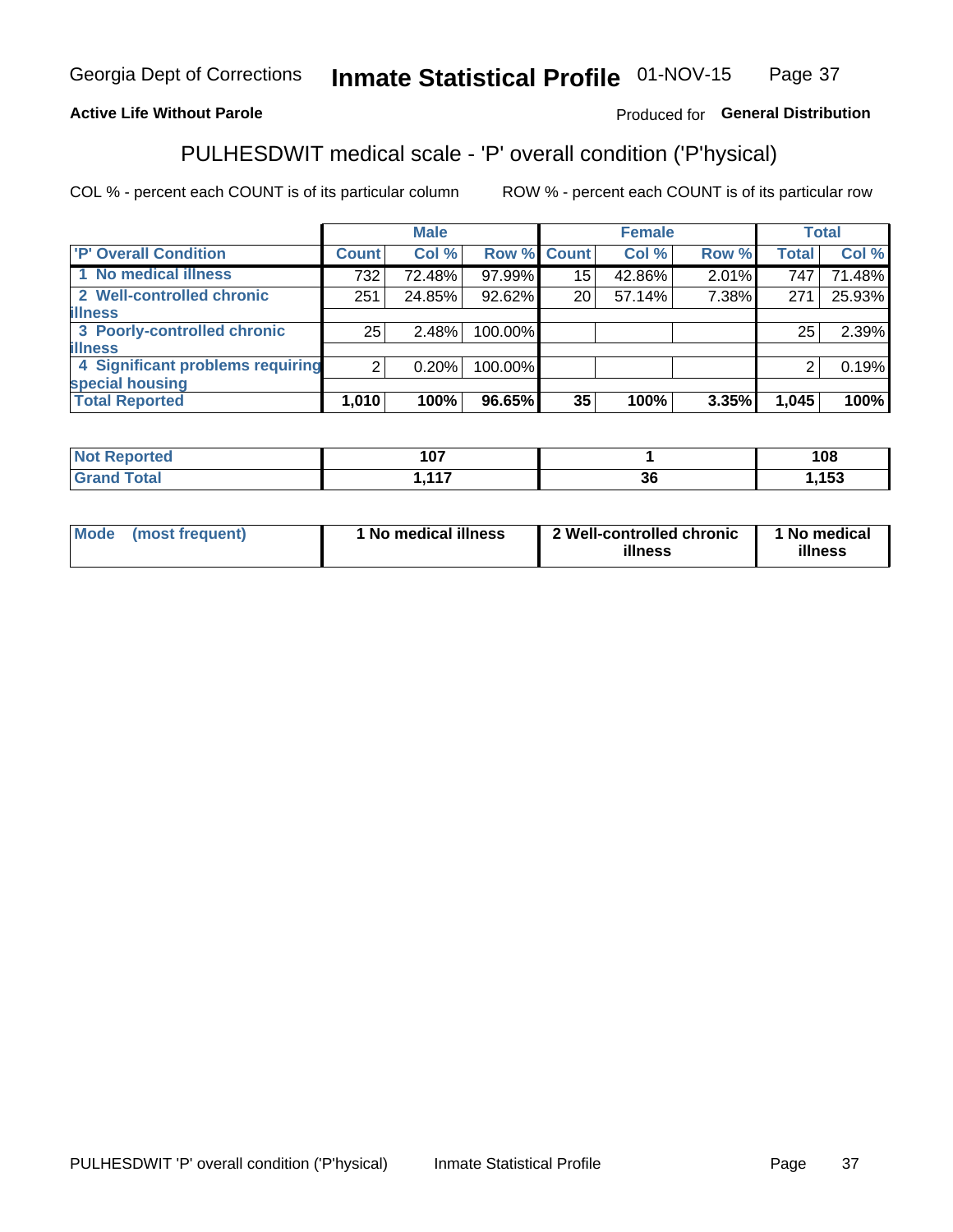#### **Active Life Without Parole**

#### Produced for General Distribution

## PULHESDWIT medical scale - 'U' upper body

COL % - percent each COUNT is of its particular column

|                              |               | <b>Male</b> |         |              | <b>Female</b> |       |              | <b>Total</b> |
|------------------------------|---------------|-------------|---------|--------------|---------------|-------|--------------|--------------|
| <b>U' Upper Body</b>         | <b>Count!</b> | Col %       | Row %   | <b>Count</b> | Col %         | Row % | <b>Total</b> | Col %        |
| 1 Upper bones, joints,       | 950           | 94.15%      | 96.74%  | 32           | 91.43%        | 3.26% | 982          | 94.06%       |
| muscles all OK               |               |             |         |              |               |       |              |              |
| 2 One or both arms minimally | 48            | 4.76%       | 94.12%  | 3            | 8.57%         | 5.88% | 51           | 4.89%        |
| limited                      |               |             |         |              |               |       |              |              |
| 3 One or both arms           | 9             | 0.89%       | 100.00% |              |               |       | 9            | 0.86%        |
| <b>moderately limited</b>    |               |             |         |              |               |       |              |              |
| 4 One arm disabled,          |               | 0.10%       | 100.00% |              |               |       |              | 0.10%        |
| paralyzed, or amputated      |               |             |         |              |               |       |              |              |
| 5 Both arms disabled,        |               | 0.10%       | 100.00% |              |               |       |              | 0.10%        |
| paralyzed, or amputated      |               |             |         |              |               |       |              |              |
| <b>Total Reported</b>        | 1,009         | 100%        | 96.65%  | 35           | 100%          | 3.35% | 1,044        | 100.0%       |

| <b>Not Reported</b> | 108               |    | 109        |
|---------------------|-------------------|----|------------|
| <b>Grand Total</b>  | 1 <b>4 7</b><br>. | ახ | <b>153</b> |

| Mode<br>(most frequent) | 1 Upper bones, joints,<br>muscles all OK | 1 Upper bones, joints,<br>muscles all OK | 1 Upper bones,<br>joints, muscles all<br>ΟK |
|-------------------------|------------------------------------------|------------------------------------------|---------------------------------------------|
|-------------------------|------------------------------------------|------------------------------------------|---------------------------------------------|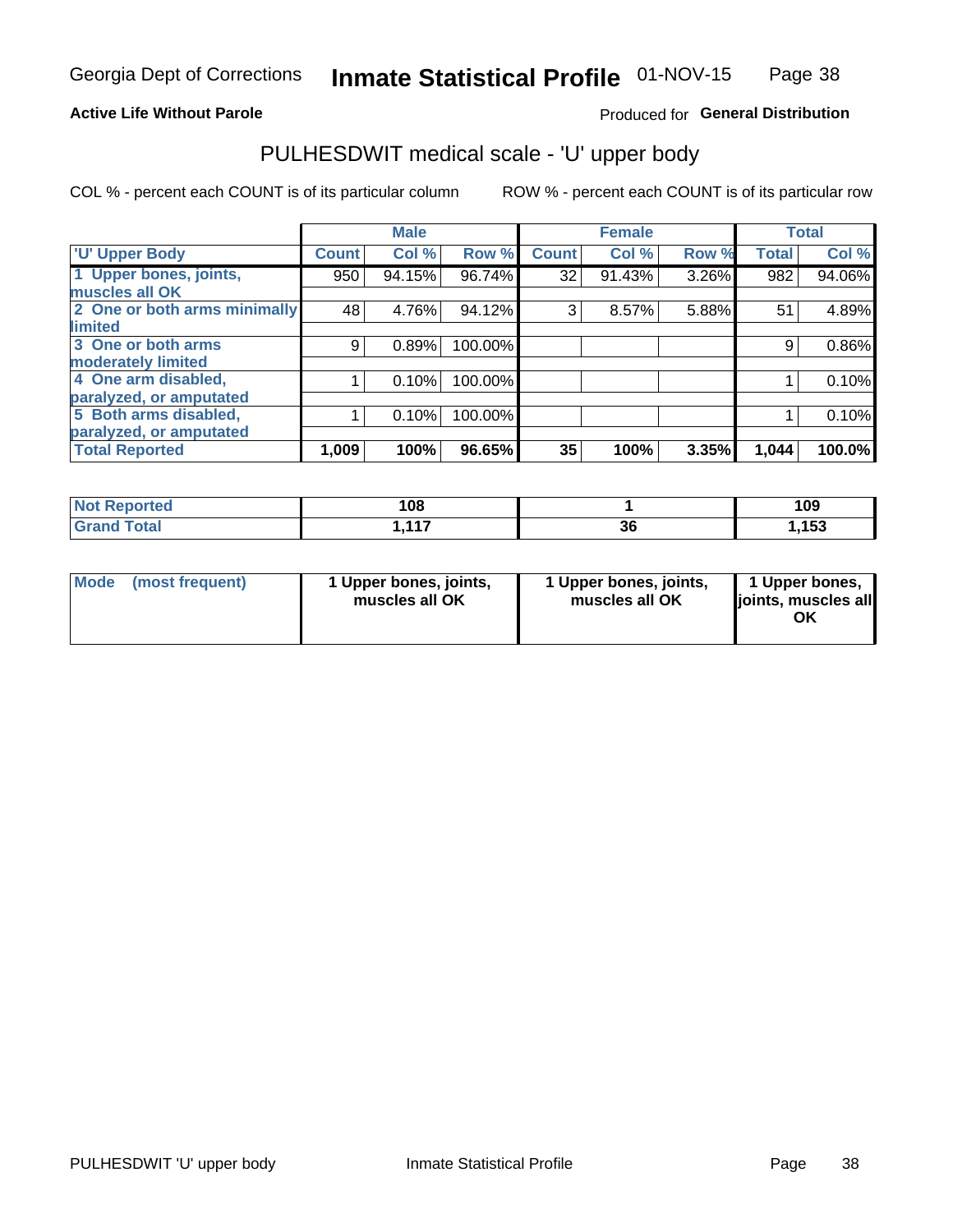#### **Active Life Without Parole**

#### Produced for General Distribution

### PULHESDWIT medical scale - 'L' lower body

COL % - percent each COUNT is of its particular column

|                                |                 | <b>Male</b> |         |              | <b>Female</b> |       |              | <b>Total</b> |
|--------------------------------|-----------------|-------------|---------|--------------|---------------|-------|--------------|--------------|
| 'L' Lower Body                 | <b>Count</b>    | Col %       | Row %   | <b>Count</b> | Col %         | Row % | <b>Total</b> | Col %        |
| 1 Lower bones, joints,         | 874             | 86.71%      | 96.57%  | 31           | 88.57%        | 3.43% | 905          | 86.77%       |
| muscles all OK                 |                 |             |         |              |               |       |              |              |
| 2 One or both legs minimally   | 120             | 11.90%      | 96.77%  | 4            | 11.43%        | 3.23% | 124          | 11.89%       |
| limited                        |                 |             |         |              |               |       |              |              |
| 3 One or both legs             | 12 <sub>2</sub> | 1.19%       | 100.00% |              |               |       | 12           | 1.15%        |
| moderately limited             |                 |             |         |              |               |       |              |              |
| 4 One leg disabled, paralyzed, | $\overline{2}$  | 0.20%       | 100.00% |              |               |       | 2            | 0.19%        |
| or amputated                   |                 |             |         |              |               |       |              |              |
| <b>Total Reported</b>          | 1,008           | 100%        | 96.64%  | 35           | 100%          | 3.36% | 1,043        | 100%         |

| <b>Not Reported</b> | 109        |          | 11C  |
|---------------------|------------|----------|------|
| <b>Grand Total</b>  | 4 4 7<br>. | ~~<br>ად | ,153 |

| Mode | (most frequent) | 1 Lower bones, joints,<br>muscles all OK | 1 Lower bones, joints,<br>muscles all OK | 1 Lower bones,<br>ljoints, muscles all<br>ОK |
|------|-----------------|------------------------------------------|------------------------------------------|----------------------------------------------|
|------|-----------------|------------------------------------------|------------------------------------------|----------------------------------------------|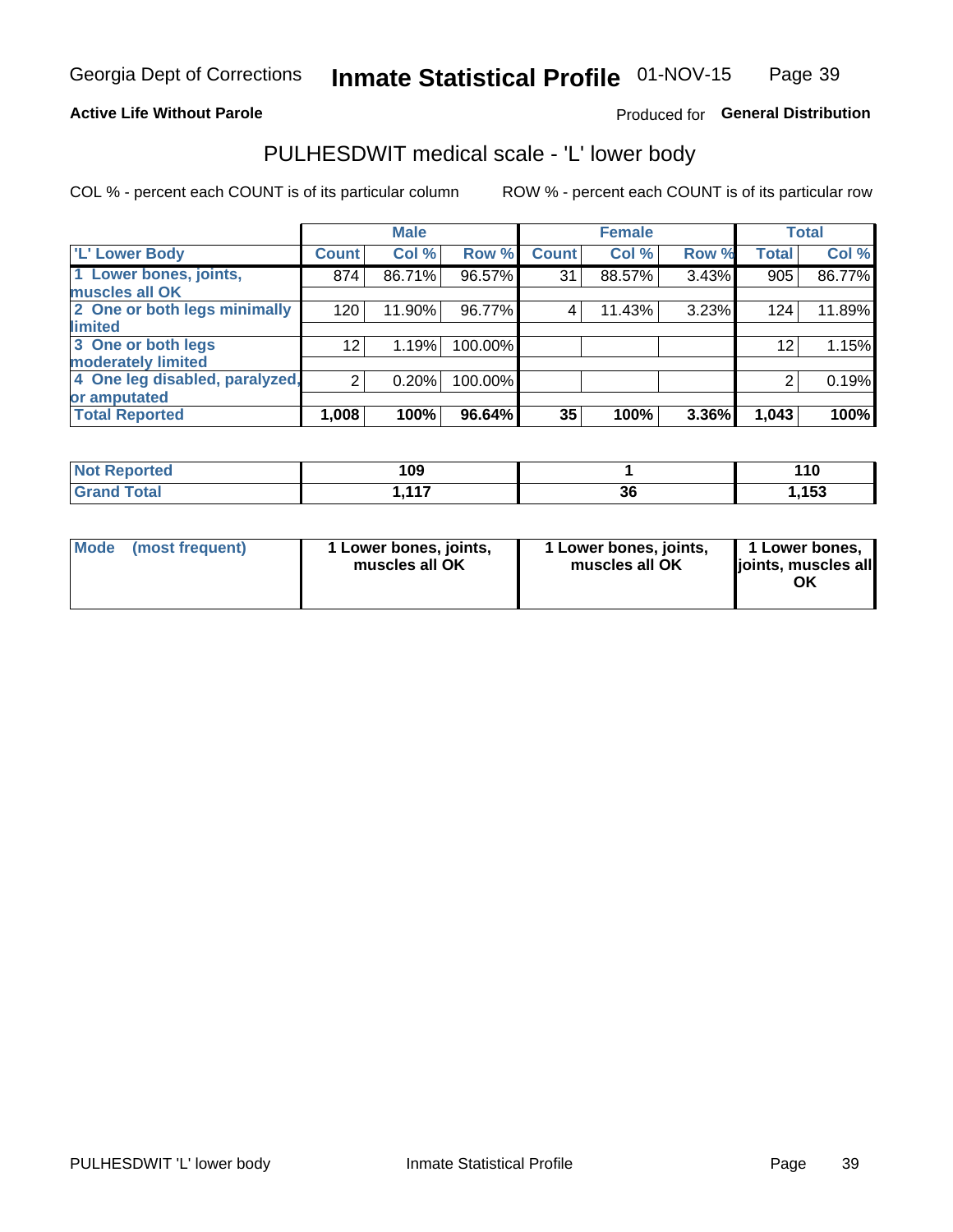#### **Active Life Without Parole**

Produced for General Distribution

### PULHESDWIT medical scale - 'H' hearing

COL % - percent each COUNT is of its particular column

|                                                               |              | <b>Male</b> |             |    | <b>Female</b> |          | <b>Total</b> |        |
|---------------------------------------------------------------|--------------|-------------|-------------|----|---------------|----------|--------------|--------|
| <b>H'</b> Hearing                                             | <b>Count</b> | Col %       | Row % Count |    | Col%          | Row %    | <b>Total</b> | Col %  |
| 1 Normal hearing both ears                                    | 993          | 98.61%      | 96.60%      | 35 | $100.00\%$    | 3.40%    | 1,028        | 98.66% |
| 2 Some loss in one ear with<br>other OK, or mild loss in both | 10           | $0.99\%$    | 100.00%     |    |               |          | 10           | 0.96%  |
| 3 Total loss in one ear with<br>mild loss in other            | 4            | 0.40%       | 100.00%     |    |               |          | 4            | 0.38%  |
| <b>Total Reported</b>                                         | 1,007        | 100%        | 96.64%      | 35 | 100%          | $3.36\%$ | 1,042        | 100%   |

| <b>Not</b>      | $\overline{\mathbf{10}}$ |    | 447   |
|-----------------|--------------------------|----|-------|
| <b>Reported</b> | __                       |    |       |
| <b>Total</b>    | 447<br>.                 | 36 | 1,153 |

| Mode (most frequent) | 1 Normal hearing both ears 1 Normal hearing both ears 1 Normal hearing | both ears |
|----------------------|------------------------------------------------------------------------|-----------|
|                      |                                                                        |           |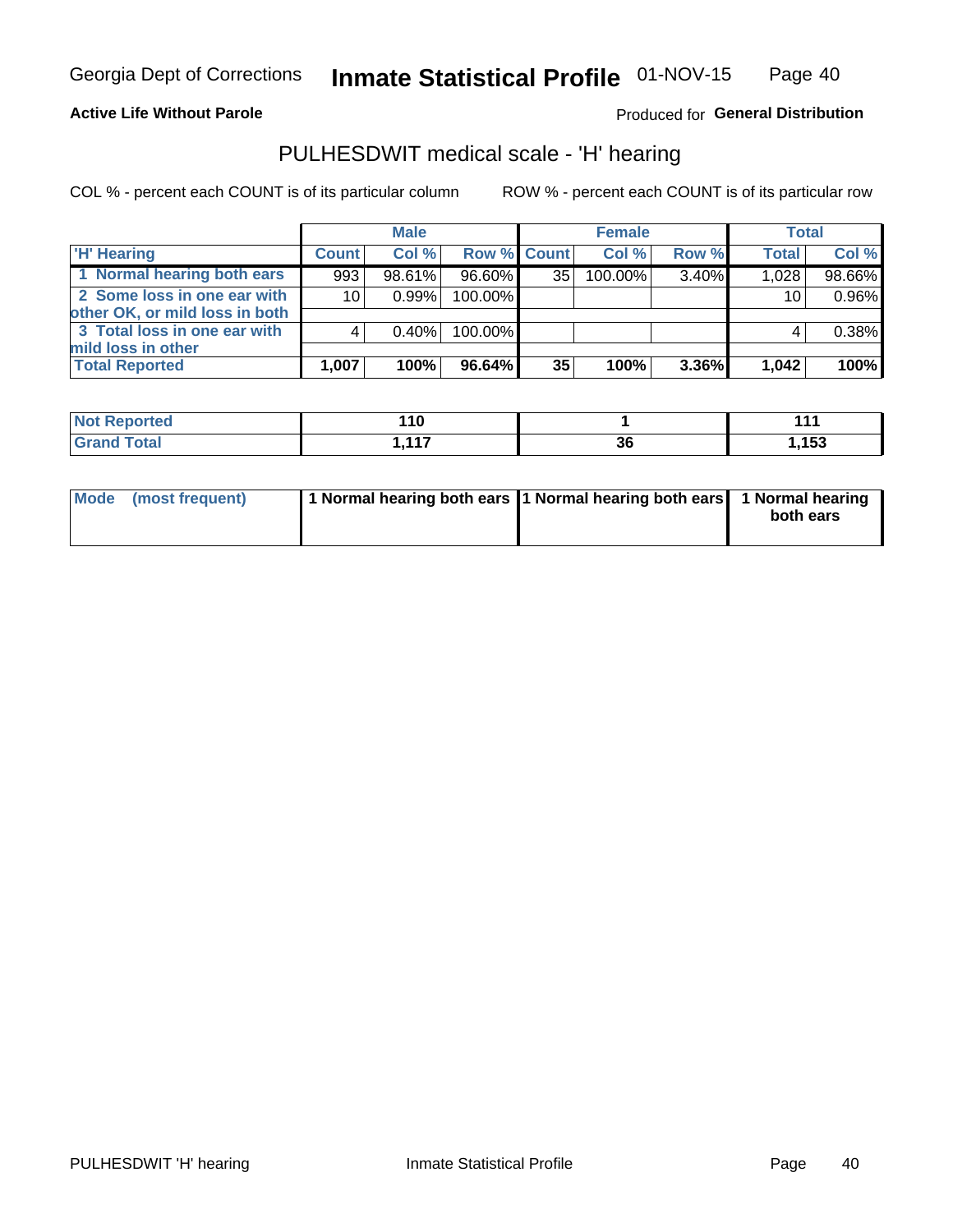#### **Active Life Without Parole**

#### Produced for General Distribution

### PULHESDWIT medical scale - 'E' vision

COL % - percent each COUNT is of its particular column

|                                |                 | <b>Male</b> |        |                 | <b>Female</b> |        |              | <b>Total</b> |
|--------------------------------|-----------------|-------------|--------|-----------------|---------------|--------|--------------|--------------|
| <b>E' Vision</b>               | <b>Count</b>    | Col %       | Row %  | <b>Count</b>    | Col %         | Row %  | <b>Total</b> | Col %        |
| 1 Correctable to 20/40 in both | 736             | 76.43%      | 98.26% | 13 <sub>1</sub> | 38.24%        | 1.74%  | 749          | 75.13%       |
| eyes                           |                 |             |        |                 |               |        |              |              |
| 2 Correctable to 20/70 in one  | 204             | 21.18%      | 92.31% | 17 <sub>1</sub> | 50.00%        | 7.69%  | 221          | 22.17%       |
| eye, may be blind in other     |                 |             |        |                 |               |        |              |              |
| 3 Correctable to 20/200 in one | 20 <sub>1</sub> | 2.08%       | 86.96% | 3               | 8.82%         | 13.04% | 23           | 2.31%        |
| eye, may be blind in other     |                 |             |        |                 |               |        |              |              |
| 4 One eye not correctable to   | 3               | 0.31%       | 75.00% |                 | 2.94%         | 25.00% | 4            | 0.40%        |
| 20/200, other may be blind     |                 |             |        |                 |               |        |              |              |
| <b>Total Reported</b>          | 963             | 100%        | 96.59% | 34              | 100%          | 3.41%  | 997          | 100.0%       |

| <b>Not Reported</b> | .<br>134 |     | 156   |
|---------------------|----------|-----|-------|
| Total               | 447      | ^^  | 4 E 9 |
|                     | .        | .st | ,153  |

| Mode (most frequent) | 1 Correctable to 20/40 in both 2 Correctable to 20/70 in one 1 Correctable to<br>eves | eye, may be blind in other 20/40 in both eyes |  |
|----------------------|---------------------------------------------------------------------------------------|-----------------------------------------------|--|
|                      |                                                                                       |                                               |  |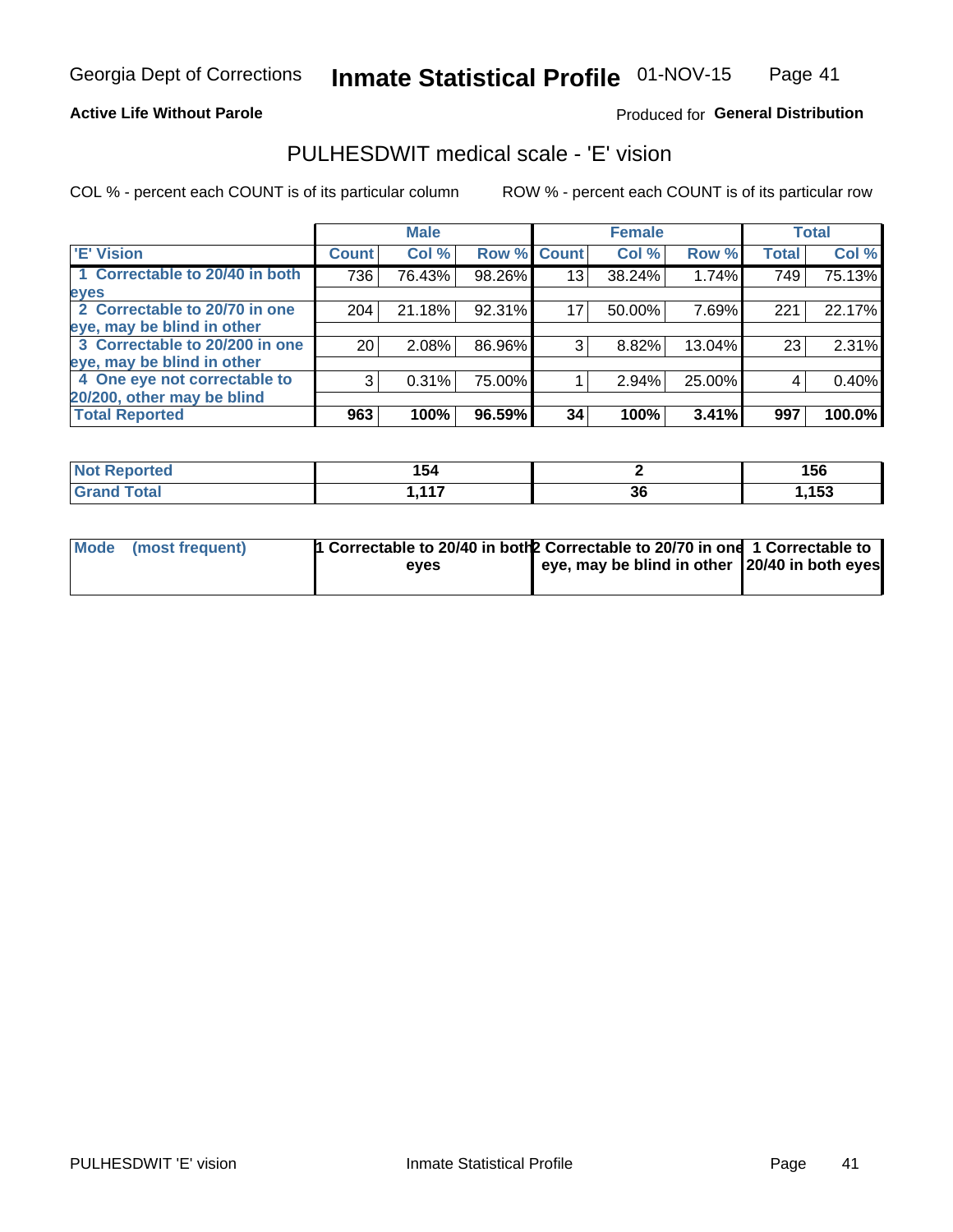#### **Active Life Without Parole**

#### Produced for General Distribution

## PULHESDWIT medical scale - 'S' pSychiatric

COL % - percent each COUNT is of its particular column

|                                        |              | <b>Male</b> |         |             | <b>Female</b> |       |              | <b>Total</b> |
|----------------------------------------|--------------|-------------|---------|-------------|---------------|-------|--------------|--------------|
| 'S' pSychiatric                        | <b>Count</b> | Col %       |         | Row % Count | Col %         | Row % | <b>Total</b> | Col %        |
| 1 No impairment or disorders           | 836          | 80.85%      | 98.82%  | 10          | 38.46%        | 1.18% | 846          | 79.81%       |
| 2 Stable, or in remission, or          | 143          | 13.83%      | 90.51%  | 15          | 57.69%        | 9.49% | 158          | 14.91%       |
| mild impairment or retardation         |              |             |         |             |               |       |              |              |
| 3 Requires moderate inpatient          | 47           | 4.55%       | 97.92%  |             | 3.85%         | 2.08% | 48           | 4.53%        |
| <b>treatment</b>                       |              |             |         |             |               |       |              |              |
| 4 Requires intensive inpatient         |              | 0.68%       | 100.00% |             |               |       |              | 0.66%        |
| treatment                              |              |             |         |             |               |       |              |              |
| <b>5 Requires Crisis Stabilization</b> |              | 0.10%       | 100.00% |             |               |       |              | 0.09%        |
| Unit (CSU) inpatient care              |              |             |         |             |               |       |              |              |
| <b>Total Reported</b>                  | 1,034        | 100%        | 97.55%  | 26          | 100%          | 2.45% | 1,060        | 100%         |

| <b>Not Reported</b>  | o.<br>၀၁ | K        | ^'<br>ື |
|----------------------|----------|----------|---------|
| <b>Total</b><br>CHOM | 447      | ^'<br>ახ | ,153    |

| Mode | (most frequent) | <b>1 No impairment or disorders</b> 2 Stable, or in remission, 1 No impairment or |                       |           |
|------|-----------------|-----------------------------------------------------------------------------------|-----------------------|-----------|
|      |                 |                                                                                   | or mild impairment or | disorders |
|      |                 |                                                                                   | retardation           |           |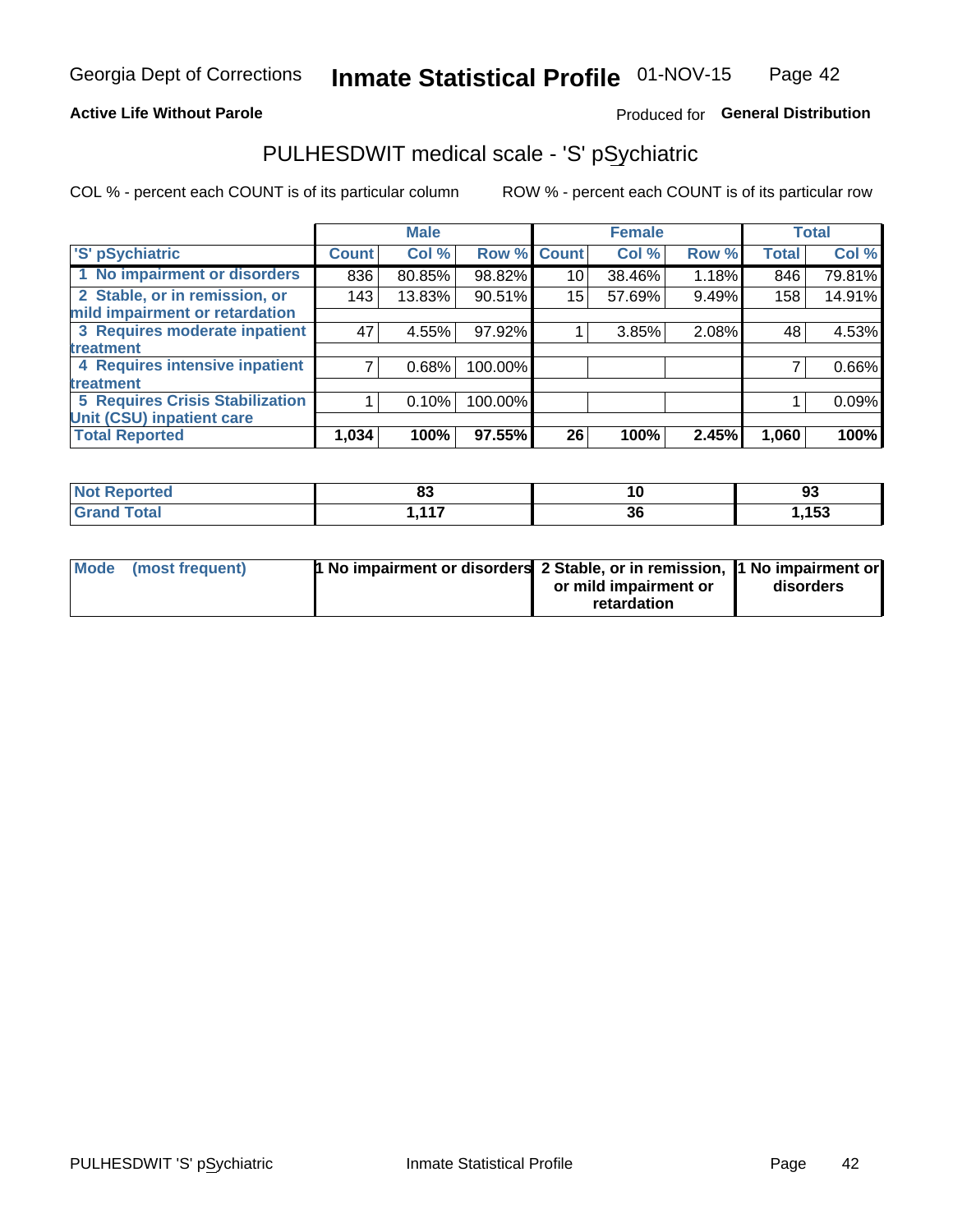**Active Life Without Parole** 

Produced for General Distribution

### PULHESDWIT medical scale - 'D' dental

COL % - percent each COUNT is of its particular column

|                                 |              | <b>Male</b> |             |    | <b>Female</b> |          |              | Total  |
|---------------------------------|--------------|-------------|-------------|----|---------------|----------|--------------|--------|
| 'D' Dental                      | <b>Count</b> | Col %       | Row % Count |    | Col %         | Row %    | <b>Total</b> | Col %  |
| 1 Minimal routine dental health | 713          | 74.97%      | $97.14\%$   | 21 | 75.00%        | 2.86%    | 734          | 74.97% |
| <b>needs</b>                    |              |             |             |    |               |          |              |        |
| 2 Moderate cavities and/or gum  | 205          | 21.56%      | 96.70%      |    | 25.00%        | 3.30%    | 212          | 21.65% |
| <b>disease</b>                  |              |             |             |    |               |          |              |        |
| 3 Extensive gum disease         | 33           | $3.47\%$    | 100.00%     |    |               |          | 33           | 3.37%  |
| and/or widespread decay         |              |             |             |    |               |          |              |        |
| <b>Total Reported</b>           | 951          | 100%        | 97.14%      | 28 | 100%          | $2.86\%$ | 979          | 100%   |

| prted<br>וחשו ' | 166      |          |       |
|-----------------|----------|----------|-------|
| <b>Total</b>    | 447<br>. | ^^<br>ახ | .153، |

| Mode<br>(most frequent) | Minimal routine dental<br>health needs | <b>Minimal routine dental</b><br>health needs | 1 Minimal routine<br>dental health<br>needs |
|-------------------------|----------------------------------------|-----------------------------------------------|---------------------------------------------|
|-------------------------|----------------------------------------|-----------------------------------------------|---------------------------------------------|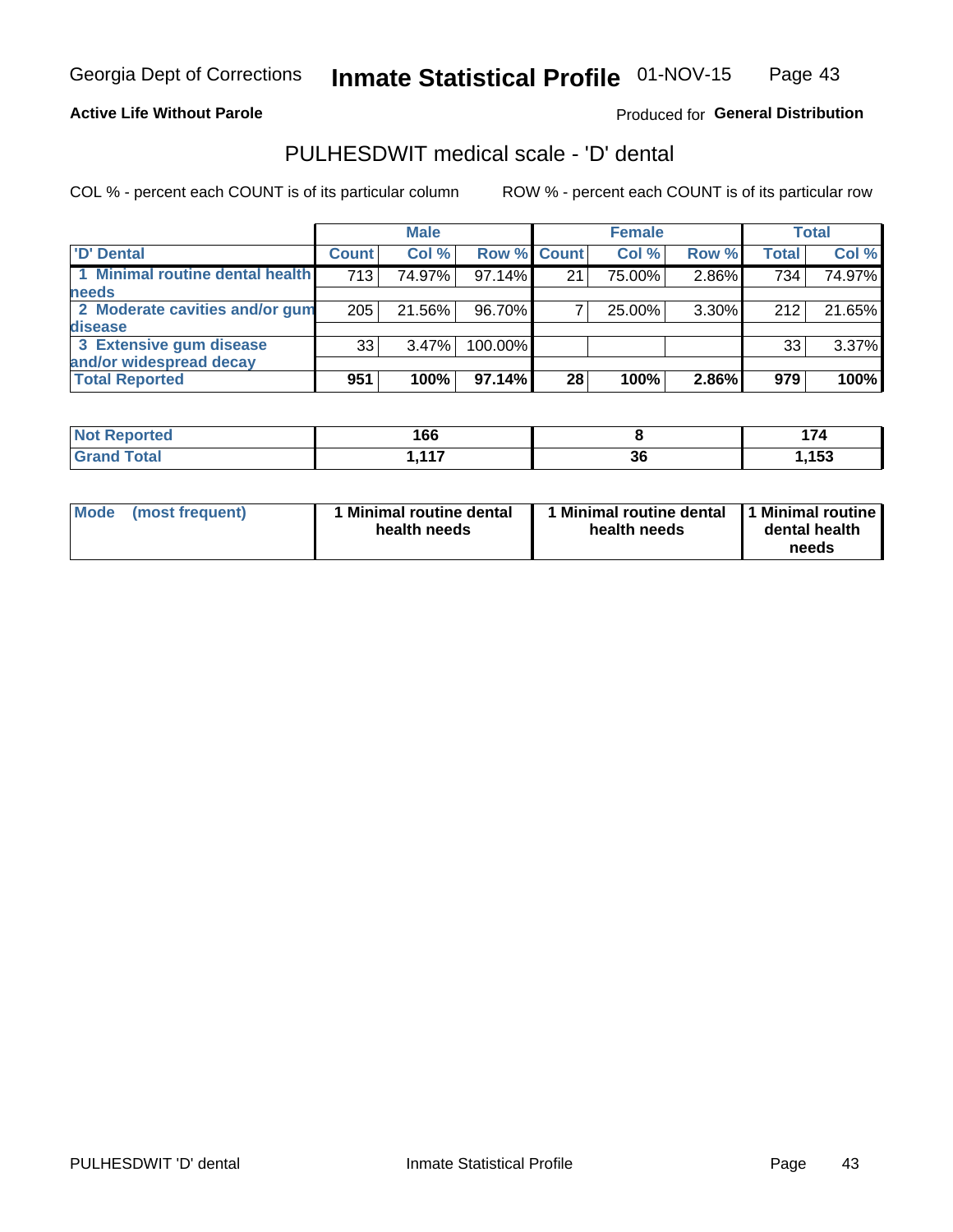#### **Active Life Without Parole**

#### Produced for General Distribution

### PULHESDWIT medical scale - 'W' work ability

COL % - percent each COUNT is of its particular column

|                                 |              | <b>Male</b> |         |             | <b>Female</b> |       |              | <b>Total</b> |
|---------------------------------|--------------|-------------|---------|-------------|---------------|-------|--------------|--------------|
| <b>W' work ability</b>          | <b>Count</b> | Col %       |         | Row % Count | Col %         | Row % | <b>Total</b> | Col %        |
| 1 Unrestricted work or activity | 834          | 82.57%      | 97.20%  | 24          | 68.57%        | 2.80% | 858          | 82.11%       |
| 2 Minor restrictions on type of | 136          | 13.47%      | 92.52%  | 11          | 31.43%        | 7.48% | 147          | 14.07%       |
| <b>work</b>                     |              |             |         |             |               |       |              |              |
| 3 Moderate restrictions on type | 29           | 2.87%       | 100.00% |             |               |       | 29           | 2.78%        |
| lof work                        |              |             |         |             |               |       |              |              |
| 4 Major restrictions on type of |              | 0.69%       | 100.00% |             |               |       |              | 0.67%        |
| <b>work</b>                     |              |             |         |             |               |       |              |              |
| 5 Cannot work under any         | 4            | 0.40%       | 100.00% |             |               |       | 4            | 0.38%        |
| <b>circumstances</b>            |              |             |         |             |               |       |              |              |
| <b>Total Reported</b>           | 1,010        | 100%        | 96.65%  | 35          | 100%          | 3.35% | 1,045        | 100.0%       |

| <b>Not Reported</b>         | 1 N.Z<br>1 V I |    | 108  |
|-----------------------------|----------------|----|------|
| <b>Total</b><br><b>Cron</b> | 447<br>. .     | 36 | ,153 |

| Mode (most frequent) | 1 Unrestricted work or | 1 Unrestricted work or | 1 Unrestricted   |
|----------------------|------------------------|------------------------|------------------|
|                      | activity               | activity               | work or activity |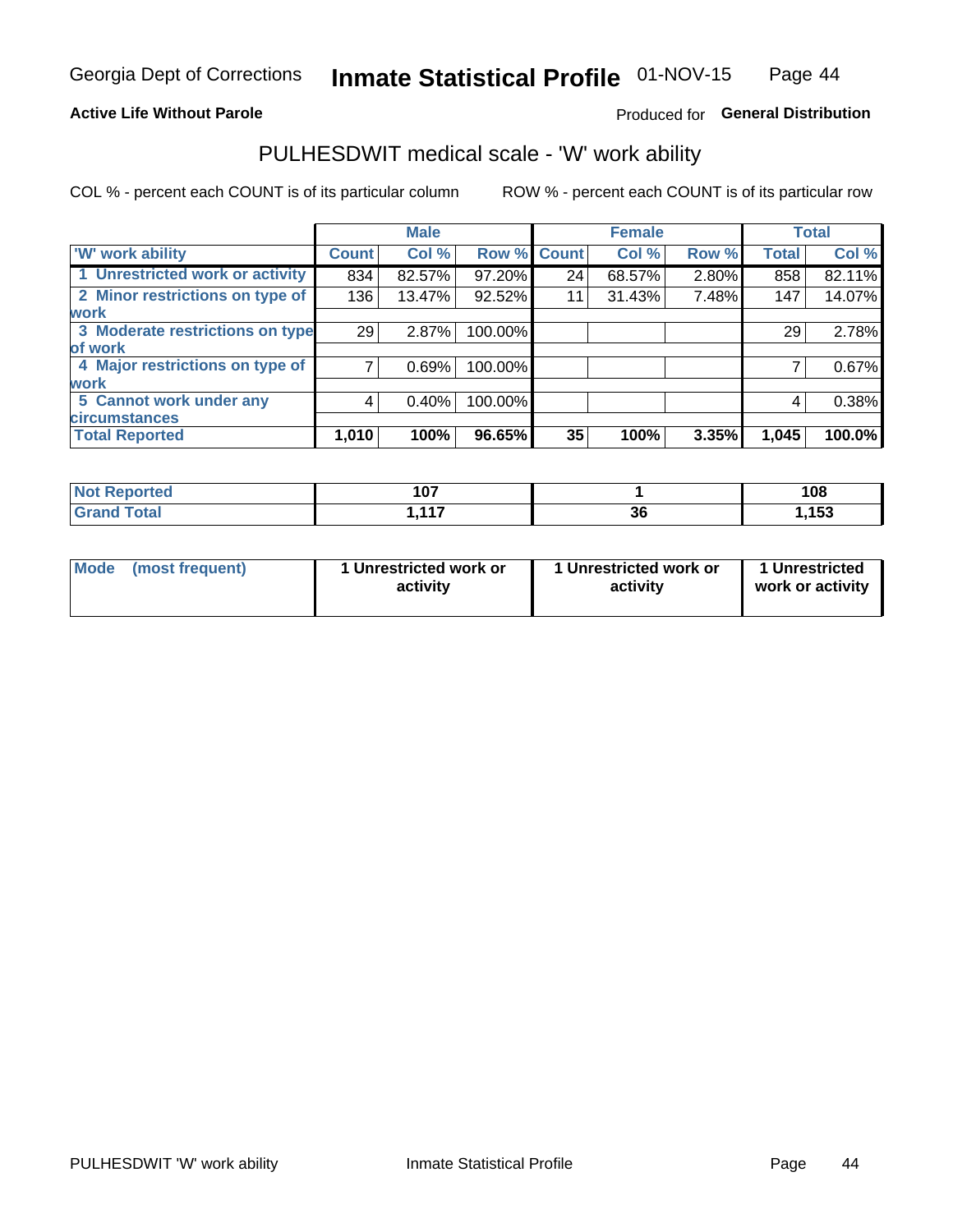#### **Active Life Without Parole**

#### Produced for General Distribution

## PULHESDWIT medical scale - 'I' impairment

COL % - percent each COUNT is of its particular column ROW % - percent each COUNT is of its particular row

|                                   |              | <b>Male</b> |             |    | <b>Female</b> |       |              | <b>Total</b> |
|-----------------------------------|--------------|-------------|-------------|----|---------------|-------|--------------|--------------|
| <b>T' Impairment</b>              | <b>Count</b> | Col %       | Row % Count |    | Col %         | Row % | <b>Total</b> | Col %        |
| 1 No impairments or               | 995          | 98.61%      | 96.60%      | 35 | 100.00%       | 3.40% | 1,030        | 98.66%       |
| <b>disabilities</b>               |              |             |             |    |               |       |              |              |
| 2 Wheelchair-bound but            | 8            | 0.79%       | 100.00%     |    |               |       | 8            | 0.77%        |
| otherwise OK                      |              |             |             |    |               |       |              |              |
| <b>3 Needs low-level Assisted</b> |              | 0.10%       | 100.00%     |    |               |       |              | 0.10%        |
| Living (level I)                  |              |             |             |    |               |       |              |              |
| 4 Needs moderate Assisted         | 2            | 0.20%       | 100.00%     |    |               |       |              | 0.19%        |
| Living (level II)                 |              |             |             |    |               |       |              |              |
| <b>5 Needs maximal Assisted</b>   | 3            | 0.30%       | 100.00%     |    |               |       | 3            | 0.29%        |
| <b>Living (level III)</b>         |              |             |             |    |               |       |              |              |
| <b>Total Reported</b>             | 1,009        | 100%        | 96.65%      | 35 | 100%          | 3.35% | 1,044        | 100.0%       |

| eported      | 108    |          | 109   |
|--------------|--------|----------|-------|
| <b>cotal</b> | $-447$ | ^^<br>კხ | , 153 |

| Mode | (most frequent) | 1 No impairments or<br>disabilities | 1 No impairments or<br>disabilities | 1 No impairments<br>or disabilities |
|------|-----------------|-------------------------------------|-------------------------------------|-------------------------------------|
|------|-----------------|-------------------------------------|-------------------------------------|-------------------------------------|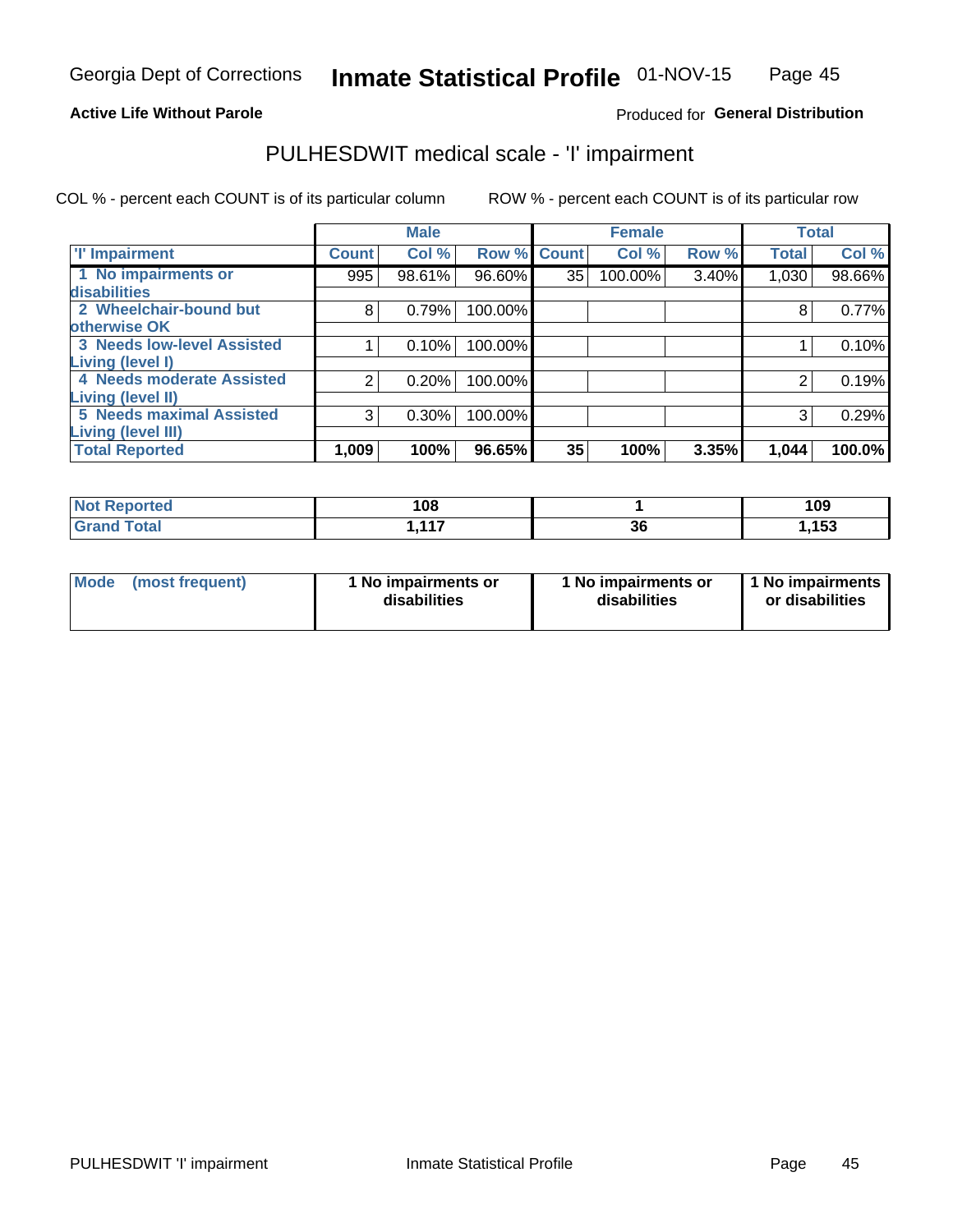#### **Active Life Without Parole**

#### Produced fo General Distribution

## PULHESDWIT medical scale - 'T' transportability

COL % - percent each COUNT is of its particular column

|                             |              | <b>Male</b> |             |    | <b>Female</b> |       |              | <b>Total</b> |
|-----------------------------|--------------|-------------|-------------|----|---------------|-------|--------------|--------------|
| <b>T' Transportability</b>  | <b>Count</b> | Col %       | Row % Count |    | Col %         | Row % | <b>Total</b> | Col %        |
| 1 Can be transported in any | 1,010        | 99.31%      | 96.65%      | 35 | 100.00%       | 3.35% | 1,045        | 99.33%       |
| ordinary approved vehicle   |              |             |             |    |               |       |              |              |
| 2 Wheelchair-bound, not     |              | 0.10%       | 100.00%     |    |               |       |              | 0.10%        |
| needing special vehicle     |              |             |             |    |               |       |              |              |
| 5 Requires ambulance        | 6            | 0.59%       | 100.00%     |    |               |       |              | 0.57%        |
| transport                   |              |             |             |    |               |       |              |              |
| <b>Total Reported</b>       | 1,017        | 100%        | 96.67%      | 35 | 100%          | 3.33% | 1,052        | 100%         |

| eported      | 100                   |    | ۰∩۰<br><u>. u i </u> |
|--------------|-----------------------|----|----------------------|
| <b>Total</b> | $\overline{447}$<br>. | ახ | .153.                |

| Mode (most frequent) | 1 Can be transported in any 1 Can be transported in any | ordinary approved vehicle   ordinary approved vehicle   transported in any | 1 Can be<br>ordinary approved<br>vehicle |
|----------------------|---------------------------------------------------------|----------------------------------------------------------------------------|------------------------------------------|
|                      |                                                         |                                                                            |                                          |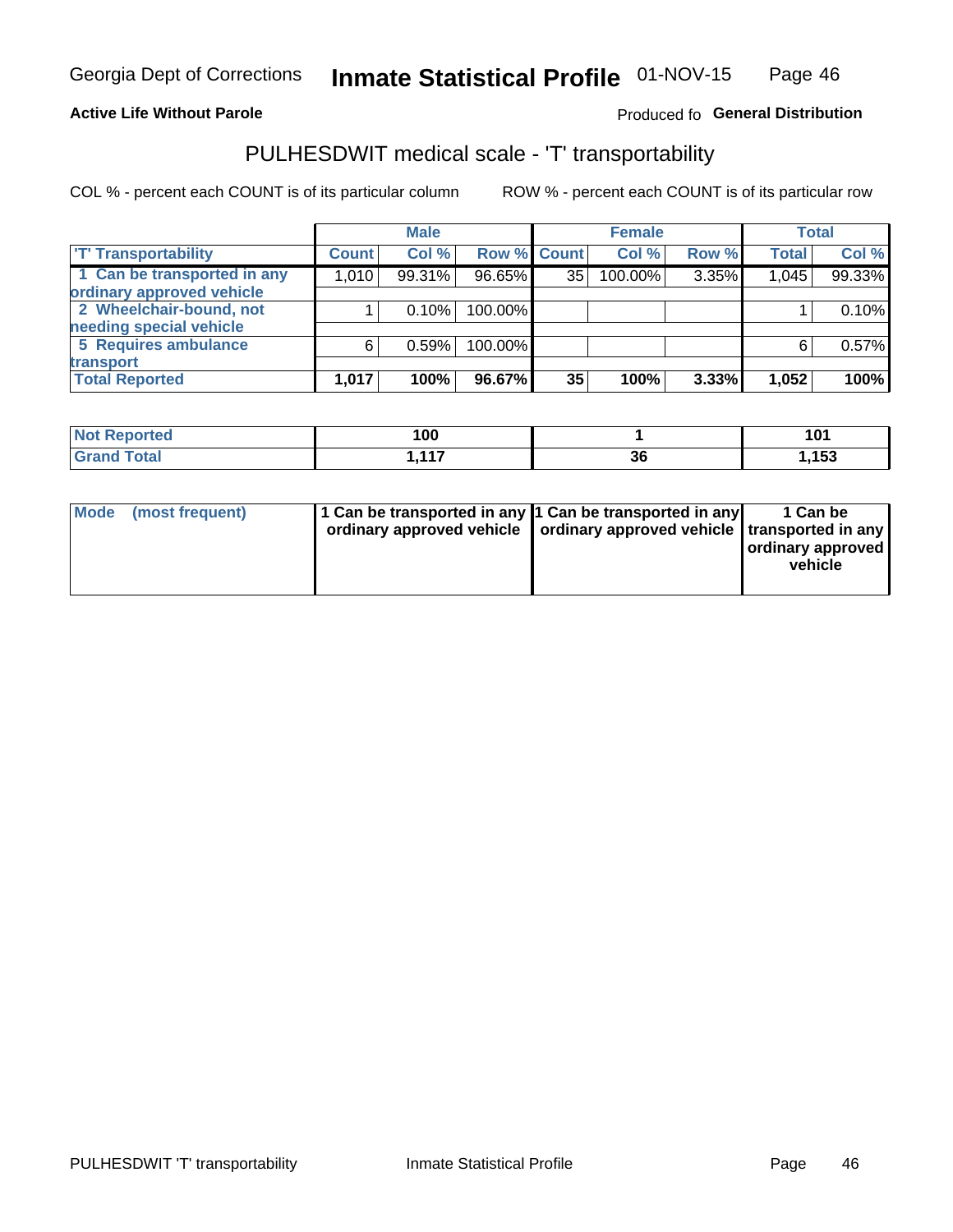## Inmate Statistical Profile 01-NOV-15 Page 47

#### **Active Life Without Parole**

#### Produced for General Distribution

### Number of prior Georgia incarcerations

COL % - percent each COUNT is of its particular column

|                                       |              | <b>Male</b> |                    |    | <b>Female</b> |       |       | <b>Total</b> |
|---------------------------------------|--------------|-------------|--------------------|----|---------------|-------|-------|--------------|
| <b>Num of Prior GA Incarcerations</b> | <b>Count</b> | Col %       | <b>Row % Count</b> |    | Col %         | Row % | Total | Col %        |
|                                       | 568          | 50.85%      | 95.46%             | 27 | 75.00%        | 4.54% | 595   | 51.60%       |
|                                       | 213          | 19.07%      | 98.16%             | 4  | 11.11%        | 1.84% | 217   | 18.82%       |
|                                       | 131          | 11.73%      | 98.50%             | 2  | 5.56%         | 1.50% | 133   | 11.54%       |
| 3                                     | 94           | 8.42%       | 97.92%             | 2  | 5.56%         | 2.08% | 96    | 8.33%        |
| 4                                     | 54           | 4.83%       | 100.00%            |    |               |       | 54    | 4.68%        |
| 5                                     | 34           | 3.04%       | 100.00%            |    |               |       | 34    | 2.95%        |
| <b>More Than 5</b>                    | 23           | 2.06%       | 95.83%             |    | 2.78%         | 4.17% | 24    | 2.08%        |
| <b>Total Reported</b>                 | 1,117        | 100%        | 96.88%             | 36 | 100.0%        | 3.12% | 1,153 | 100%         |

| orted<br><b>NI</b> |     |                      |       |
|--------------------|-----|----------------------|-------|
| <b>otal</b>        | 447 | $\ddot{\phantom{0}}$ | 4 P.O |
| $\mathbf{v}$ and   |     | 56                   | 153   |

| Mean (average)       | 1.15 | .58 | 1.14 |
|----------------------|------|-----|------|
| Median (middle)      |      |     |      |
| Mode (most frequent) |      |     |      |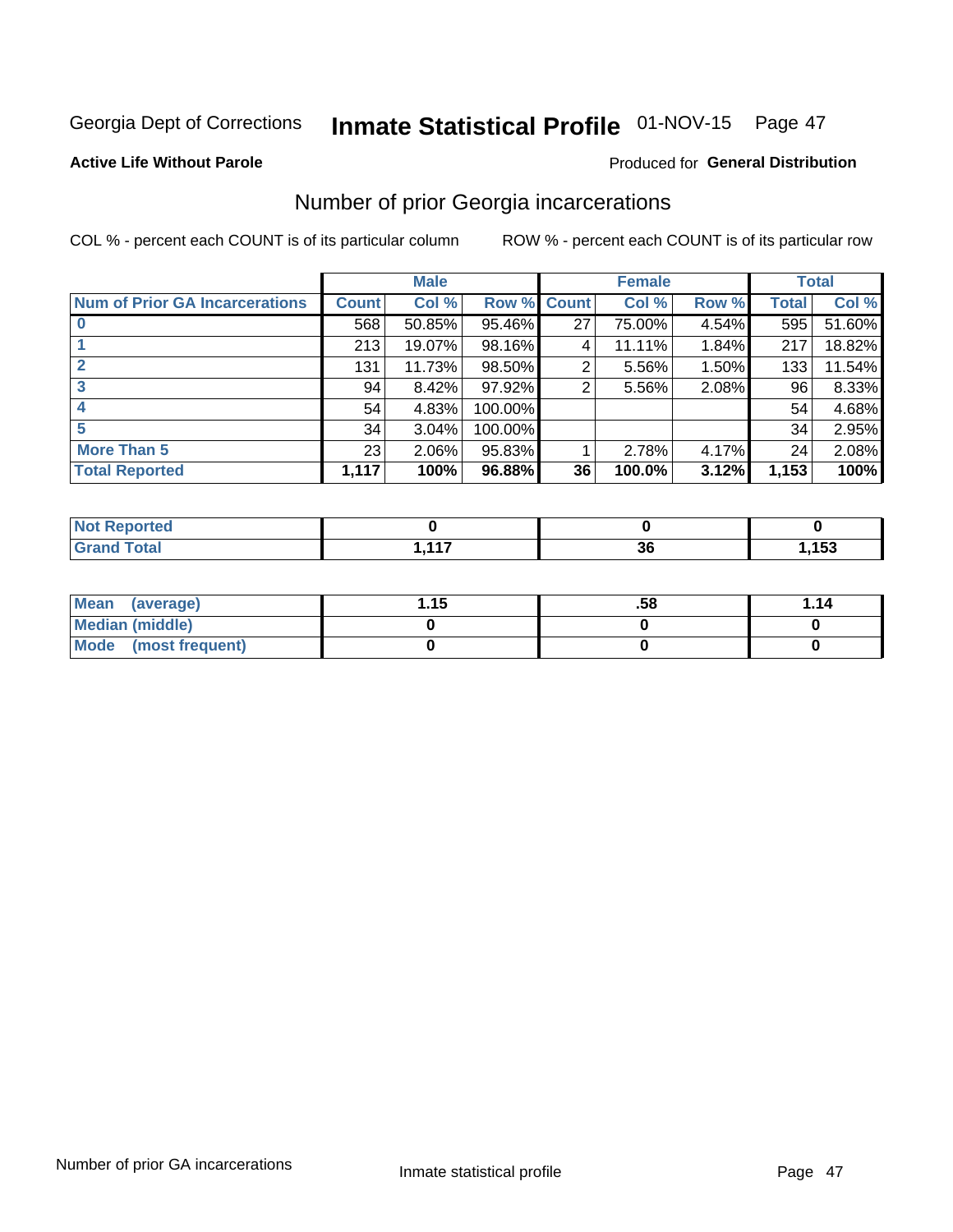## Inmate Statistical Profile 01-NOV-15 Page 48

**Active Life Without Parole** 

**Produced for General Distribution** 

### Prison sentence in years

COL % - percent each COUNT is of its particular column

ROW % - percent each COUNT is of its particular row

|                                 |              | <b>Male</b> |                    |    | <b>Female</b> |          |             | Total  |
|---------------------------------|--------------|-------------|--------------------|----|---------------|----------|-------------|--------|
| <b>Prison Sentence In Years</b> | <b>Count</b> | Col %       | <b>Row % Count</b> |    | Col %         | Row %    | $\tau$ otal | Col %  |
| Life Without Parole             | .115         | 99.82%      | 96.87%             | 36 | 100.00%       | $3.13\%$ | 1.151       | 99.83% |
| <b>Death</b>                    |              | 0.18%       | 100.00%            |    |               |          |             | 0.17%  |
| <b>Total Reported</b>           | 1.117        | 100%        | 96.88%             | 36 | 100%          | 3.12%    | 1,153       | 100%   |

| ported      |             |          |       |
|-------------|-------------|----------|-------|
| <b>otal</b> | $-447$<br>. | ^^<br>JО | , 153 |

#### **Determinate (numeric) sentences only**

| 1112211 | <b>Mean</b> | Ane <sup>*</sup> |  |  |
|---------|-------------|------------------|--|--|

All sentences (including determinate), with life, life without parole, and death sentences figured at 45 years

| Me: |  |  |  |
|-----|--|--|--|
|     |  |  |  |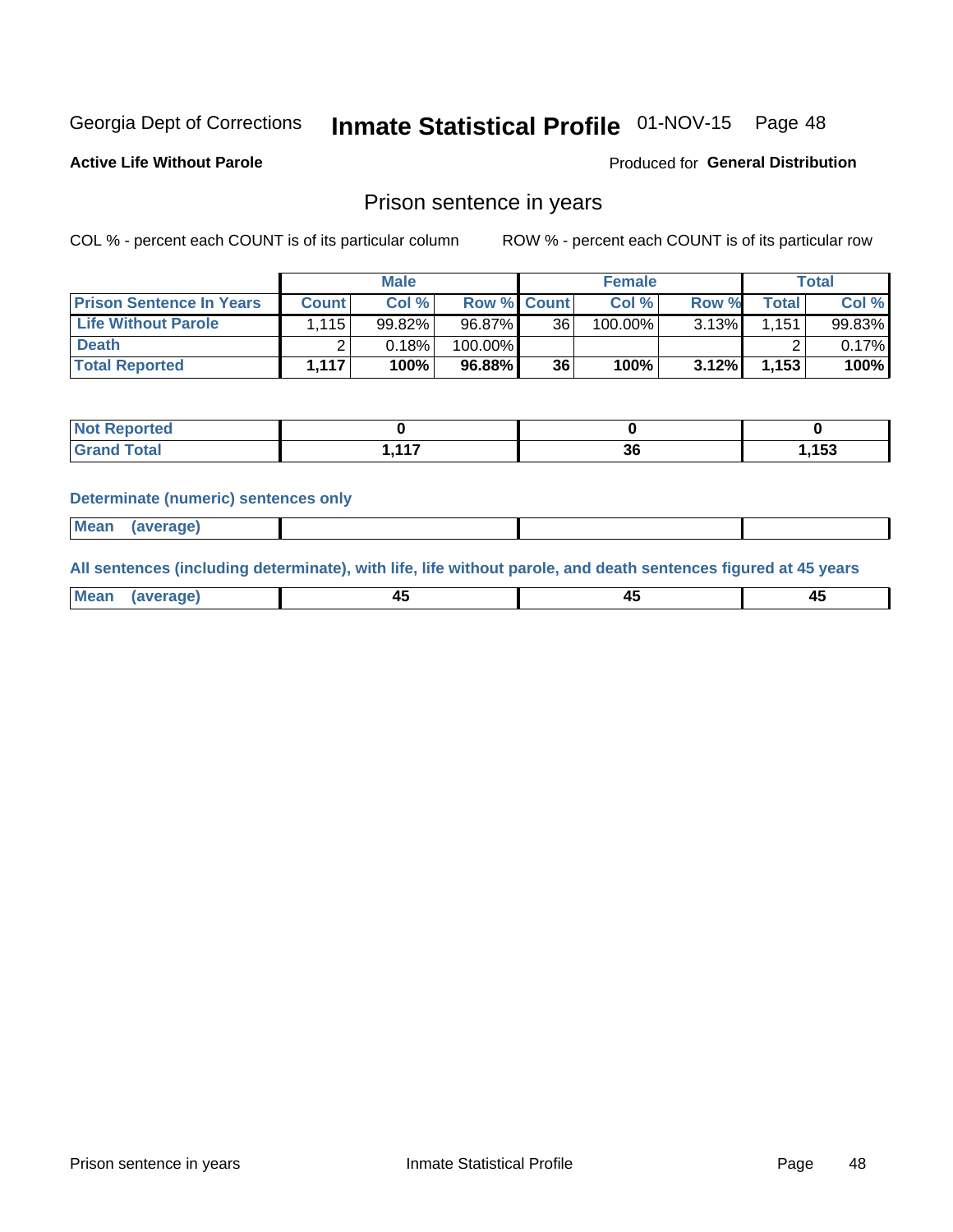#### Georgia Dept of Corrections Inmate Statistical Profile 01-NOV-15 Page 49

#### **Active Life Without Parole**

#### **Produced for General Distribution**

### Primary offense, broken out into felonies vs misdemeanors

COL % - percent each COUNT is of its particular column

|                                  |              | <b>Male</b> |                    |      | <b>Female</b> |          | Total   |         |
|----------------------------------|--------------|-------------|--------------------|------|---------------|----------|---------|---------|
| <b>Felonies and Misdemeanors</b> | <b>Count</b> | Col $%$     | <b>Row % Count</b> |      | Col%          | Row %    | Total i | Col %   |
| <b>Felonies</b>                  | 1.110        | $100.00\%$  | 97.03%             | 34 I | 100.00%       | $2.97\%$ | 1.144   | 100.00% |
| <b>Total Reported</b>            | 1,110        | $100\%$     | 97.03%             | 34   | 100%          | 2.97%    | 1,144   | 100%    |

| <b>Not Reported</b> |        |     |       |
|---------------------|--------|-----|-------|
| d Total             | $-447$ | 110 | 153،، |
| <b>Grand</b>        | .      | .   |       |

| $Mc$<br>equent)<br>нез<br>$\sim$<br>. | onies<br>. | <b>onies</b><br>. |
|---------------------------------------|------------|-------------------|
|---------------------------------------|------------|-------------------|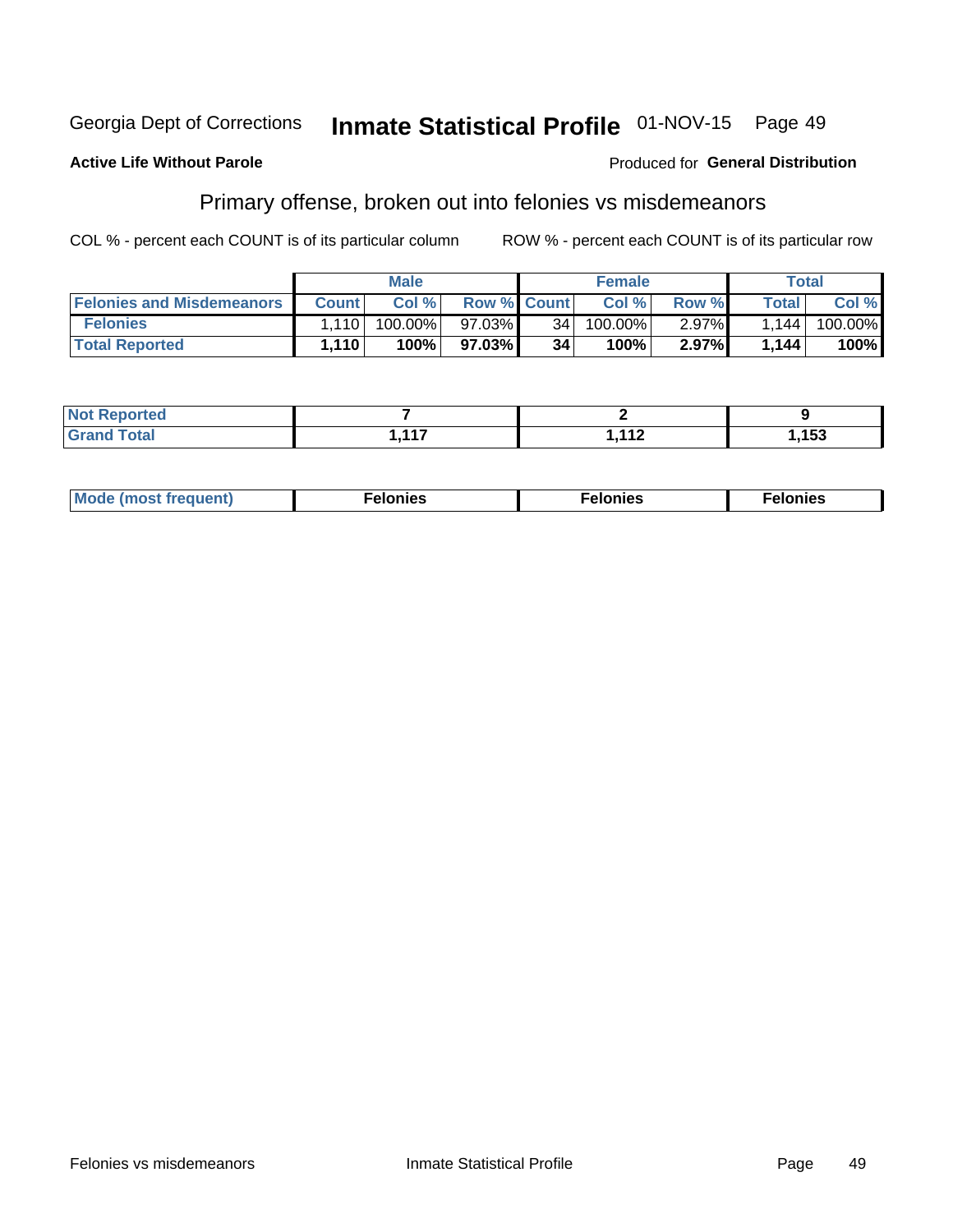#### Inmate Statistical Profile 01-NOV-15 Page 50 Georgia Dept of Corrections

#### **Active Life Without Parole**

### Produced for General Distribution

### Primary offense, broken out into six broad crime categories

COL % - percent each COUNT is of its particular column

|                         |              | <b>Male</b> |                    |                 | <b>Female</b> |         |                 | Total    |
|-------------------------|--------------|-------------|--------------------|-----------------|---------------|---------|-----------------|----------|
| <b>Crime Categories</b> | <b>Count</b> | Col%        | <b>Row % Count</b> |                 | Col %         | Row %   | <b>Total</b>    | Col %    |
| <b>Violent</b>          | 951          | 85.14%      | 96.45%             | 35              | 97.22%        | 3.55%   | 986             | 85.52%   |
| <b>Sex Crime</b>        | 151          | 13.52%      | $99.34\%$          |                 | 2.78%         | $.66\%$ | 152             | 13.18%   |
| <b>Drug</b>             | 15           | 1.34%       | 100.00%            |                 | .00%          |         | 15 <sup>1</sup> | $1.30\%$ |
| <b>Total Reported</b>   | 1,117        | 100%        | 96.88%             | 36 <sub>1</sub> | 100%          | 3.12%   | 1,153           | 100%     |

| _<br>_______ | .<br>. .<br>.<br>. . | ^^<br>IJu | $\overline{ }$<br>. Ju<br>- - |
|--------------|----------------------|-----------|-------------------------------|

| Mo<br>ent'<br>. | .<br>lent<br>ш | olent | --<br>. |
|-----------------|----------------|-------|---------|
|                 |                |       |         |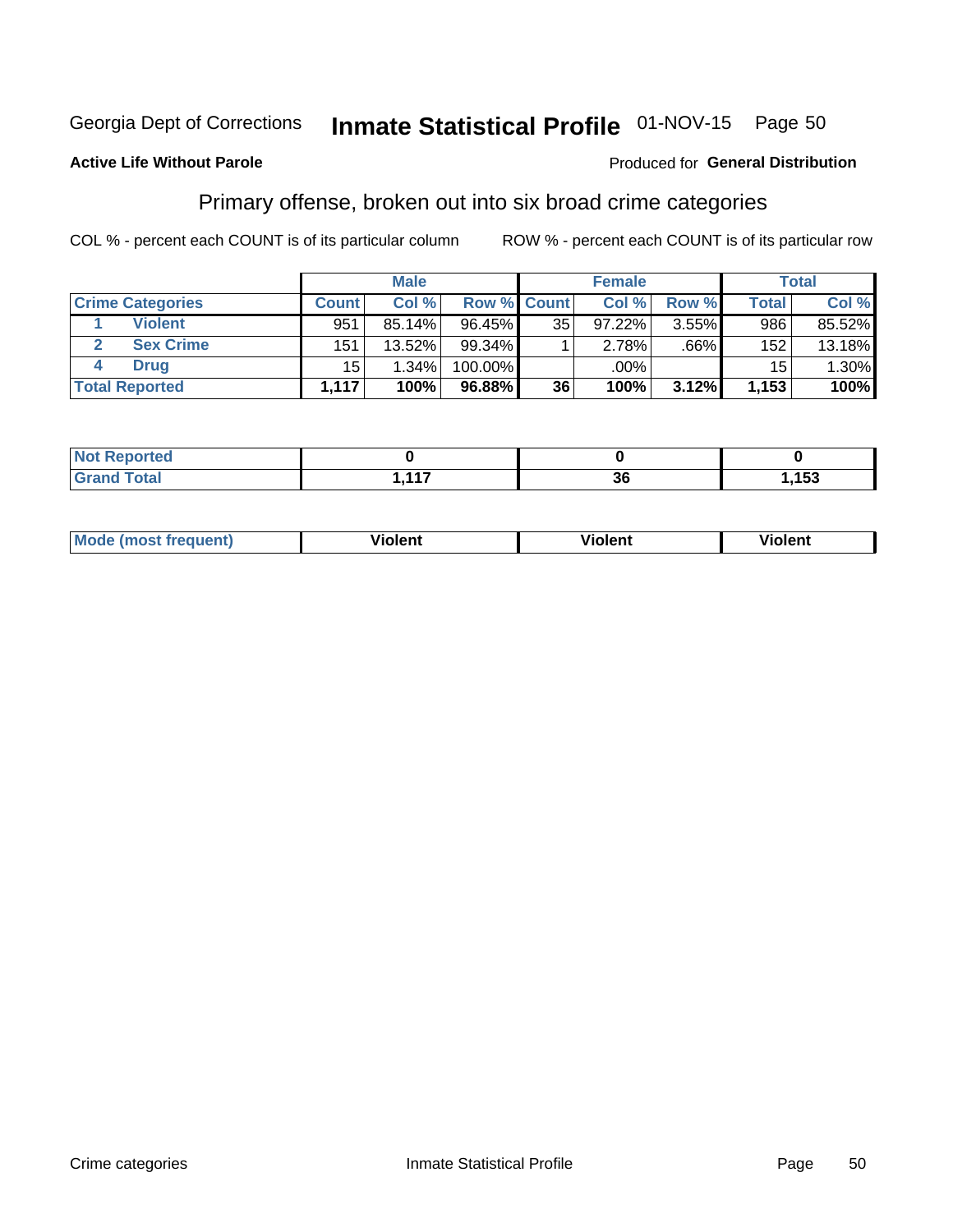## Inmate Statistical Profile 01-NOV-15 Page 51

#### **Active Life Without Parole**

#### **Produced for General Distribution**

## Primary offense, detailed offense code

COL % - percent each COUNT is of its particular column

|                                            |                | <b>Male</b> |         |                | <b>Female</b> |       |                | <b>Total</b> |
|--------------------------------------------|----------------|-------------|---------|----------------|---------------|-------|----------------|--------------|
| <b>Primary Offense</b>                     | <b>Count</b>   | Col %       | Row %   | <b>Count</b>   | Col %         | Row % | <b>Total</b>   | Col %        |
| <b>Aggrav Child Molestation (2021)</b>     | 25             | 2.24%       | 100.00% |                |               |       | 25             | 2.17%        |
| <b>Aggrav Sexual Battery (2009)</b>        | 6              | .54%        | 100.00% |                |               |       | 6              | .52%         |
| <b>Aggrav Sodomy (2003)</b>                | 8              | .72%        | 100.00% |                |               |       | 8              | .69%         |
| <b>Armed Robbery (1902)</b>                | 140            | 12.53%      | 98.59%  | $\overline{2}$ | 5.56%         | 1.41% | 142            | 12.32%       |
| <b>Att/Consprcy Commt C/S/Of</b>           |                | .09%        | 100.00% |                |               |       | 1              | $.09\%$      |
| (4134)<br><b>Child Molestation (2019)</b>  | 5              | .45%        | 100.00% |                |               |       | 5              | .43%         |
| <b>False Imprisonment (1308)</b>           |                | .09%        | 100.00% |                |               |       |                | .09%         |
| <b>Hijacking Motor Vehicle (1911)</b>      |                | .09%        | 100.00% |                |               |       |                | .09%         |
| Kidnapping (1311)                          | 80             | 7.16%       | 100.00% |                |               |       | 80             | 6.94%        |
| <b>Murder (1101)</b>                       | 728            | 65.17%      | 95.66%  | 33             | 91.67%        | 4.34% | 761            | 66.00%       |
| Poss Of Cocaine (4022)                     | 4              | .36%        | 100.00% |                |               |       | 4              | .35%         |
| <b>Poss Of Firearm Dur Crime</b><br>(2910) | 1              | .09%        | 100.00% |                |               |       | 1              | .09%         |
| <b>Poss W Int Dist Cocaine (4050)</b>      |                | .09%        | 100.00% |                |               |       |                | .09%         |
| Rape (2001)                                | 107            | 9.58%       | 99.07%  | 1.             | 2.78%         | .93%  | 108            | 9.37%        |
| S/D Cocaine (4021)                         | 4              | .36%        | 100.00% |                |               |       | 4              | .35%         |
| S/D Cont Sub Public (4017)                 |                | .09%        | 100.00% |                |               |       | 1              | .09%         |
| S/D Cont Sub School (4018)                 |                | .09%        | 100.00% |                |               |       | 1              | .09%         |
| <b>Traf Cocaine 401+ Gm (4103)</b>         | $\overline{2}$ | .18%        | 100.00% |                |               |       | $\overline{2}$ | .17%         |
| <b>Traf Methamph 28-199 Gm</b>             | 1              | .09%        | 100.00% |                |               |       |                | .09%         |
| (4140)<br><b>Total Rported</b>             | 1,117          | 100%        | 96.88%  | 36             | 100%          | 3.12% | 1,153          | 100%         |

| , tea<br>$\sim$             |                       |          |                |
|-----------------------------|-----------------------|----------|----------------|
| $\sim$ $\sim$ $\sim$ $\sim$ | $\overline{447}$<br>. | ^^<br>კნ | $\overline{ }$ |

| 1101 Murder<br>Mode (most frequent)<br>1101 Murder | 1101 Murder |
|----------------------------------------------------|-------------|
|----------------------------------------------------|-------------|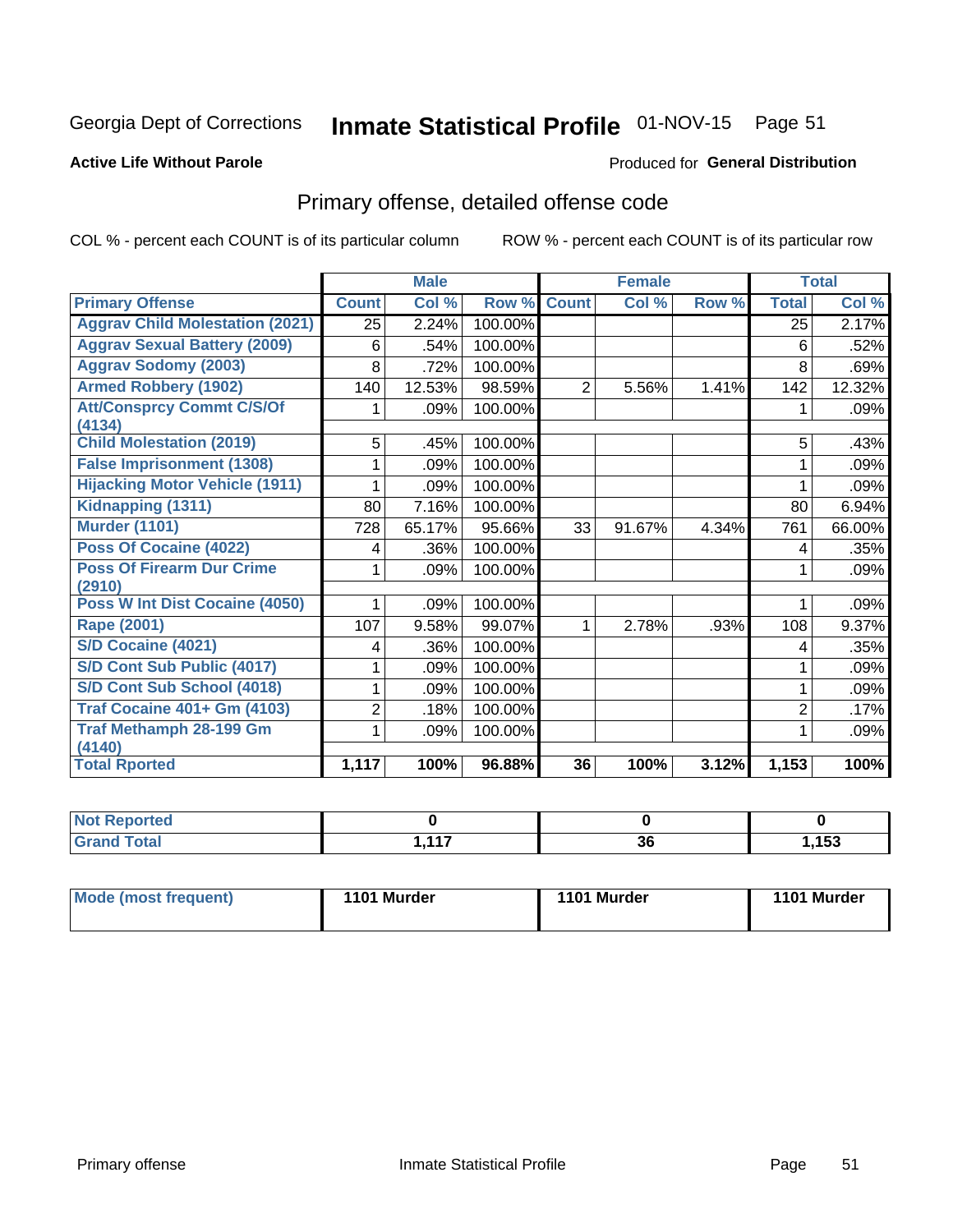## Inmate Statistical Profile 01-NOV-15 Page 52

#### **Active Life Without Parole**

#### Produced for General Distribution

## County of conviction of primary offense

COL % - percent each COUNT is of its particular column

|     |                             |                | <b>Male</b> |         |                | <b>Female</b> |        |                         | <b>Total</b> |
|-----|-----------------------------|----------------|-------------|---------|----------------|---------------|--------|-------------------------|--------------|
|     | <b>County of Conviction</b> | <b>Count</b>   | Col %       | Row %   | <b>Count</b>   | Col %         | Row %  | <b>Total</b>            | Col %        |
| 000 | <b>Unknown</b>              | 7              | .63%        | 77.78%  | $\overline{2}$ | 5.56%         | 22.22% | 9                       | .78%         |
| 001 | <b>Appling County</b>       | 3              | .27%        | 100.00% |                |               |        | 3                       | .26%         |
| 002 | <b>Atkinson County</b>      | $\overline{c}$ | .18%        | 100.00% |                |               |        | $\overline{c}$          | .17%         |
| 003 | <b>Bacon County</b>         | $\overline{3}$ | .27%        | 100.00% |                |               |        | $\overline{3}$          | .26%         |
| 004 | <b>Baker County</b>         | 1              | .09%        | 100.00% |                |               |        | $\mathbf{1}$            | .09%         |
| 005 | <b>Baldwin County</b>       | 4              | .36%        | 100.00% |                |               |        | $\overline{\mathbf{4}}$ | .35%         |
| 006 | <b>Banks County</b>         | 1              | .09%        | 100.00% |                |               |        | $\mathbf 1$             | .09%         |
| 007 | <b>Barrow County</b>        | 7              | .63%        | 100.00% |                |               |        | $\overline{7}$          | .61%         |
| 008 | <b>Bartow County</b>        | $\overline{7}$ | .63%        | 87.50%  | 1              | 2.78%         | 12.50% | 8                       | .69%         |
| 009 | <b>Ben Hill County</b>      | $\,6$          | .54%        | 100.00% |                |               |        | 6                       | .52%         |
| 010 | <b>Berrien County</b>       | $\overline{2}$ | .18%        | 100.00% |                |               |        | $\overline{2}$          | .17%         |
| 011 | <b>Bibb County</b>          | 37             | 3.31%       | 97.37%  | 1              | 2.78%         | 2.63%  | 38                      | 3.30%        |
| 012 | <b>Bleckley County</b>      | 1              | .09%        | 100.00% |                |               |        | $\mathbf 1$             | .09%         |
| 013 | <b>Brantley County</b>      | $\overline{2}$ | .18%        | 100.00% |                |               |        | $\overline{2}$          | .17%         |
| 014 | <b>Brooks County</b>        | $\overline{2}$ | .18%        | 100.00% |                |               |        | $\overline{2}$          | .17%         |
| 016 | <b>Bulloch County</b>       | $\,6$          | .54%        | 85.71%  | 1              | 2.78%         | 14.29% | $\overline{7}$          | .61%         |
| 017 | <b>Burke County</b>         | 10             | .90%        | 100.00% |                |               |        | 10                      | .87%         |
| 018 | <b>Butts County</b>         | 5              | .45%        | 100.00% |                |               |        | 5                       | .43%         |
| 020 | <b>Camden County</b>        | 7              | .63%        | 100.00% |                |               |        | $\overline{7}$          | .61%         |
| 021 | <b>Candler County</b>       | 1              | .09%        | 100.00% |                |               |        | 1                       | .09%         |
| 022 | <b>Carroll County</b>       | 4              | .36%        | 100.00% |                |               |        | $\overline{\mathbf{4}}$ | .35%         |
| 023 | <b>Catoosa County</b>       | 4              | .36%        | 100.00% |                |               |        | $\overline{\mathbf{4}}$ | .35%         |
| 025 | <b>Chatham County</b>       | 35             | 3.13%       | 100.00% |                |               |        | 35                      | 3.04%        |
| 027 | <b>Chattooga County</b>     | $\mathbf{1}$   | .09%        | 100.00% |                |               |        | $\mathbf{1}$            | .09%         |
| 028 | <b>Cherokee County</b>      | 3              | .27%        | 100.00% |                |               |        | 3                       | .26%         |
| 029 | <b>Clarke County</b>        | 22             | 1.97%       | 100.00% |                |               |        | 22                      | 1.91%        |
| 030 | <b>Clay County</b>          | $\overline{2}$ | .18%        | 100.00% |                |               |        | $\overline{2}$          | .17%         |
| 031 | <b>Clayton County</b>       | 55             | 4.92%       | 93.22%  | 4              | 11.11%        | 6.78%  | 59                      | 5.12%        |
| 032 | <b>Clinch County</b>        | $\mathbf 1$    | .09%        | 100.00% |                |               |        | $\mathbf{1}$            | .09%         |
| 033 | <b>Cobb County</b>          | 52             | 4.66%       | 98.11%  | 1              | 2.78%         | 1.89%  | 53                      | 4.60%        |
| 034 | <b>Coffee County</b>        | $\,6$          | .54%        | 100.00% |                |               |        | $6\phantom{1}6$         | .52%         |
| 035 | <b>Colquitt County</b>      | 4              | .36%        | 100.00% |                |               |        | 4                       | .35%         |
| 036 | <b>Columbia County</b>      | 9              | .81%        | 81.82%  | $\overline{2}$ | 5.56%         | 18.18% | 11                      | .95%         |
| 037 | <b>Cook County</b>          | $\overline{5}$ | .45%        | 100.00% |                |               |        | 5                       | .43%         |
| 038 | <b>Coweta County</b>        | 7              | .63%        | 100.00% |                |               |        | $\overline{7}$          | .61%         |
| 040 | <b>Crisp County</b>         | 4              | .36%        | 100.00% |                |               |        | $\overline{\mathbf{4}}$ | .35%         |
| 041 | <b>Dade County</b>          | 1              | .09%        | 100.00% |                |               |        | 1                       | .09%         |
| 042 | <b>Dawson County</b>        | $\overline{2}$ | .18%        | 100.00% |                |               |        | $\overline{2}$          | .17%         |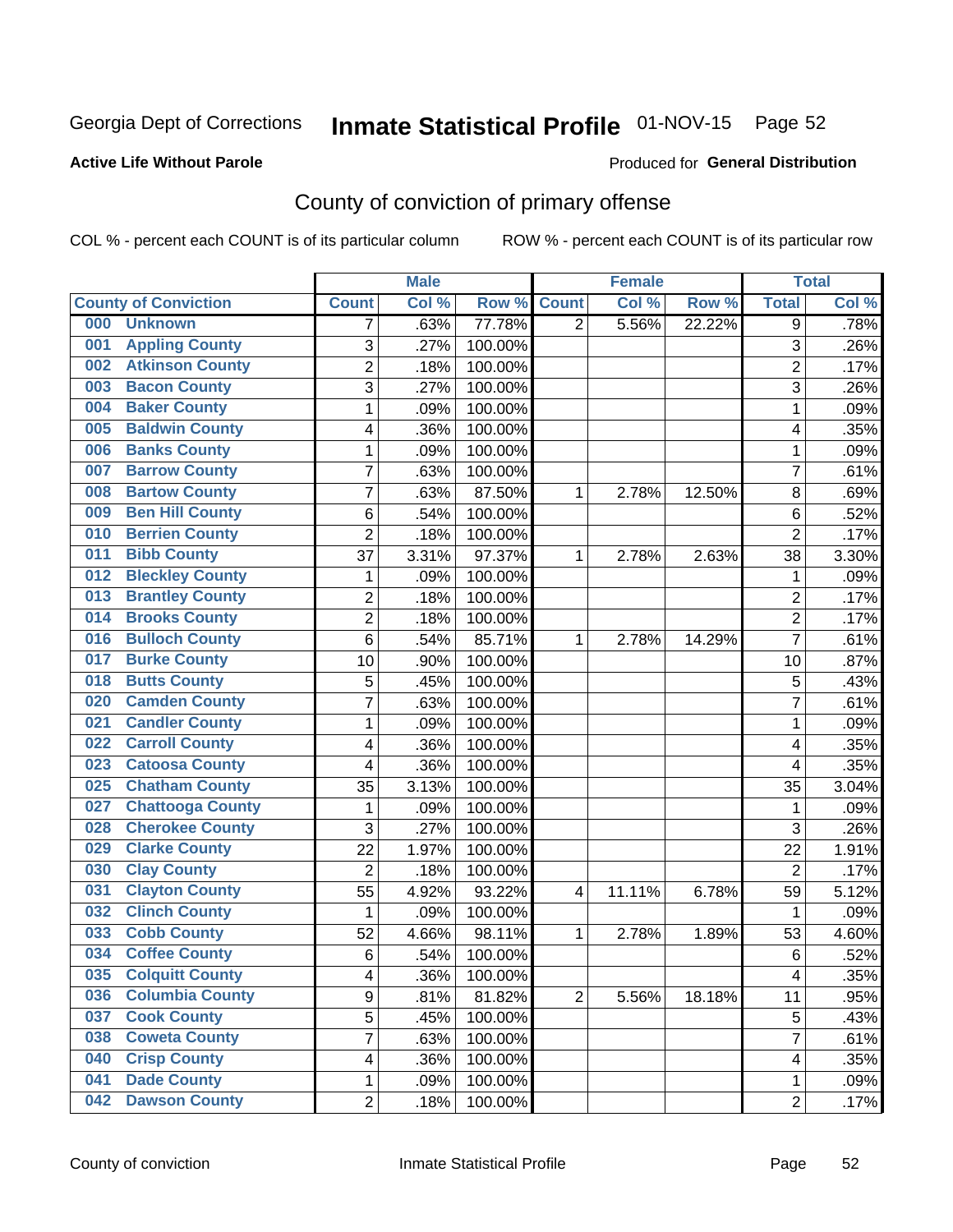## Inmate Statistical Profile 01-NOV-15 Page 53

#### **Active Life Without Parole**

#### Produced for General Distribution

## County of conviction of primary offense

COL % - percent each COUNT is of its particular column

|                                 |                         | <b>Male</b> |         |                | <b>Female</b> |        |                | <b>Total</b> |
|---------------------------------|-------------------------|-------------|---------|----------------|---------------|--------|----------------|--------------|
| <b>County of Conviction</b>     | <b>Count</b>            | Col %       | Row %   | <b>Count</b>   | Col %         | Row %  | <b>Total</b>   | Col %        |
| <b>Decatur County</b><br>043    | 3                       | .27%        | 100.00% |                |               |        | 3              | $.26\%$      |
| <b>Dekalb County</b><br>044     | 94                      | 8.42%       | 98.95%  | 1              | 2.78%         | 1.05%  | 95             | 8.24%        |
| <b>Dodge County</b><br>045      | 1                       | .09%        | 100.00% |                |               |        | 1              | .09%         |
| <b>Dooly County</b><br>046      | $\overline{2}$          | .18%        | 100.00% |                |               |        | $\overline{2}$ | .17%         |
| <b>Dougherty County</b><br>047  | 29                      | 2.60%       | 96.67%  | 1              | 2.78%         | 3.33%  | 30             | 2.60%        |
| <b>Douglas County</b><br>048    | 30                      | 2.69%       | 93.75%  | $\overline{2}$ | 5.56%         | 6.25%  | 32             | 2.78%        |
| <b>Early County</b><br>049      | $\overline{c}$          | .18%        | 100.00% |                |               |        | $\overline{2}$ | .17%         |
| <b>Effingham County</b><br>051  | 4                       | .36%        | 100.00% |                |               |        | 4              | .35%         |
| <b>Elbert County</b><br>052     | 2                       | .18%        | 100.00% |                |               |        | $\overline{2}$ | .17%         |
| <b>Emanuel County</b><br>053    | $\overline{7}$          | .63%        | 100.00% |                |               |        | 7              | .61%         |
| <b>Fayette County</b><br>056    | 4                       | .36%        | 100.00% |                |               |        | 4              | .35%         |
| <b>Floyd County</b><br>057      | 19                      | 1.70%       | 95.00%  | 1              | 2.78%         | 5.00%  | 20             | 1.73%        |
| <b>Forsyth County</b><br>058    | 4                       | .36%        | 100.00% |                |               |        | 4              | .35%         |
| <b>Franklin County</b><br>059   | 3                       | .27%        | 75.00%  | 1              | 2.78%         | 25.00% | 4              | .35%         |
| <b>Fulton County</b><br>060     | 140                     | 12.53%      | 98.59%  | $\overline{2}$ | 5.56%         | 1.41%  | 142            | 12.32%       |
| <b>Gilmer County</b><br>061     | $\overline{2}$          | .18%        | 100.00% |                |               |        | $\overline{2}$ | .17%         |
| <b>Glynn County</b><br>063      | 19                      | 1.70%       | 95.00%  | 1              | 2.78%         | 5.00%  | 20             | 1.73%        |
| <b>Gordon County</b><br>064     | 4                       | .36%        | 100.00% |                |               |        | 4              | .35%         |
| <b>Grady County</b><br>065      | $\overline{2}$          | .18%        | 100.00% |                |               |        | $\overline{2}$ | .17%         |
| <b>Greene County</b><br>066     | 1                       | .09%        | 100.00% |                |               |        | $\mathbf{1}$   | .09%         |
| <b>Gwinnett County</b><br>067   | 29                      | 2.60%       | 96.67%  | 1              | 2.78%         | 3.33%  | 30             | 2.60%        |
| <b>Habersham County</b><br>068  | 5                       | .45%        | 100.00% |                |               |        | 5              | .43%         |
| <b>Hall County</b><br>069       | 22                      | 1.97%       | 84.62%  | 4              | 11.11%        | 15.38% | 26             | 2.25%        |
| <b>Hancock County</b><br>070    | 1                       | .09%        | 100.00% |                |               |        | 1              | .09%         |
| <b>Haralson County</b><br>071   | 3                       | .27%        | 100.00% |                |               |        | 3              | .26%         |
| <b>Harris County</b><br>072     | $\overline{2}$          | .18%        | 100.00% |                |               |        | $\overline{2}$ | .17%         |
| <b>Hart County</b><br>073       | 3                       | .27%        | 100.00% |                |               |        | $\overline{3}$ | .26%         |
| <b>Henry County</b><br>075      | 11                      | .98%        | 91.67%  | 1              | 2.78%         | 8.33%  | 12             | 1.04%        |
| <b>Houston County</b><br>076    | 18                      | 1.61%       | 100.00% |                |               |        | 18             | 1.56%        |
| <b>Irwin County</b><br>077      | $\mathbf{1}$            | .09%        | 100.00% |                |               |        | $\mathbf{1}$   | .09%         |
| 078<br><b>Jackson County</b>    | 10                      | .90%        | 100.00% |                |               |        | 10             | .87%         |
| 079<br><b>Jasper County</b>     | 1                       | .09%        | 100.00% |                |               |        | 1              | .09%         |
| <b>Jeff Davis County</b><br>080 | 1                       | .09%        | 100.00% |                |               |        | $\mathbf{1}$   | .09%         |
| <b>Jefferson County</b><br>081  | $\overline{5}$          | .45%        | 100.00% |                |               |        | 5              | .43%         |
| <b>Jenkins County</b><br>082    | $\overline{\mathbf{c}}$ | .18%        | 100.00% |                |               |        | $\overline{2}$ | .17%         |
| <b>Johnson County</b><br>083    | 1                       | .09%        | 100.00% |                |               |        | $\mathbf{1}$   | .09%         |
| <b>Jones County</b><br>084      | 2                       | .18%        | 66.67%  | $\mathbf{1}$   | 2.78%         | 33.33% | 3              | .26%         |
| <b>Lanier County</b><br>086     | $\mathbf 1$             | .09%        | 100.00% |                |               |        | 1              | .09%         |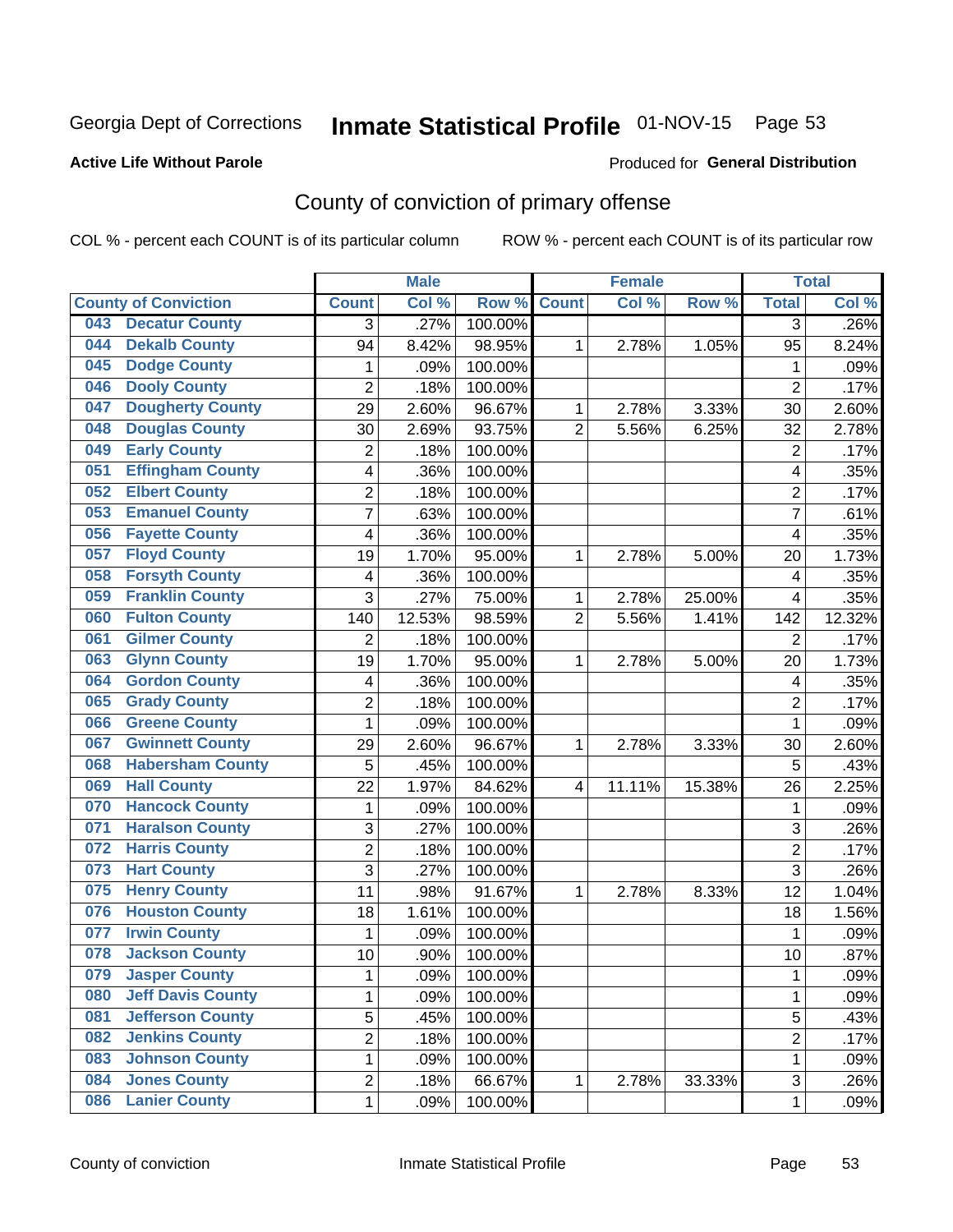## Inmate Statistical Profile 01-NOV-15 Page 54

#### **Active Life Without Parole**

#### Produced for General Distribution

## County of conviction of primary offense

COL % - percent each COUNT is of its particular column

|                                            |                | <b>Male</b> |                  |                | <b>Female</b> |        |                | <b>Total</b> |
|--------------------------------------------|----------------|-------------|------------------|----------------|---------------|--------|----------------|--------------|
| <b>County of Conviction</b>                | <b>Count</b>   | Col %       | Row <sup>%</sup> | <b>Count</b>   | Col %         | Row %  | <b>Total</b>   | Col %        |
| <b>Laurens County</b><br>087               | 3              | .27%        | 100.00%          |                |               |        | 3              | .26%         |
| <b>Lee County</b><br>088                   | $\overline{2}$ | .18%        | 100.00%          |                |               |        | $\overline{2}$ | .17%         |
| <b>Liberty County</b><br>089               | 7              | .63%        | 100.00%          |                |               |        | 7              | .61%         |
| <b>Long County</b><br>091                  | 6              | .54%        | 100.00%          |                |               |        | 6              | .52%         |
| <b>Lowndes County</b><br>092               | 8              | .72%        | 100.00%          |                |               |        | 8              | .69%         |
| <b>Marion County</b><br>096                | 1              | .09%        | 100.00%          |                |               |        | $\mathbf{1}$   | .09%         |
| <b>Mcduffie County</b><br>097              | 2              | .18%        | 100.00%          |                |               |        | $\overline{2}$ | .17%         |
| <b>Miller County</b><br>100                | 1              | .09%        | 100.00%          |                |               |        | $\mathbf{1}$   | .09%         |
| <b>Mitchell County</b><br>101              | 1              | .09%        | 100.00%          |                |               |        | 1              | .09%         |
| <b>Monroe County</b><br>102                | 6              | .54%        | 100.00%          |                |               |        | 6              | .52%         |
| <b>Morgan County</b><br>104                | 1              | .09%        | 100.00%          |                |               |        | 1              | .09%         |
| <b>Murray County</b><br>105                | 1              | .09%        | 100.00%          |                |               |        | 1              | .09%         |
| <b>Muscogee County</b><br>106              | 33             | 2.95%       | 100.00%          |                |               |        | 33             | 2.86%        |
| <b>Newton County</b><br>107                | 10             | .90%        | 83.33%           | $\overline{2}$ | 5.56%         | 16.67% | 12             | 1.04%        |
| <b>Oglethorpe County</b><br>109            | 2              | .18%        | 100.00%          |                |               |        | $\overline{2}$ | .17%         |
| <b>Paulding County</b><br>110              | 3              | .27%        | 100.00%          |                |               |        | 3              | .26%         |
| <b>Pickens County</b><br>112               | 1              | .09%        | 100.00%          |                |               |        | 1              | .09%         |
| <b>Pierce County</b><br>$\overline{113}$   | 1              | .09%        | 100.00%          |                |               |        | 1              | .09%         |
| <b>Pike County</b><br>$\overline{114}$     | 4              | .36%        | 66.67%           | $\overline{2}$ | 5.56%         | 33.33% | 6              | .52%         |
| <b>Polk County</b><br>$\overline{115}$     | 3              | .27%        | 100.00%          |                |               |        | $\overline{3}$ | .26%         |
| <b>Pulaski County</b><br>116               | 1              | .09%        | 100.00%          |                |               |        | 1              | .09%         |
| <b>Putnam County</b><br>117                | $\overline{7}$ | .63%        | 100.00%          |                |               |        | $\overline{7}$ | .61%         |
| <b>Rabun County</b><br>119                 | 1              | .09%        | 100.00%          |                |               |        | $\mathbf{1}$   | .09%         |
| <b>Randolph County</b><br>120              | $\overline{2}$ | .18%        | 100.00%          |                |               |        | $\overline{2}$ | .17%         |
| <b>Richmond County</b><br>121              | 58             | 5.19%       | 98.31%           | 1              | 2.78%         | 1.69%  | 59             | 5.12%        |
| <b>Rockdale County</b><br>122              | 9              | .81%        | 100.00%          |                |               |        | 9              | .78%         |
| <b>Seminole County</b><br>$\overline{125}$ | $\overline{2}$ | .18%        | 100.00%          |                |               |        | $\overline{2}$ | .17%         |
| <b>Spalding County</b><br>126              | 15             | 1.34%       | 100.00%          |                |               |        | 15             | 1.30%        |
| <b>Stephens County</b><br>127              | 3              | .27%        | 100.00%          |                |               |        | 3              | .26%         |
| <b>Sumter County</b><br>129                | 1              | .09%        | 100.00%          |                |               |        | 1              | .09%         |
| <b>Taliaferro County</b><br>131            | 1              | .09%        | 100.00%          |                |               |        | 1              | .09%         |
| 132<br><b>Tattnall County</b>              | $\overline{c}$ | .18%        | 100.00%          |                |               |        | 2              | .17%         |
| <b>Taylor County</b><br>133                | $\overline{2}$ | .18%        | 100.00%          |                |               |        | $\overline{2}$ | .17%         |
| <b>Terrell County</b><br>$\overline{135}$  | $\overline{2}$ | .18%        | 100.00%          |                |               |        | $\overline{2}$ | .17%         |
| <b>Thomas County</b><br>136                | 5              | .45%        | 100.00%          |                |               |        | 5              | .43%         |
| <b>Tift County</b><br>137                  | 6              | .54%        | 100.00%          |                |               |        | 6              | .52%         |
| <b>Toombs County</b><br>138                | 8              | .72%        | 100.00%          |                |               |        | 8              | .69%         |
| <b>139 Towns County</b>                    | $\mathbf{1}$   | .09%        | 100.00%          |                |               |        | 1              | .09%         |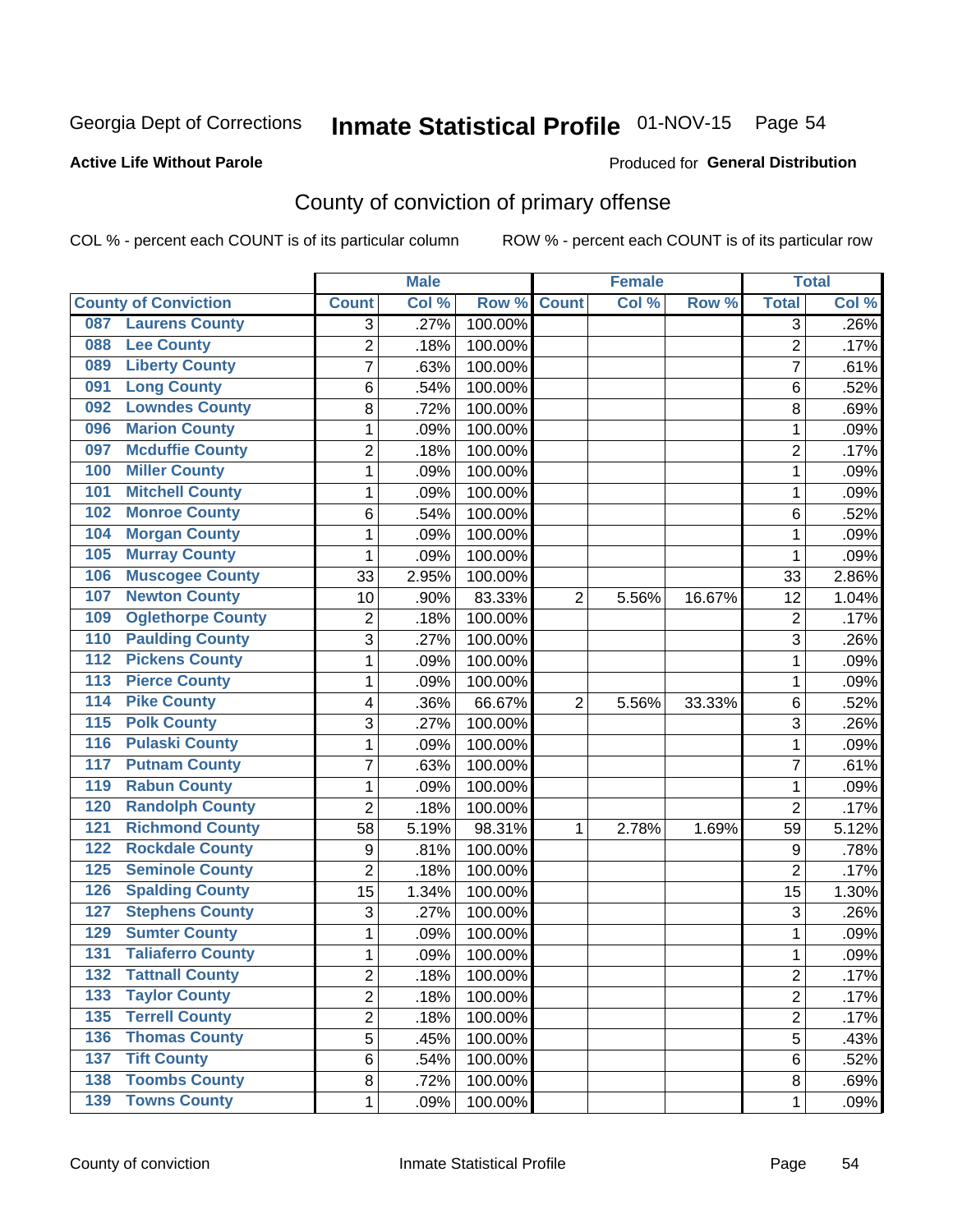## Inmate Statistical Profile 01-NOV-15 Page 55

#### **Active Life Without Parole**

#### **Produced for General Distribution**

## County of conviction of primary offense

COL % - percent each COUNT is of its particular column

|                                 |              | <b>Male</b> |         |              | <b>Female</b> |        |              | <b>Total</b> |
|---------------------------------|--------------|-------------|---------|--------------|---------------|--------|--------------|--------------|
| <b>County of Conviction</b>     | <b>Count</b> | Col %       | Row %   | <b>Count</b> | Col %         | Row %  | <b>Total</b> | Col %        |
| <b>Treutlen County</b><br>140   | 4            | .36%        | 100.00% |              |               |        | 4            | .35%         |
| <b>Troup County</b><br>141      | 5            | .45%        | 83.33%  |              | 2.78%         | 16.67% | 6            | .52%         |
| <b>Turner County</b><br>142     | 2            | .18%        | 100.00% |              |               |        | 2            | .17%         |
| <b>Twiggs County</b><br>143     |              | .09%        | 100.00% |              |               |        |              | .09%         |
| <b>Union County</b><br>144      |              | .09%        | 100.00% |              |               |        |              | .09%         |
| <b>Upson County</b><br>145      | 5            | .45%        | 100.00% |              |               |        | 5            | .43%         |
| <b>Walker County</b><br>146     | 5            | .45%        | 83.33%  |              | 2.78%         | 16.67% | 6            | .52%         |
| <b>Walton County</b><br>147     | 13           | 1.16%       | 100.00% |              |               |        | 13           | 1.13%        |
| <b>Ware County</b><br>148       | 11           | .98%        | 100.00% |              |               |        | 11           | .95%         |
| <b>Washington County</b><br>150 | 5            | .45%        | 100.00% |              |               |        | 5            | .43%         |
| <b>Wayne County</b><br>151      | 8            | .72%        | 100.00% |              |               |        | 8            | .69%         |
| <b>Whitfield County</b><br>155  | 11           | .98%        | 91.67%  |              | 2.78%         | 8.33%  | 12           | 1.04%        |
| 157<br><b>Wilkes County</b>     |              | .09%        | 100.00% |              |               |        |              | .09%         |
| <b>Worth County</b><br>159      | 2            | .18%        | 100.00% |              |               |        | 2            | .17%         |
| <b>Total Rported</b>            | 1,117        | 100%        | 96.88%  | 36           | 100%          | 3.12%  | 1,153        | 100%         |

| <b>ported</b><br><b>NO</b>  |     |          |       |
|-----------------------------|-----|----------|-------|
| <b>otal</b><br><b>Grand</b> | 447 | 26<br>ად | 1,153 |

| <b>Mode (most frequent)</b> | <b>Fulton County</b> | <b>Hall County</b> | <b>Fulton County</b> |
|-----------------------------|----------------------|--------------------|----------------------|
|                             |                      |                    |                      |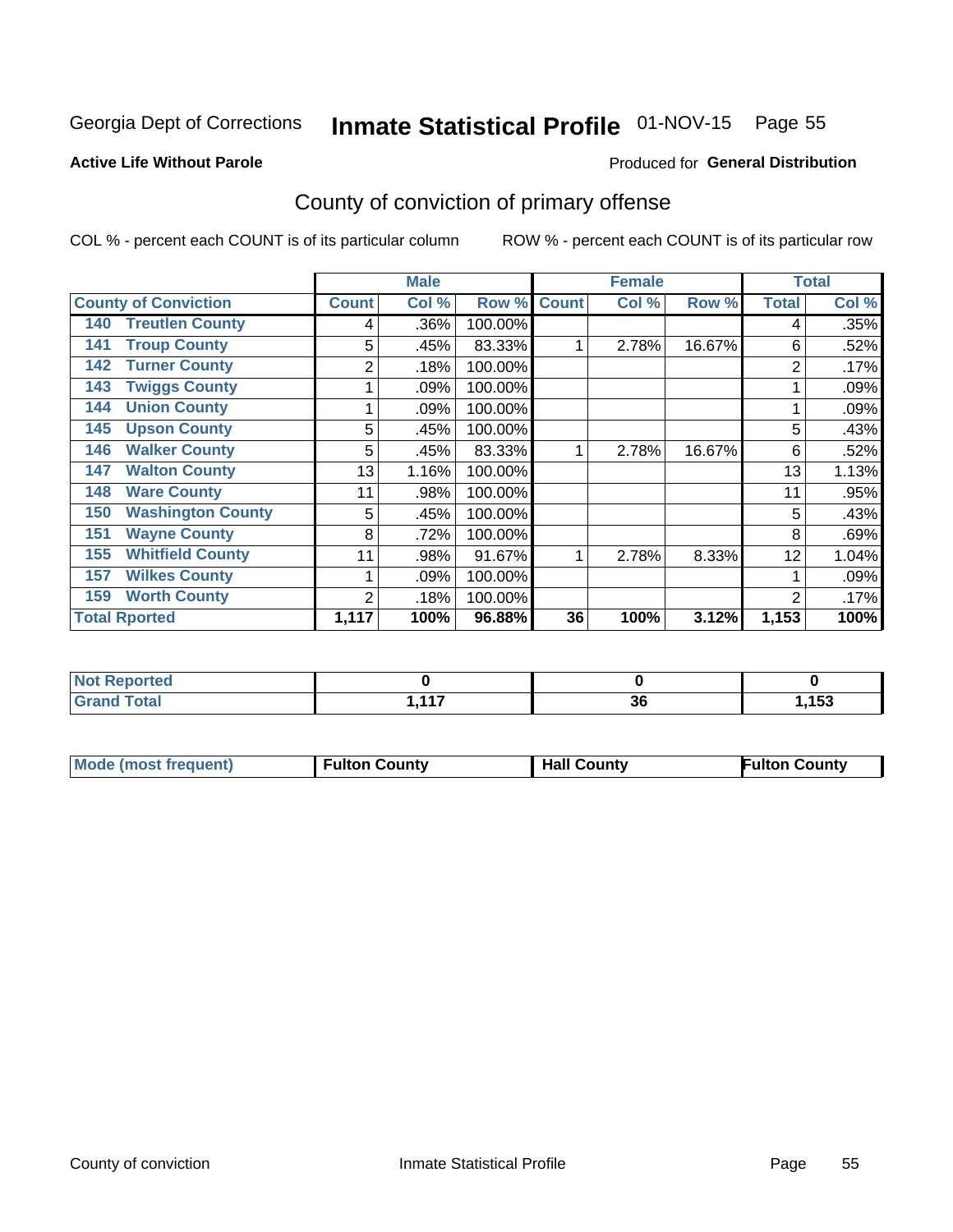### Georgia Dept of Corrections **Active Life Without Parole**

## Inmate Statistical Profile 01-NOV-15 Page 56

Produced for General Distribution

## Circuit of conviction of primary offense

COL % - percent each COUNT is of its particular column ROW % - percent each COUNT is of its particular row

|                         |                                 |                | <b>Male</b> |         |                | <b>Female</b> |        |                | <b>Total</b> |
|-------------------------|---------------------------------|----------------|-------------|---------|----------------|---------------|--------|----------------|--------------|
|                         | <b>Circuit of Conviction</b>    | <b>Count</b>   | Col %       | Row %   | <b>Count</b>   | Col %         | Row %  | <b>Total</b>   | Col %        |
| 1                       | <b>Alapaha Circuit</b>          | 11             | .99%        | 100.00% |                |               |        | 11             | .96%         |
| $\overline{2}$          | <b>Alcovy Circuit</b>           | 23             | 2.07%       | 92.00%  | $\overline{2}$ | 5.88%         | 8.00%  | 25             | 2.19%        |
| $\overline{\mathbf{3}}$ | <b>Atlanta Circuit</b>          | 140            | 12.61%      | 98.59%  | $\overline{2}$ | 5.88%         | 1.41%  | 142            | 12.41%       |
| $\overline{4}$          | <b>Atlantic Circuit</b>         | 15             | 1.35%       | 100.00% |                |               |        | 15             | 1.31%        |
| 5                       | <b>Augusta Circuit</b>          | 77             | 6.94%       | 96.25%  | 3              | 8.82%         | 3.75%  | 80             | 6.99%        |
| $\overline{\bf{6}}$     | <b>Blue Ridge Circuit</b>       | 3              | .27%        | 100.00% |                |               |        | 3              | .26%         |
| $\overline{\mathbf{7}}$ | <b>Brunswick Circuit</b>        | 38             | 3.42%       | 97.44%  | 1              | 2.94%         | 2.56%  | 39             | 3.41%        |
| $\overline{\mathbf{8}}$ | <b>Chattahoochee Circuit</b>    | 38             | 3.42%       | 100.00% |                |               |        | 38             | 3.32%        |
| $\overline{9}$          | <b>Cherokee Circuit</b>         | 11             | .99%        | 91.67%  | 1              | 2.94%         | 8.33%  | 12             | 1.05%        |
| 10                      | <b>Clayton Circuit</b>          | 55             | 4.95%       | 93.22%  | $\overline{4}$ | 11.76%        | 6.78%  | 59             | 5.16%        |
| $\overline{11}$         | <b>Cobb Circuit</b>             | 52             | 4.68%       | 98.11%  | 1              | 2.94%         | 1.89%  | 53             | 4.63%        |
| $\overline{12}$         | <b>Conasauga Circuit</b>        | 12             | 1.08%       | 92.31%  | 1              | 2.94%         | 7.69%  | 13             | 1.14%        |
| 13                      | <b>Cordele Circuit</b>          | 12             | 1.08%       | 100.00% |                |               |        | 12             | 1.05%        |
| 14                      | <b>Coweta Circuit</b>           | 16             | 1.44%       | 94.12%  | 1              | 2.94%         | 5.88%  | 17             | 1.49%        |
| 15                      | <b>Dougherty Circuit</b>        | 29             | 2.61%       | 96.67%  | 1              | 2.94%         | 3.33%  | 30             | 2.62%        |
| 16                      | <b>Dublin Circuit</b>           | 9              | .81%        | 100.00% |                |               |        | 9              | .79%         |
| 17                      | <b>Eastern Circuit</b>          | 35             | 3.15%       | 100.00% |                |               |        | 35             | 3.06%        |
| 18                      | <b>Flint Circuit</b>            | 11             | .99%        | 91.67%  | 1              | 2.94%         | 8.33%  | 12             | 1.05%        |
| 19                      | <b>Griffin Circuit</b>          | 28             | 2.52%       | 93.33%  | $\overline{2}$ | 5.88%         | 6.67%  | 30             | 2.62%        |
| $\overline{20}$         | <b>Gwinnett Circuit</b>         | 29             | 2.61%       | 96.67%  | 1              | 2.94%         | 3.33%  | 30             | 2.62%        |
| $\overline{21}$         | <b>Houston Circuit</b>          | 18             | 1.62%       | 100.00% |                |               |        | 18             | 1.57%        |
| $\overline{22}$         | <b>Lookout Mountain Circuit</b> | 11             | .99%        | 91.67%  | $\mathbf{1}$   | 2.94%         | 8.33%  | 12             | 1.05%        |
| 23                      | <b>Macon Circuit</b>            | 37             | 3.33%       | 97.37%  | 1              | 2.94%         | 2.63%  | 38             | 3.32%        |
| $\overline{24}$         | <b>Middle Circuit</b>           | 26             | 2.34%       | 100.00% |                |               |        | 26             | 2.27%        |
| 25                      | <b>Mountain Circuit</b>         | 9              | .81%        | 100.00% |                |               |        | 9              | .79%         |
| 26                      | <b>Northeastern Circuit</b>     | 24             | 2.16%       | 85.71%  | $\overline{4}$ | 11.76%        | 14.29% | 28             | 2.45%        |
| $\overline{27}$         | <b>Northern Circuit</b>         | 10             | .90%        | 90.91%  | 1              | 2.94%         | 9.09%  | 11             | .96%         |
| 28                      | <b>Ocmulgee Circuit</b>         | 17             | 1.53%       | 94.44%  | 1              | 2.94%         | 5.56%  | 18             | 1.57%        |
| 29                      | <b>Oconee Circuit</b>           | 3              | .27%        | 100.00% |                |               |        | 3              | .26%         |
| 30                      | <b>Ogeechee Circuit</b>         | 12             | 1.08%       | 92.31%  | 1              | 2.94%         | 7.69%  | 13             | 1.14%        |
| $\overline{31}$         | <b>Pataula Circuit</b>          | 11             | .99%        | 100.00% |                |               |        | 11             | .96%         |
| $\overline{32}$         | <b>Piedmont Circuit</b>         | 18             | 1.62%       | 100.00% |                |               |        | 18             | 1.57%        |
| 33                      | <b>Rome Circuit</b>             | 19             | 1.71%       | 95.00%  | $\mathbf{1}$   | 2.94%         | 5.00%  | 20             | 1.75%        |
| 34                      | <b>South Georgia Circuit</b>    | $\overline{7}$ | .63%        | 100.00% |                |               |        | $\overline{7}$ | .61%         |
| 35                      | <b>Southern Circuit</b>         | 19             | 1.71%       | 100.00% |                |               |        | 19             | 1.66%        |
| 36                      | <b>Southwestern Circuit</b>     | 3              | .27%        | 100.00% |                |               |        | 3              | .26%         |
| 37                      | <b>Stone Mountain Circuit</b>   | 94             | 8.47%       | 98.95%  | 1              | 2.94%         | 1.05%  | 95             | 8.30%        |
| 38                      | <b>Tallapoosa Circuit</b>       | 6              | .54%        | 100.00% |                |               |        | 6              | .52%         |
| 39                      | <b>Tifton Circuit</b>           | 11             | .99%        | 100.00% |                |               |        | 11             | .96%         |
| 40                      | <b>Toombs Circuit</b>           | 4              | .36%        | 100.00% |                |               |        | 4              | .35%         |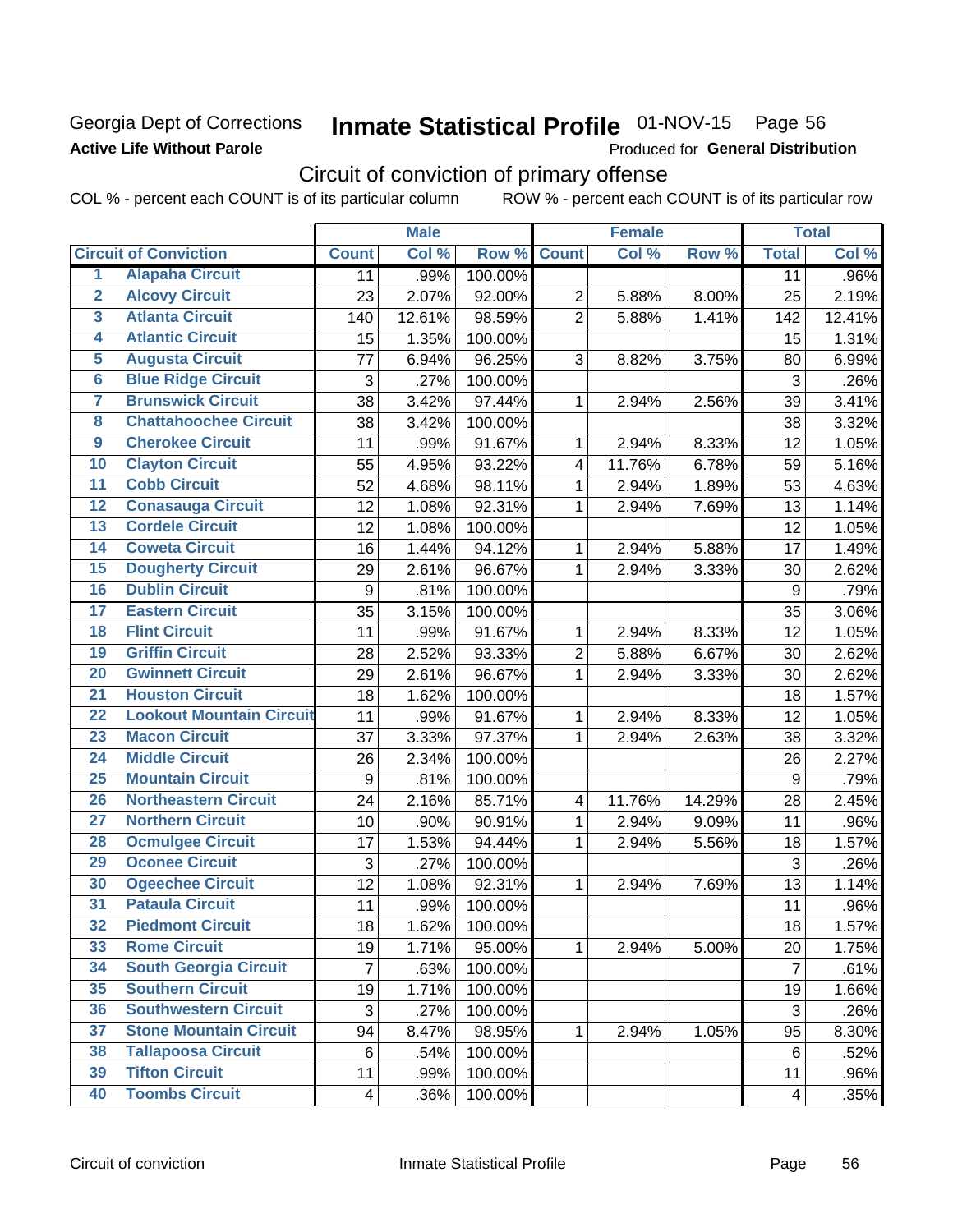### **Georgia Dept of Corrections Active Life Without Parole**

## Inmate Statistical Profile 01-NOV-15 Page 57

Produced for General Distribution

## Circuit of conviction of primary offense

COL % - percent each COUNT is of its particular column ROW % - percent each COUNT is of its particular row

|    |                                  |                 | <b>Male</b>    |         |              | <b>Female</b>       |       |              | <b>Total</b>   |
|----|----------------------------------|-----------------|----------------|---------|--------------|---------------------|-------|--------------|----------------|
|    | <b>Circuit of Conviction</b>     | <b>Count</b>    | Col %          | Row %   | <b>Count</b> | Col %               | Row % | <b>Total</b> | Col %          |
| 41 | <b>Waycross Circuit</b>          | 23              | 2.07%          | 100.00% |              |                     |       | 23           | 2.01%          |
| 42 | <b>Western Circuit</b>           | 22              | 1.98%          | 100.00% |              |                     |       | 22           | 1.92%          |
| 43 | <b>Rockdale Circuit</b>          | 9               | .81%           | 100.00% |              |                     |       | 9            | .79%           |
| 44 | <b>Douglas Circuit</b>           | 30 <sup>2</sup> | 2.70%          | 93.75%  | 2            | 5.88%               | 6.25% | 32           | 2.80%          |
| 45 | <b>Appalachian Circuit</b>       | 3               | .27%           | 100.00% |              |                     |       | 3            | .26%           |
| 46 | <b>Enotah Circuit</b>            | 2               | .18%           | 100.00% |              |                     |       | 2            | .17%           |
| 47 | <b>Bell-Forsyth J.C.</b>         | 4               | .36%           | 100.00% |              |                     |       | 4            | .35%           |
| 48 | <b>Towaliga Judicial Circuit</b> | 11              | .99%           | 100.00% |              |                     |       | 11           | .96%           |
| 49 | <b>Paulding Circuit</b>          | 3               | .27%           | 100.00% |              |                     |       | 3            | .26%           |
|    | <b>Total Rported</b>             | 1,110           | 100%           | 97.03%  | 34           | 100%                | 2.97% | 1,144        | 100%           |
|    | <b>Not Reported</b>              |                 | 7              |         |              | $\mathbf{2}$        |       |              | 9              |
|    | <b>Grand Total</b>               |                 | 1,117          |         |              | 36                  |       |              | 1,153          |
|    | <b>Mode (most frequent)</b>      |                 | <b>Atlanta</b> |         |              | <b>Northeastern</b> |       |              | <b>Atlanta</b> |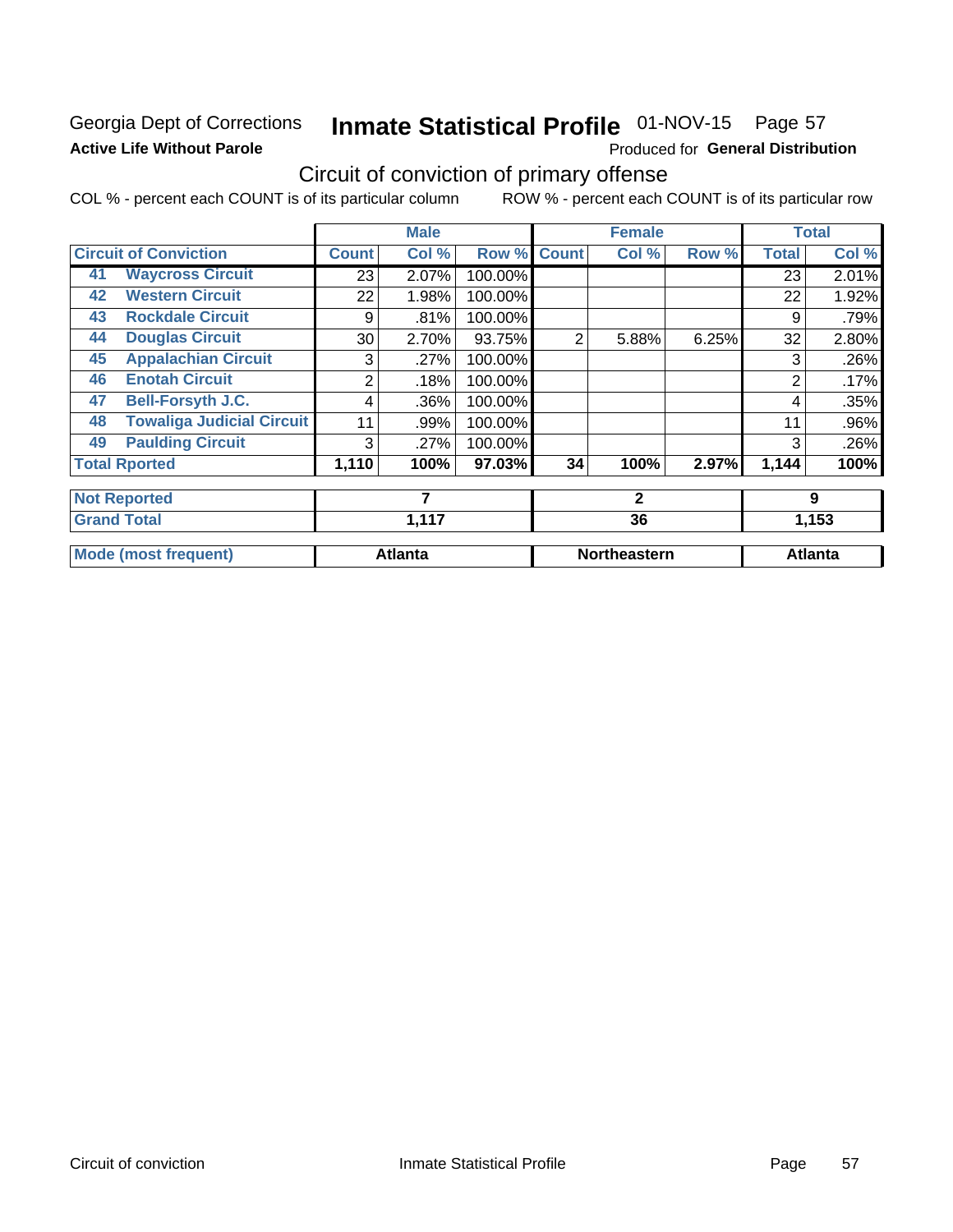#### **Active Life Without Parole**

#### Produced for General Distribution

### Years served (jail + prison) in this incarceration

COL % - percent each COUNT is of its particular column

|                       |                | <b>Male</b> |         |                         | <b>Female</b> |        |                | <b>Total</b> |
|-----------------------|----------------|-------------|---------|-------------------------|---------------|--------|----------------|--------------|
| <b>Years Served</b>   | <b>Count</b>   | Col %       | Row %   | <b>Count</b>            | Col %         | Row %  | <b>Total</b>   | Col %        |
| Less than one year    | 158            | 14.27%      | 95.18%  | 8                       | 23.53%        | 4.82%  | 166            | 14.55%       |
| 1 to 1.99 years       | 103            | 9.30%       | 96.26%  | $\overline{\mathbf{4}}$ | 11.76%        | 3.74%  | 107            | 9.38%        |
| 2 to 2.99 years       | 98             | 8.85%       | 89.91%  | 11                      | 32.35%        | 10.09% | 109            | 9.55%        |
| 3 to 3.99 years       | 71             | 6.41%       | 100.00% |                         |               |        | 71             | 6.22%        |
| 4 to 4.99 years       | 70             | 6.32%       | 100.00% |                         |               |        | 70             | 6.13%        |
| 5 to 5.99 years       | 42             | 3.79%       | 97.67%  | 1                       | 2.94%         | 2.33%  | 43             | 3.77%        |
| 6 to 6.99 years       | 42             | 3.79%       | 100.00% |                         |               |        | 42             | 3.68%        |
| 7 to 7.99 years       | 20             | 1.81%       | 86.96%  | 3                       | 8.82%         | 13.04% | 23             | 2.02%        |
| 8 to 8.99 years       | 15             | 1.36%       | 100.00% |                         |               |        | 15             | 1.31%        |
| 9 to 9.99 years       | 15             | 1.36%       | 93.75%  | 1                       | 2.94%         | 6.25%  | 16             | 1.40%        |
| 10 to 10.99 years     | 24             | 2.17%       | 100.00% |                         |               |        | 24             | 2.10%        |
| 11 to 11.99 years     | 32             | 2.89%       | 100.00% |                         |               |        | 32             | 2.80%        |
| 12 to 12.99 years     | 31             | 2.80%       | 96.88%  | 1                       | 2.94%         | 3.13%  | 32             | 2.80%        |
| 13 to 13.99 years     | 40             | 3.61%       | 93.02%  | 3                       | 8.82%         | 6.98%  | 43             | 3.77%        |
| 14 to 14.99 years     | 44             | 3.97%       | 100.00% |                         |               |        | 44             | 3.86%        |
| 15 to 15.99 years     | 46             | 4.16%       | 100.00% |                         |               |        | 46             | 4.03%        |
| 16 to 16.99 years     | 30             | 2.71%       | 100.00% |                         |               |        | 30             | 2.63%        |
| 17 to 17.99 years     | 45             | 4.07%       | 97.83%  | 1                       | 2.94%         | 2.17%  | 46             | 4.03%        |
| 18 to 18.99 years     | 42             | 3.79%       | 97.67%  | 1                       | 2.94%         | 2.33%  | 43             | 3.77%        |
| 19 to 19.99 years     | 40             | 3.61%       | 100.00% |                         |               |        | 40             | 3.51%        |
| 20 to 20.99 years     | 29             | 2.62%       | 100.00% |                         |               |        | 29             | 2.54%        |
| 21 to 21.99 years     | 25             | 2.26%       | 100.00% |                         |               |        | 25             | 2.19%        |
| 22 to 22.99 years     | 14             | 1.26%       | 100.00% |                         |               |        | 14             | 1.23%        |
| 23 to 23.99 years     | 3              | 0.27%       | 100.00% |                         |               |        | 3              | 0.26%        |
| 24 to 24.99 years     | 5              | 0.45%       | 100.00% |                         |               |        | $\overline{5}$ | 0.44%        |
| 25 to 25.99 years     | $\mathbf 1$    | 0.09%       | 100.00% |                         |               |        | $\mathbf 1$    | 0.09%        |
| 26 to 26.99 years     | 4              | 0.36%       | 100.00% |                         |               |        | 4              | 0.35%        |
| 27 to 27.99 years     | 6              | 0.54%       | 100.00% |                         |               |        | 6              | 0.53%        |
| 28 to 28.99 years     | 4              | 0.36%       | 100.00% |                         |               |        | 4              | 0.35%        |
| Thirty + years        | $\overline{8}$ | 0.72%       | 100.00% |                         |               |        | $\overline{8}$ | 0.70%        |
| <b>Total Reported</b> | 1,107          | 100%        | 97.02%  | $\overline{34}$         | 100%          | 2.98%  | 1,141          | 100%         |

| <b>Not Reported</b>     |                 |                 | 12              |
|-------------------------|-----------------|-----------------|-----------------|
| <b>Grand Total</b>      | 1.117           | 36              | 1,153           |
|                         |                 |                 |                 |
| Mean<br>(average)       | 9.04            | 4.7             | 8.91            |
| Median (middle)         | 6.18            | 2.375           | 6.06            |
| Mode<br>(most frequent) | 2 to 2.99 years | 2 to 2.99 years | 2 to 2.99 years |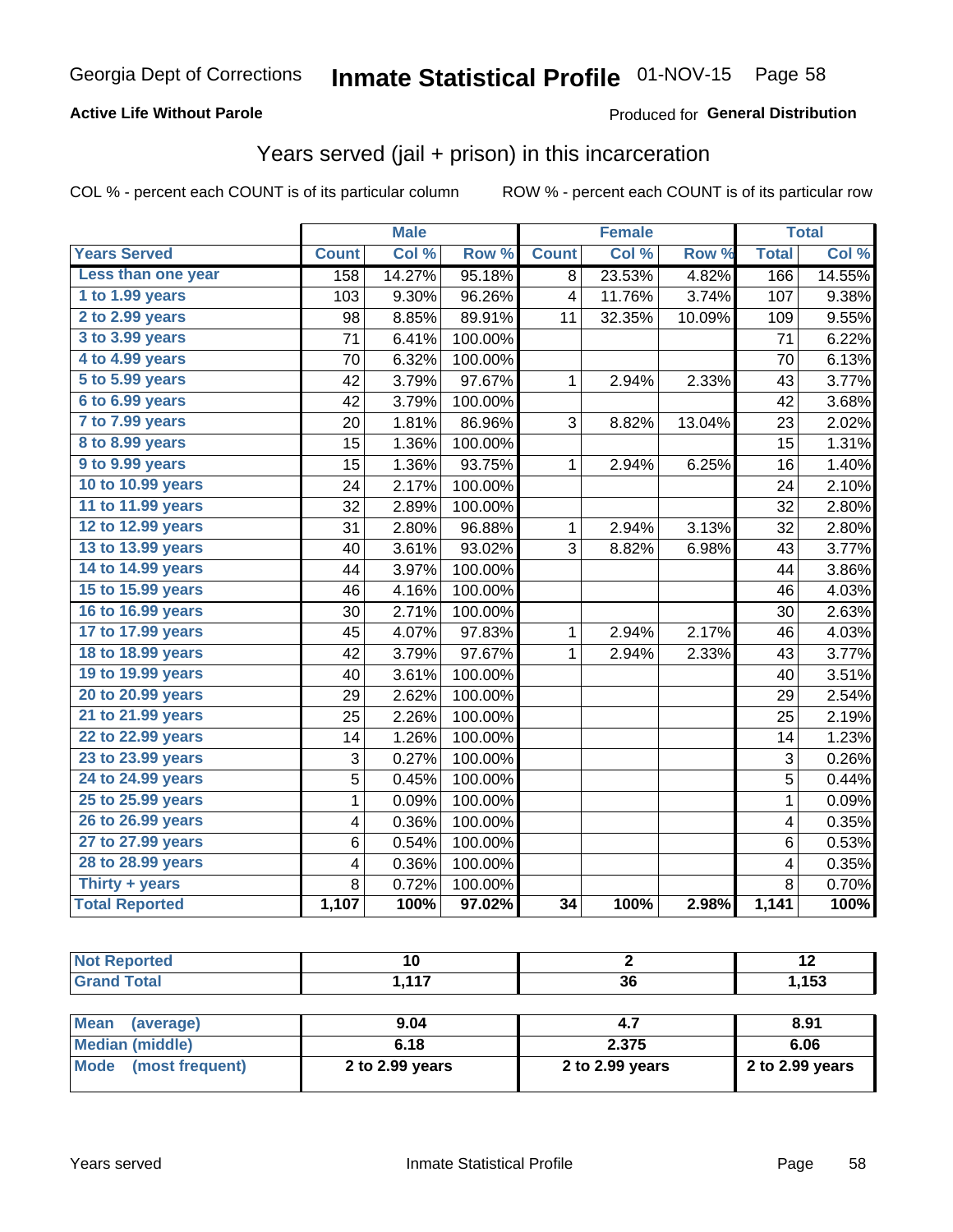## Inmate Statistical Profile 01-NOV-15 Page 59

#### **Active Life Without Parole**

Produced for General Distribution

### Results of most recent HIV tests

COL % - percent each COUNT is of its particular column

|                         | <b>Male</b>  |           |           | <b>Female</b> |           |          | Total |        |
|-------------------------|--------------|-----------|-----------|---------------|-----------|----------|-------|--------|
| <b>HIV Test Results</b> | <b>Count</b> | Col %     | Row %     | <b>Count</b>  | Col %     | Row %    | Total | Col %  |
| <b>Positive</b>         |              | 0.67%     | 80.00%    |               | 5.88%     | 20.00%   |       | 0.82%  |
| <b>Negative</b>         | 590          | $99.33\%$ | 97.36%    | 16            | $94.12\%$ | $2.64\%$ | 606   | 99.18% |
| <b>Total Reported</b>   | 594          | 100%      | $97.22\%$ | 17            | 100%      | 2.78%    | 611   | 100%   |

| <b>Not Reported</b>              | 523                   | . . | 542  |
|----------------------------------|-----------------------|-----|------|
| <b>Total</b><br>Gra <sub>r</sub> | $\overline{447}$<br>. | 36  | ,153 |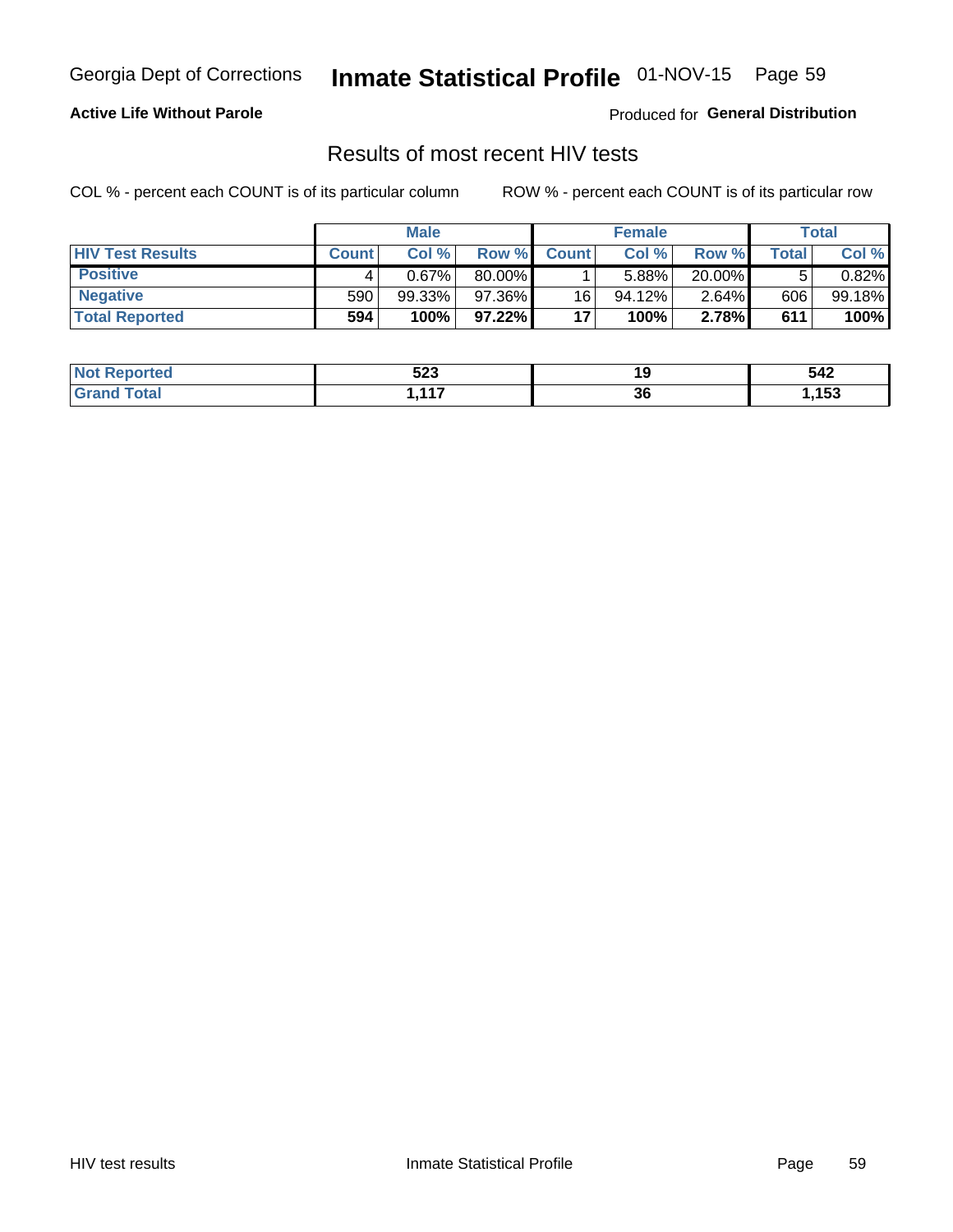## Georgia Dept of Corrections **Inmate Statistical Profile** 01-NOV-15 Page 60

#### **Active Life Without Parole**

Produced for **General Distribution**

### Results of most recent tuberculosis test

COL % - percent each COUNT is of its particular column ROW % - percent each COUNT is of its particular row

|                                  |              | <b>Male</b> |          |              | <b>Female</b> |          |       | Total  |
|----------------------------------|--------------|-------------|----------|--------------|---------------|----------|-------|--------|
| <b>Tuberculosis Test Results</b> | <b>Count</b> | Col%        | Row %I   | <b>Count</b> | Col%          | Row %    | Total | Col %  |
| <b>Positive on current test</b>  | 239          | 22.96%      | 99.17%   |              | 6.90%         | $0.83\%$ | 241   | 22.52% |
| <b>Negative</b>                  | 802          | 77.04%      | 96.74%   | 27           | 93.10%        | $3.26\%$ | 829   | 77.48% |
| <b>Total Reported</b>            | .041. ا      | 100%        | 97.29% I | 29           | 100%          | 2.71%    | 1,070 | 100%   |

| <b>Not Reported</b> | - - |          | n.<br>uu               |
|---------------------|-----|----------|------------------------|
| <b>Total</b>        | 447 | ^^<br>ად | 4E <sub>2</sub><br>၊၁၁ |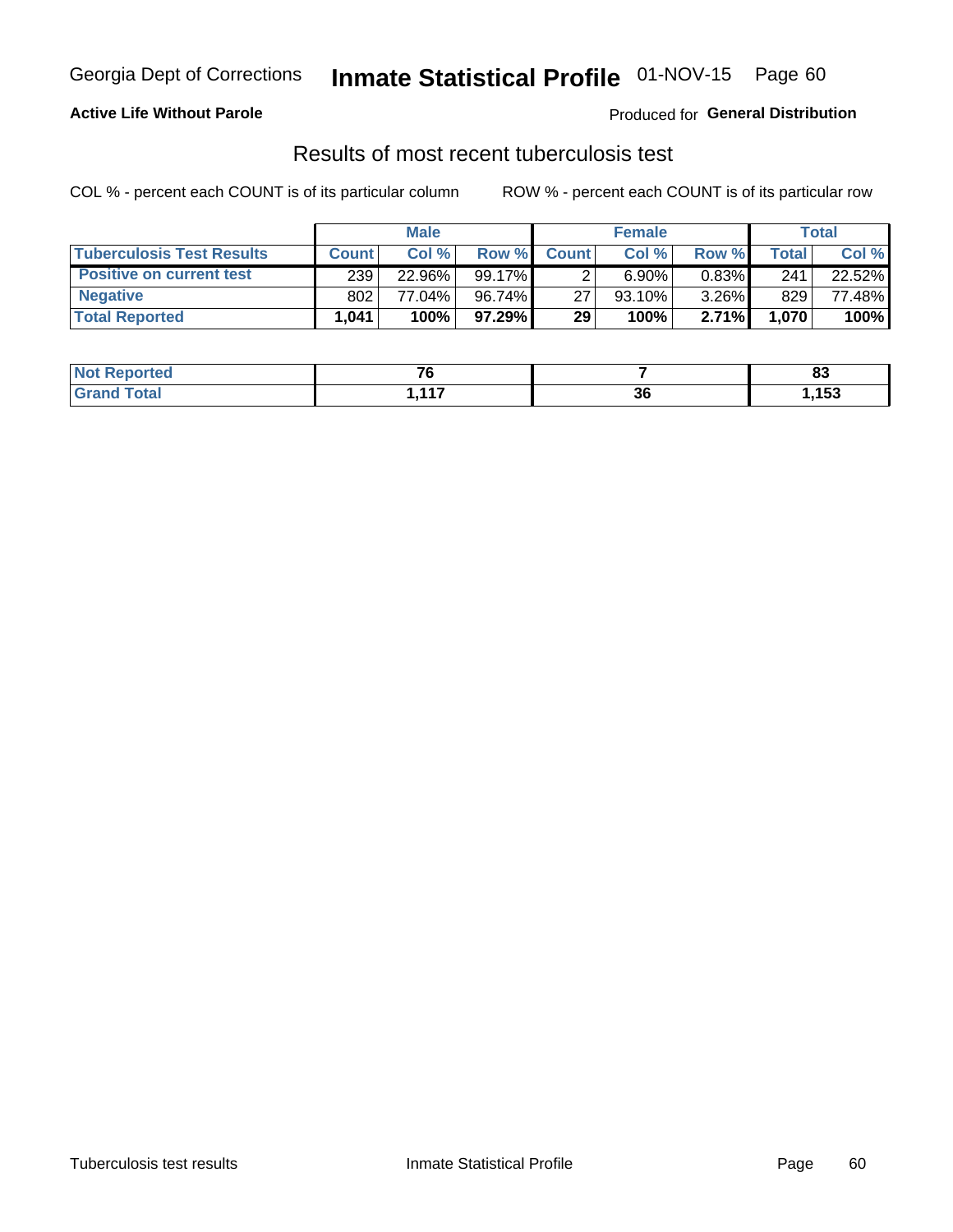## Georgia Dept of Corrections **Inmate Statistical Profile** 01-NOV-15 Page 61

#### **Active Life Without Parole**

Produced for **General Distribution**

### Results of most recent syphilis test

COL % - percent each COUNT is of its particular column ROW % - percent each COUNT is of its particular row

|                                 |              | <b>Male</b> |        |              | <b>Female</b> |          |               | Total  |
|---------------------------------|--------------|-------------|--------|--------------|---------------|----------|---------------|--------|
| <b>Syphilis Test Results</b>    | <b>Count</b> | Col%        | Row %  | <b>Count</b> | Col %         | Row %I   | $\tau$ otal i | Col %  |
| <b>Positive on current test</b> | 15           | 2.81%       | 93.75% |              | $9.09\%$      | 6.25%    | 16            | 2.94%  |
| <b>Negative</b>                 | 519          | 97.19%      | 98.11% | 10           | $90.91\%$     | $1.89\%$ | 529           | 97.06% |
| <b>Total Reported</b>           | 534          | 100%        | 97.98% | 11           | 100%          | $2.02\%$ | 545           | 100%   |

| <b>Not Reported</b> | 583      | יי<br>2 J | 608  |
|---------------------|----------|-----------|------|
| <b>Grand Total</b>  | AA7<br>, | 36        | ,153 |